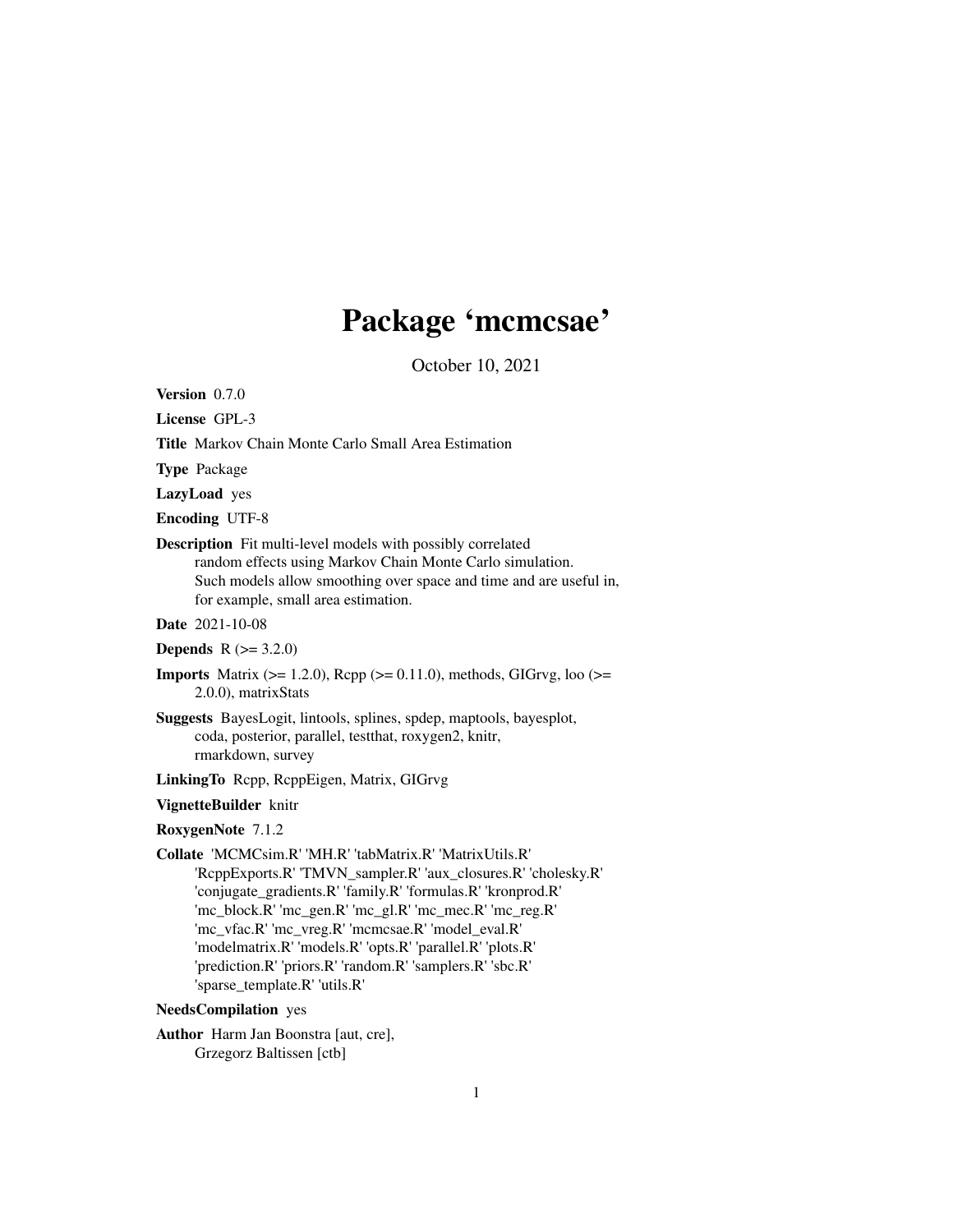Maintainer Harm Jan Boonstra <hjboonstra@gmail.com> **Repository CRAN** Date/Publication 2021-10-10 10:40:01 UTC

# R topics documented:

| 3              |
|----------------|
| $\overline{3}$ |
| $\overline{4}$ |
| $\overline{5}$ |
| 5              |
| 6              |
| 7              |
| 8              |
| 9              |
| 13             |
| 15             |
| 19             |
| 21             |
| 21             |
| 22             |
| 23             |
| 24             |
| 25             |
| 26             |
| 27             |
| 28             |
| 29             |
| 32             |
| 35             |
| 36             |
| 37             |
| 38             |
| 39             |
| 40             |
| 40             |
| 42             |
| 43             |
| 45             |
| 46             |
| 47             |
| 47             |
|                |
|                |
| 50             |
| 51             |
| 51             |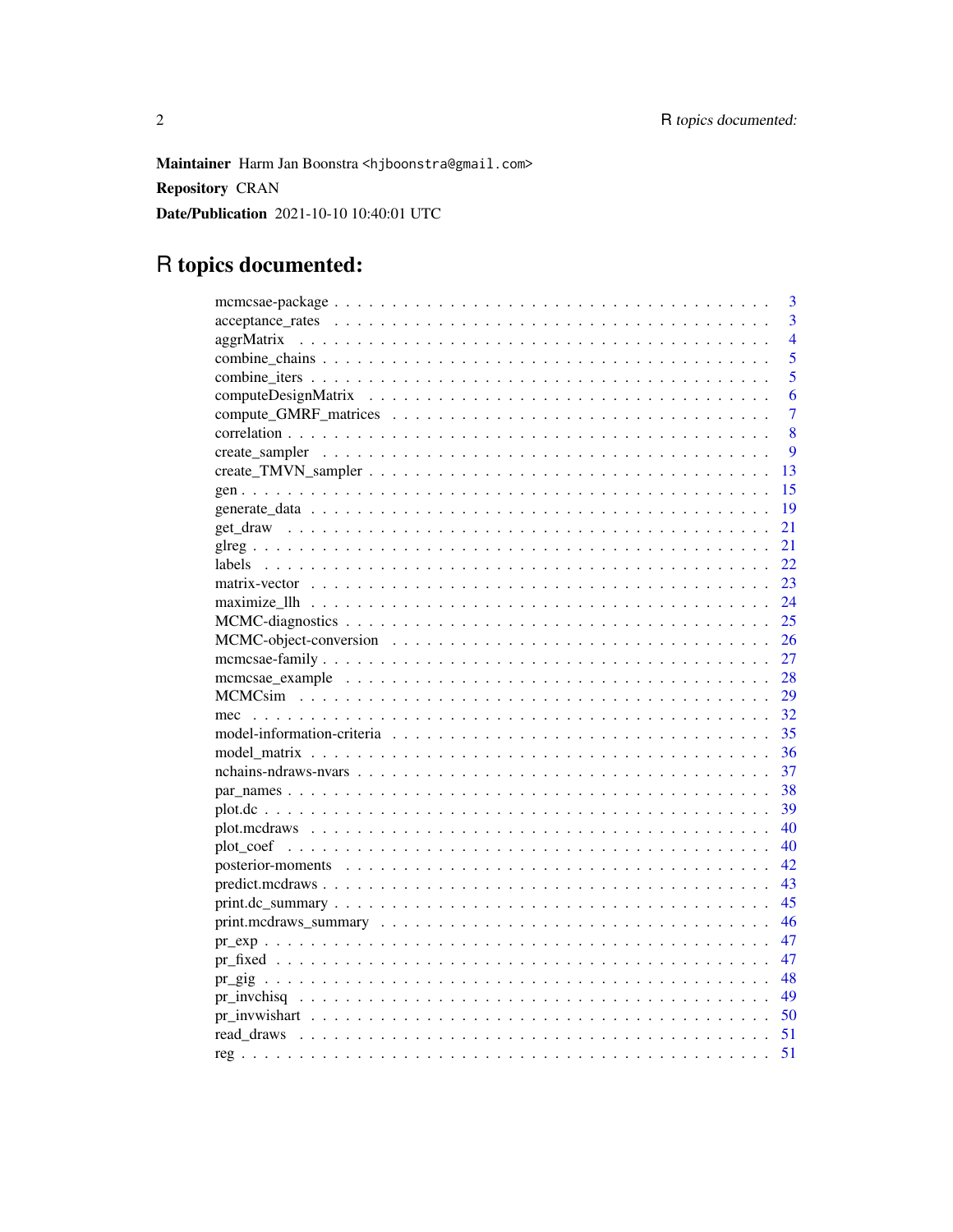<span id="page-2-0"></span>

| Index |  |  |  |  |  |  |  |  |  |  |  |  |  |  |  |  | 66 |
|-------|--|--|--|--|--|--|--|--|--|--|--|--|--|--|--|--|----|

mcmcsae-package *Markov Chain Monte Carlo Small Area Estimation*

#### Description

Fit multi-level models with possibly correlated random effects using MCMC.

# Details

Functions to fit multi-level models with Gaussian, binomial, multinomial, negative binomial or Poisson likelihoods using MCMC. Models with a linear predictor consisting of various possibly correlated random effects are supported, allowing flexible modeling of temporal, spatial or other kinds of dependence structures. For Gaussian models the variance can be modeled too. By modeling variances at the unit level the marginal distribution can be changed to a Student-t or Laplace distribution, which may account better for outliers. The package has been developed with applications to small area estimation in official statistics in mind. The posterior samples for the model parameters can be passed to a prediction function to generate samples from the posterior predictive distribution for user-defined quantities such as finite population domain means. For model assessment, posterior predictive checks and DIC/WAIC criteria can easily be computed.

acceptance\_rates *Return Metropolis-Hastings acceptance rates*

# Description

Return Metropolis-Hastings acceptance rates

#### Usage

acceptance\_rates(obj, aggregate.chains = FALSE)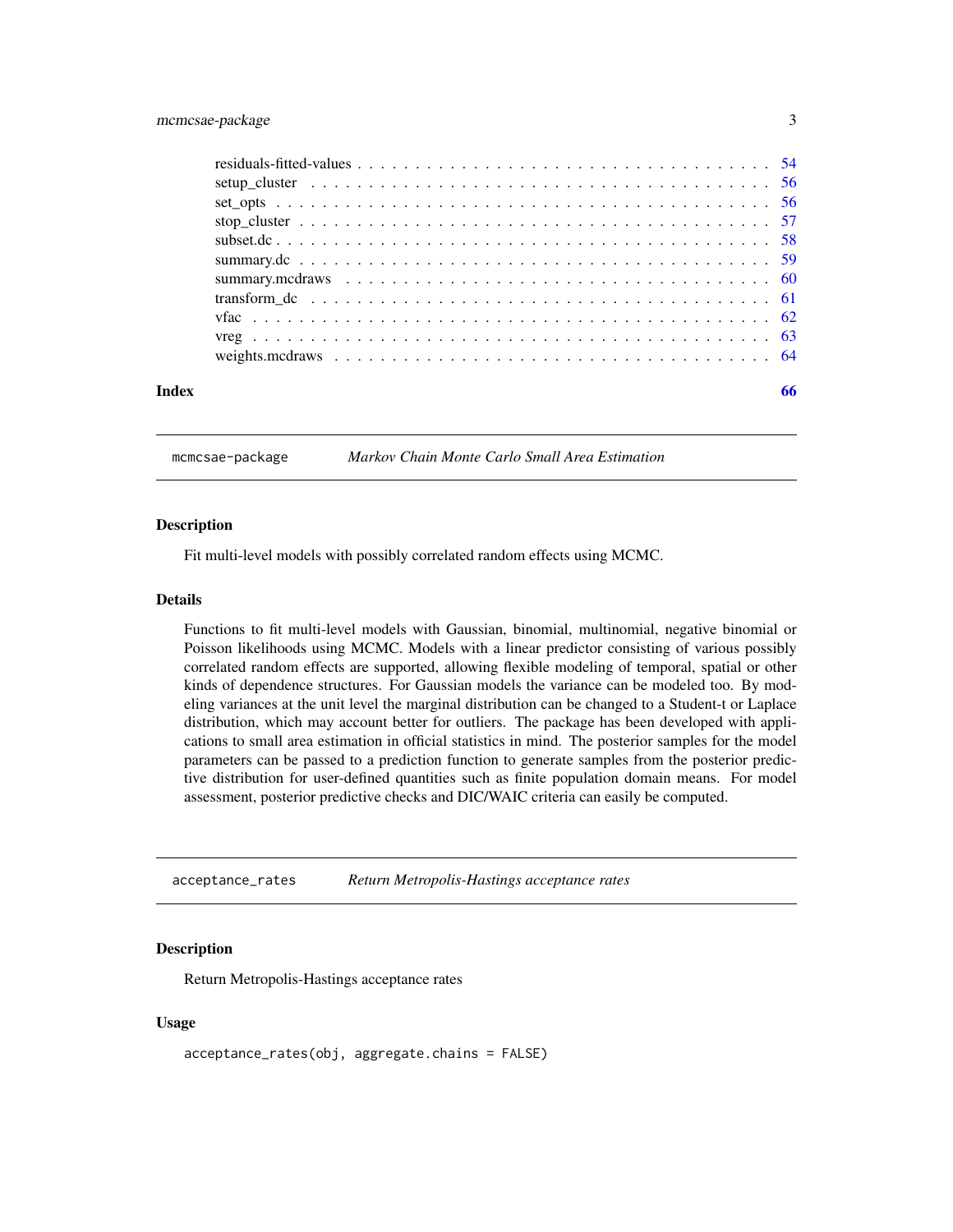#### <span id="page-3-0"></span>Arguments

```
obj an mcdraws object, i.e. the output of function MCMCsim.
```
aggregate.chains

whether to return averages over chains or results per chain.

#### Value

A list of acceptance rates.

# Examples

```
ex <- mcmcsae_example()
# specify a model that requires MH sampling (in this case for a modeled
# degrees of freedom parameter in the variance part of the model)
sampler <- create_sampler(ex$model, data=ex$dat, formula.V=~vfac(factor="fA",
  prior=pr_invchisq(df="modeled")))
sim <- MCMCsim(sampler, burnin=100, n.iter=300, thin=2, n.chain=4, store.all=TRUE)
(summary(sim))
acceptance_rates(sim)
```

| aggrMatrix | Utility function to construct a sparse aggregation matrix from a factor |  |
|------------|-------------------------------------------------------------------------|--|
|            |                                                                         |  |

# Description

Utility function to construct a sparse aggregation matrix from a factor

#### Usage

```
aggrMatrix(fac, w = 1, mean = FALSE, facnames = FALSE)
```
#### Arguments

| fac      | factor variable.                                                                        |
|----------|-----------------------------------------------------------------------------------------|
| W        | vector of weights associated with the levels of fac.                                    |
| mean     | if TRUE, aggregation will produce (weighted) means instead of sums.                     |
| facnames | whether the factor levels should be used as column names for the aggregation<br>matrix. |

#### Value

sparse aggregation matrix of class tabMatrix.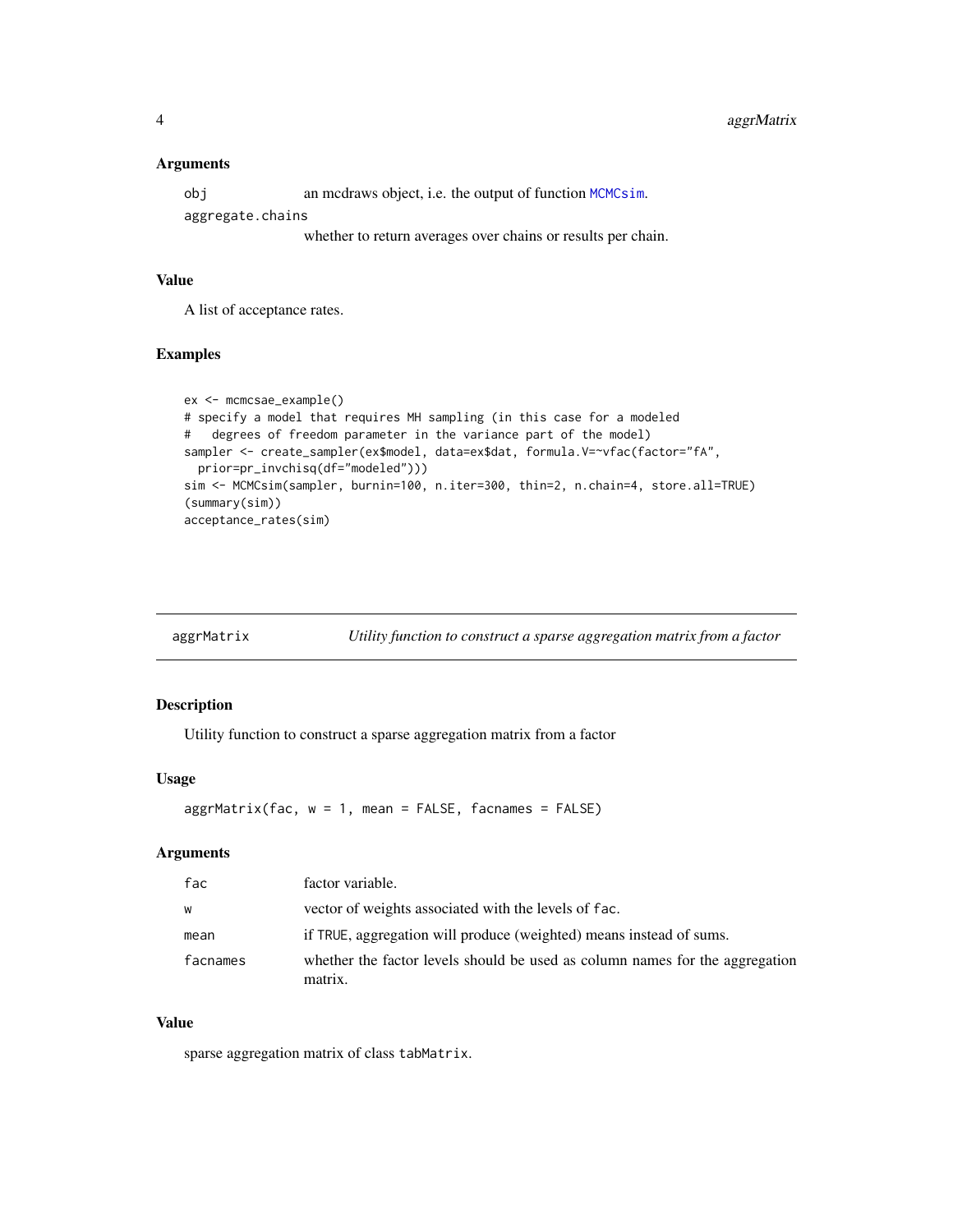# <span id="page-4-0"></span>combine\_chains 5

#### Examples

```
n < - 1000f <- sample(1:100, n, replace=TRUE)
x \leftarrow runif(n)M <- aggrMatrix(f)
all.equal(crossprod_mv(M, x), as.vector(tapply(x, f, sum)))
```

| combine chains |                     | Combine multiple mcdraws objects into a single one by combining |  |  |  |  |
|----------------|---------------------|-----------------------------------------------------------------|--|--|--|--|
|                | <i>their chains</i> |                                                                 |  |  |  |  |

#### Description

This function can be used to combine the results of parallel simulations.

#### Usage

```
combine_chains(...)
```
#### Arguments

... objects of class mcdraws.

#### Value

A combined object of class mcdraws where the number of stored chains equals the sum of the numbers of chains in the input objects.

| combine iters | Combine multiple mcdraws objects into a single one by combining |
|---------------|-----------------------------------------------------------------|
|               | <i>their draws</i>                                              |

# Description

This function is used to combine the results of parallel posterior predictive simulations.

# Usage

```
combine_iters(...)
```
# Arguments

... objects of class mcdraws

# Value

A combined object of class mcdraws where the number of stored draws equals the sum of the numbers of draws in the input objects.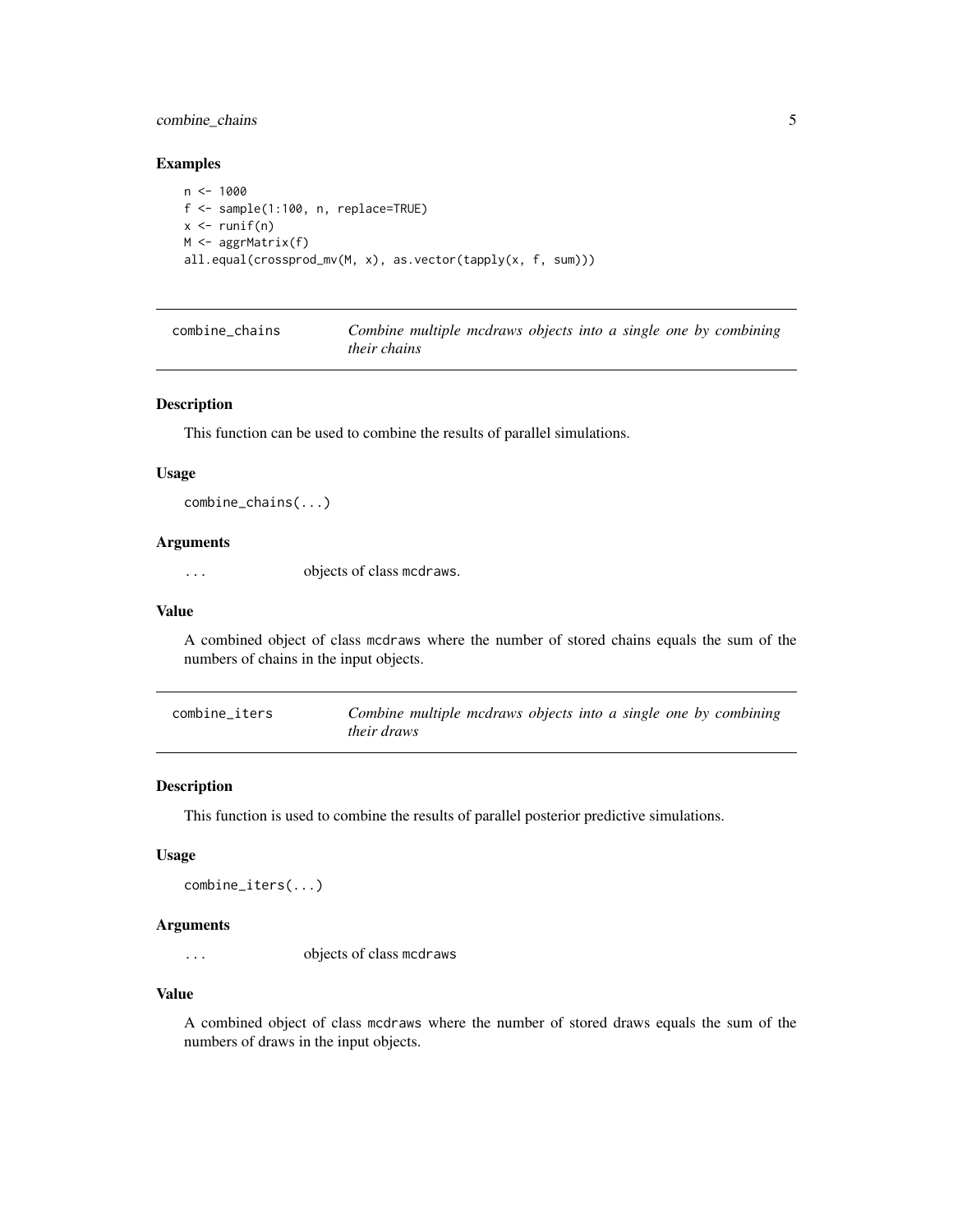<span id="page-5-0"></span>computeDesignMatrix *Compute a list of design matrices for all terms in a model formula, or based on a sampler environment*

#### **Description**

If sampler is provided instead of formula, the design matrices are based on the model used to create the sampler environment. In that case, if data is NULL, the design matrices stored in sampler are returned, otherwise the design matrices are computed for the provided data based on the sampler's model. The output is a list of dense or sparse design matrices for the model components with respect to data.

# Usage

```
computeDesignMatrix(formula = NULL, data = NULL, sampler = NULL, labels = TRUE)
```
#### Arguments

| formula | model formula.                                                |
|---------|---------------------------------------------------------------|
| data    | data frame to be used in deriving the design matrices.        |
| sampler | a sampler environment (as created by e.g. by create_sampler). |
| labels  | if TRUE, column names are assigned.                           |

#### Value

A list of design matrices.

```
n < -1000dat <- data.frame(
  x = \text{norm}(n),
  f = factor(sample(1:50, n, replace=TRUE))
\lambdastr(computeDesignMatrix(~ x, dat)[[1]])
model \leq \sim reg(\infty, name="beta") + gen(\infty, factor=\leqf, name="v")
X <- computeDesignMatrix(model, dat)
str(X)
sampler <- create_sampler(model, dat, prior.only=TRUE)
str(computeDesignMatrix(sampler=sampler))
str(computeDesignMatrix(sampler=sampler, labels=FALSE))
newdata <- data.frame(x=rnorm(10), f=dat$f[1:10])
str(computeDesignMatrix(sampler=sampler, data=newdata))
```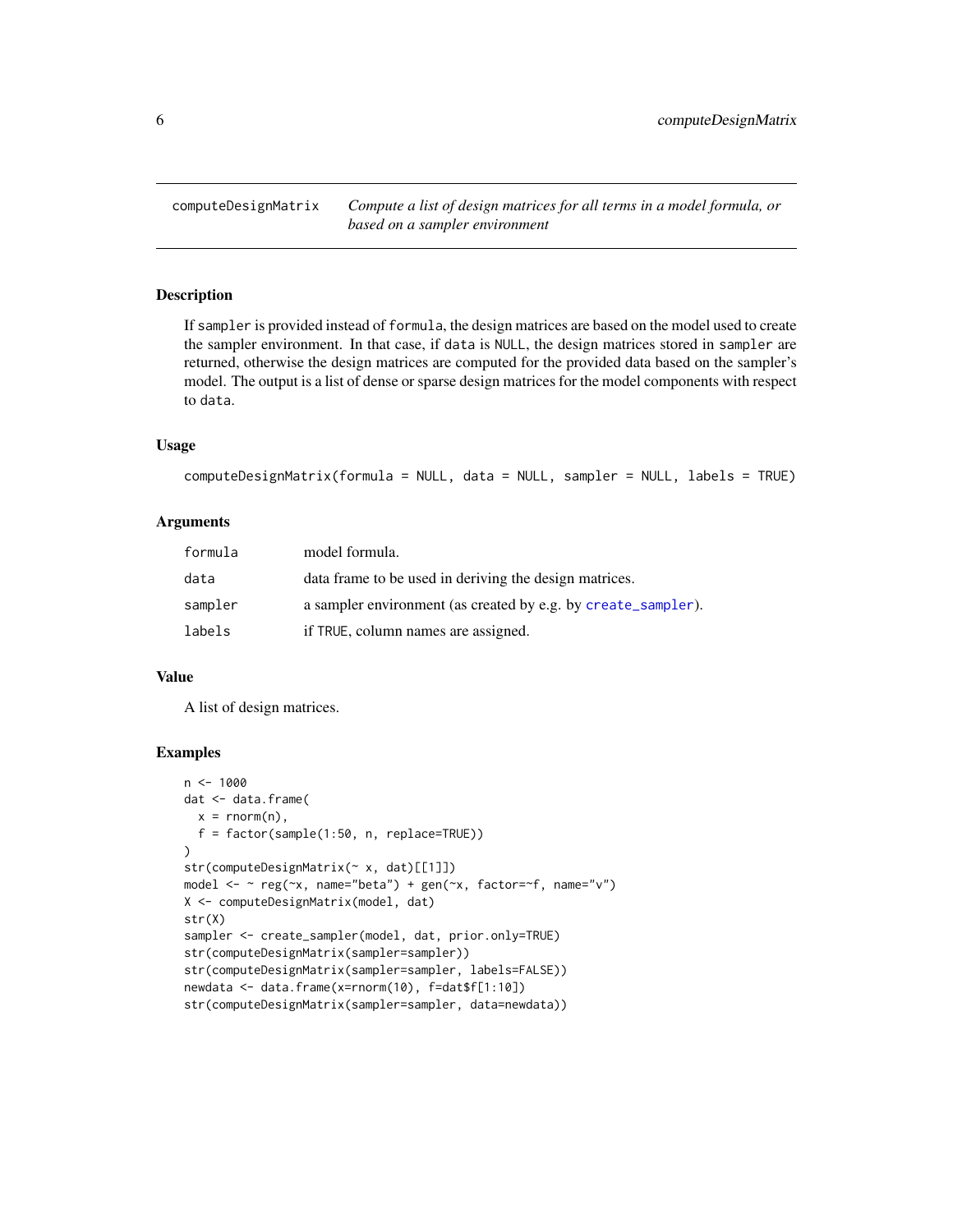<span id="page-6-1"></span><span id="page-6-0"></span>compute\_GMRF\_matrices *Compute (I)GMRF incidence, precision and restriction matrices corresponding to a generic model component*

# Description

This function computes incidence, precision and restriction matrices, or a subset thereof, for a Gaussian Markov Random Field (GMRF). A GMRF is specified by a formula passed to the factor argument, in the same way as for the factor argument of [gen](#page-14-1).

# Usage

```
compute_GMRF_matrices(
  factor,
  data,
 D = TRUE,Q = TRUE,R = TRUE,cols2remove = NULL,
  remove.redundant.R.cols = TRUE,
  enclos = .GlobalEnv,
  n.parent = 1L,
  ...
)
```
# Arguments

| factor                  | factor formula of a generic model component, see gen.                                                                                                                       |
|-------------------------|-----------------------------------------------------------------------------------------------------------------------------------------------------------------------------|
| data                    | data frame to be used in deriving the matrices.                                                                                                                             |
| D                       | if TRUE compute the incidence matrix.                                                                                                                                       |
| Q                       | if TRUE compute the precision matrix.                                                                                                                                       |
| R                       | if TRUE compute the restriction matrix.                                                                                                                                     |
| cols2remove             | if an integer vector is passed, the dimensions (columns of D, rows and columns<br>of Q and rows of R) that are removed. This can be useful in the case of empty<br>domains. |
| remove.redundant.R.cols | whether to test for and remove redundant restrictions from restriction matrix R                                                                                             |
| enclos                  | enclosure to look for objects not found in data.                                                                                                                            |
| n.parent                | for internal use; in case of custom factor, the number of frames up the calling<br>stack in which to evaluate any custom matrices                                           |
| .                       | further arguments passed to economizeMatrix.                                                                                                                                |

#### Value

A list containing some or all of the components D (incidence matrix), Q (precision matrix) and R (restriction matrix).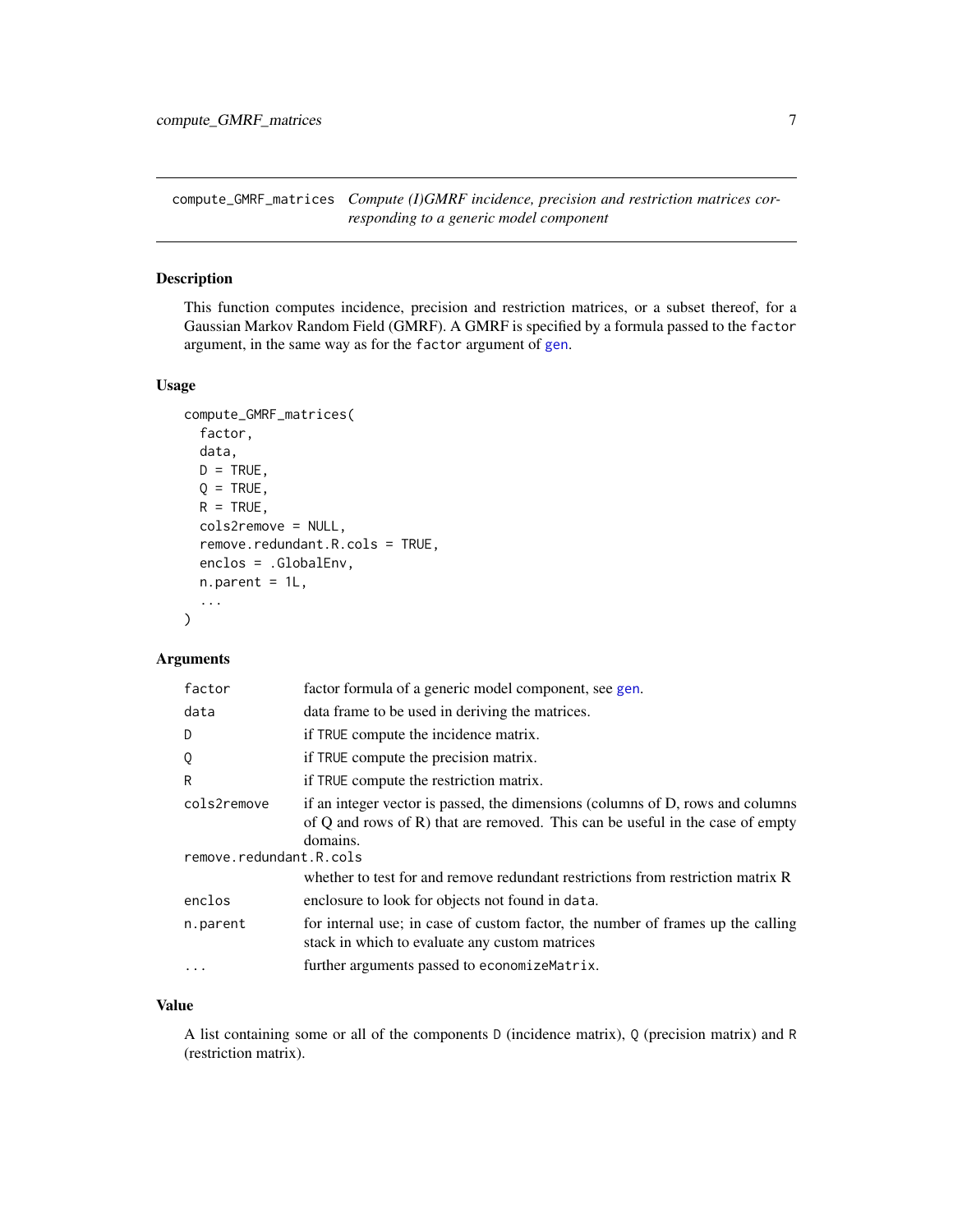#### Examples

```
n < -1000dat <- data.frame(
 x = \text{norm}(n),
 f1 = factor(sample(1:50, n, replace=TRUE)),f2 = factor(sample(1:10, n, replace=TRUE)))
mats <- compute_GMRF_matrices(~ f1 * RW1(f2), dat)
str(mats)
```
<span id="page-7-1"></span>

correlation *Correlation structures*

#### **Description**

Element 'factor' of a model component is a formula composed of several possible terms described below. It is used to derive a (sparse) precision matrix for a set of coefficient, and possibly a matrix representing a set of linear constraints to be imposed on the coefficient vector.

- iid(f) Independent effects corresponding to the levels of factor f.
- RW1(f, circular=FALSE, w=NULL) First-order random walk over the levels of factor f. The random walk can be made circular and different (fixed) weights can be attached to the innovations. If specified, w must be a positive numeric vector of length one less than the number of factor levels. For example, if the levels correspond to different times, it would often be reasonable to choose w proportional to the reciprocal time differences. For equidistant times there is generally no need to specify w.
- RW2(f) Second-order random walk.
- AR1(f, phi, w=NULL) First-order autoregressive correlation structure among the levels of f. Required argument is the (fixed) autoregressive parameter phi. For irregularly spaced  $AR(1)$ processes weights can be specified, in the same way as for RW1.
- season(f, period) Dummy seasonal with period period.
- spatial(f, poly.df, snap, queen, derive.constraints=FALSE) CAR spatial correlation. Argument poly.df should be an object of class SpatialPolygonsDataFrame obtained e.g. from reading in a shape file with [readShapeSpatial](#page-0-0) from package **maptools**. Arguments snap and queen are passed to [poly2nb](#page-0-0). If derive.constraints=TRUE the constraint matrix for an IGMRF model component is formed by computing the singular vectors of the precision matrix.
- custom(f, D=NULL, Q=NULL, R=NULL, derive.constraints=NULL) Either a custom precision or incidence matrix associated with factor f can be passed to argument Q or D. Optionally a constraint matrix can be supplied as R, or constraints can be derived from the null space of the precision matrix by setting derive.constraints=TRUE.

#### References

B. Allevius (2018). On the precision matrix of an irregularly sampled AR(1) process. arXiv:1801.03791. H. Rue and L. Held (2005). Gaussian Markov Random Fields. Chapman & Hall/CRC.

<span id="page-7-0"></span>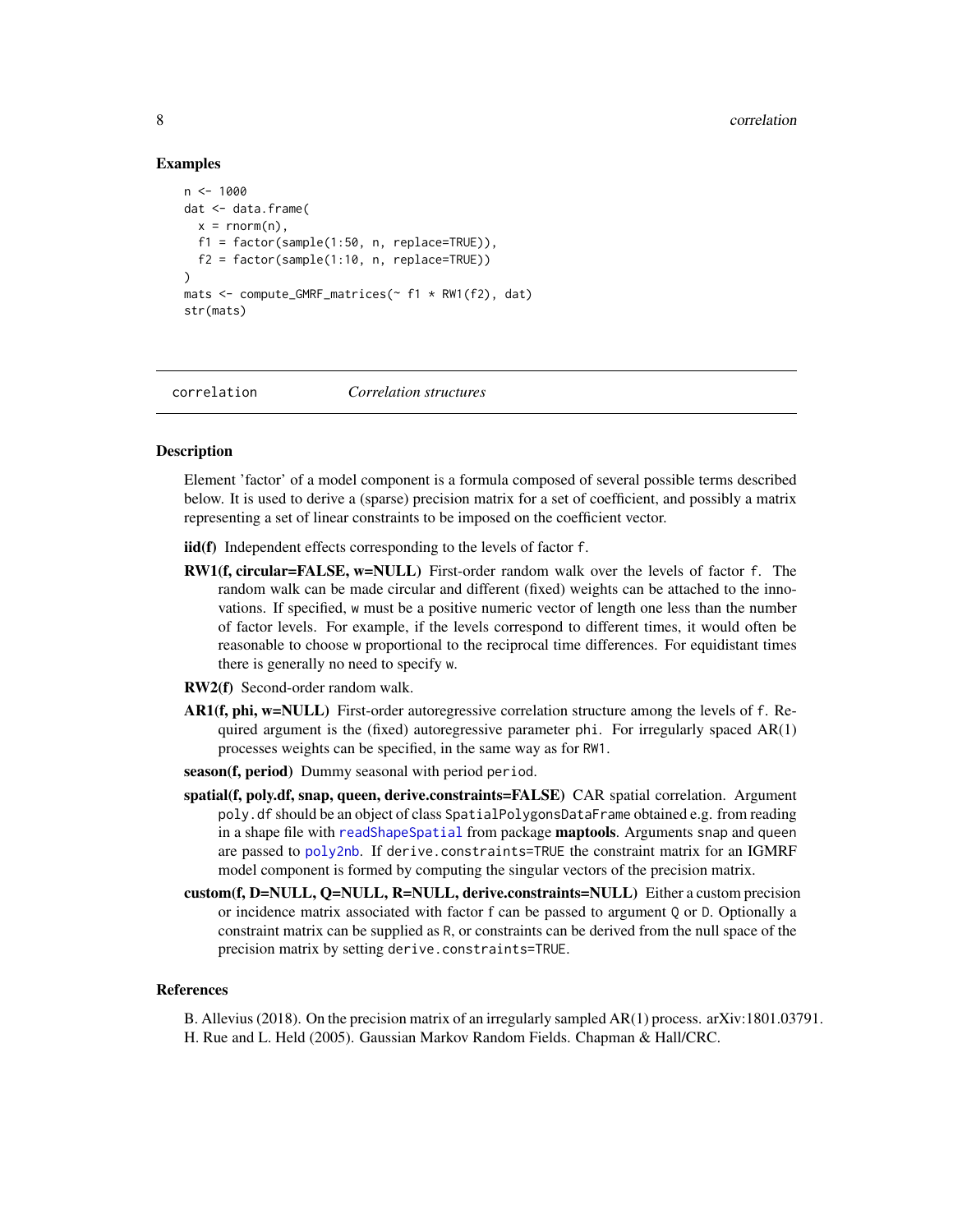<span id="page-8-1"></span><span id="page-8-0"></span>This function sets up a sampler object, based on the specification of a model. The object contains functions to draw a set of model parameters from their prior and conditional posterior distributions, and to generate starting values for the MCMC simulation. The functions share a common environment containing precomputed quantities such as design matrices based on the model and the data. The sampler object is the main input for the MCMC simulation function [MCMCsim](#page-28-1).

#### Usage

```
create_sampler(
  formula,
  data = NULL,family = "gaussian",
  ny = NULL,ry = NULL,r.mod,
  sigma.fixed = NULL,sigma.mod = NULL,
  QO = NULL,formula.V = NULL,logJacobian = NULL,
  linpred = NULL,
  compute.weights = FALSE,
  block = compute.weights,
  prior.only = FALSE,
  control = NULL
)
```
#### Arguments

```
formula formula to specify the response variable and additive model components. The
                  model components form the linear predictor part of the model. A model compo-
                  nent on the right hand side can be either a regression term specified by reg(...),a covariates subject to error term specified by mec(\ldots), or a generic random
                  effect term specified by gen(\ldots). See for details the help pages for these model
                  component creation functions. An offset can be specified as offset(...).
                  Other terms in the formula are collectively interpreted as ordinary regression
                  effects, treated in the same way as a reg(...) term, but without the option to
                  change the prior.
data data frame with n rows in which the variables specified in model components (if
                  any) can be found.
```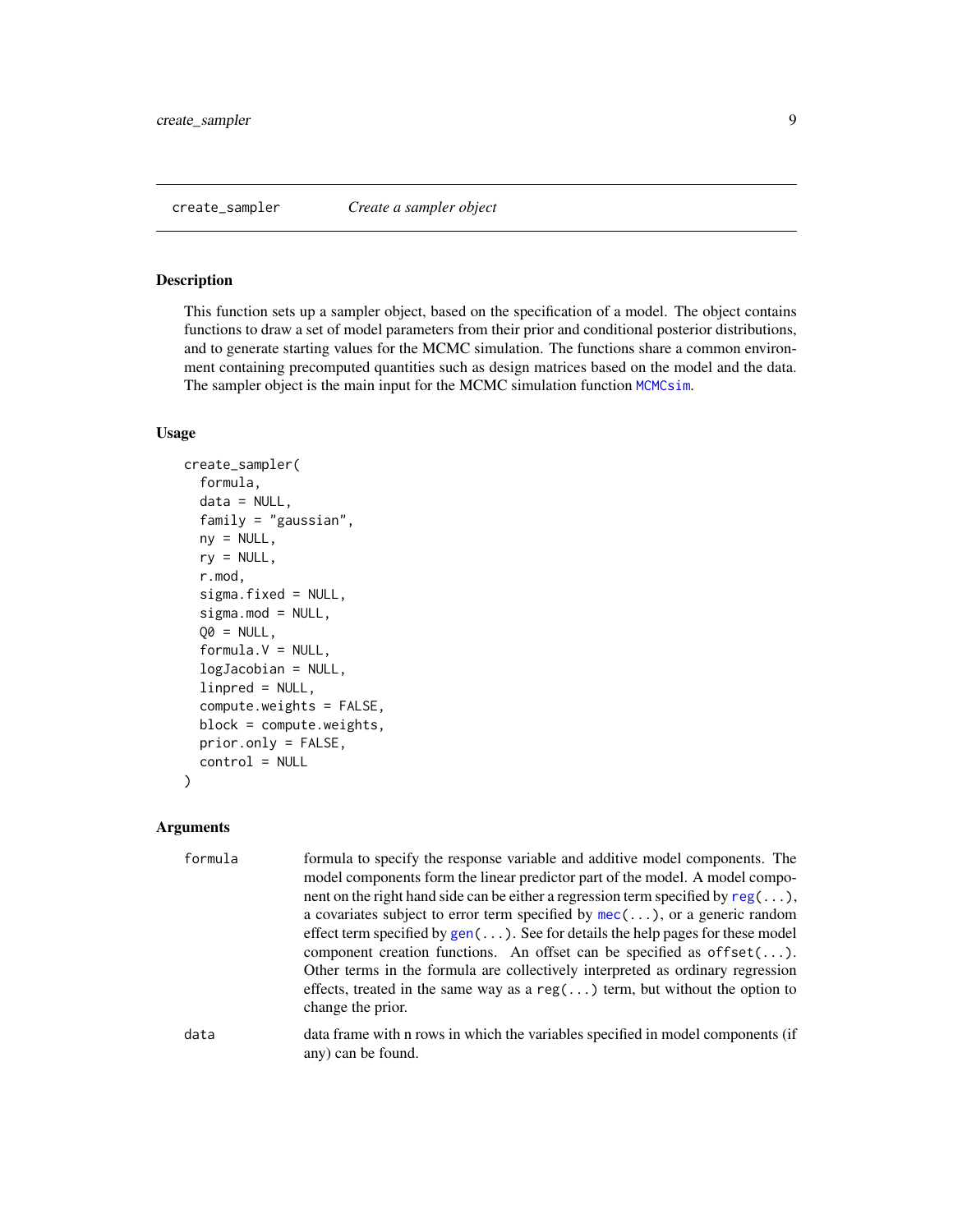<span id="page-9-0"></span>

| family      | character string describing the data distribution. The default is 'gaussian'. Other<br>options are 'binomial' for the binomial distribution and 'negbinomial' for the<br>negative binomial distribution, and "poisson" for the Poisson distribution. For<br>the binomial distribution logistic and probit link functions are supported, the lat-<br>ter only for binary data. For the negative binomial and Poisson distributions a<br>log link function is assumed. Note that posterior inference based on the Pois-<br>son distribution is implemented only approximately, as a special case of the<br>negative binomial distribution. For categorical or multinomial data, family =<br>"multinomial" can be used. The implementation is based on a stick-breaking<br>representation of the multinomial distribution, and the logistic link function re-<br>lates each category except the last to a linear predictor. The categories can be<br>referenced in the model specification formula by 'cat_'. |
|-------------|------------------------------------------------------------------------------------------------------------------------------------------------------------------------------------------------------------------------------------------------------------------------------------------------------------------------------------------------------------------------------------------------------------------------------------------------------------------------------------------------------------------------------------------------------------------------------------------------------------------------------------------------------------------------------------------------------------------------------------------------------------------------------------------------------------------------------------------------------------------------------------------------------------------------------------------------------------------------------------------------------------|
| ny          | in case family="binomial" the (vector of) numbers of trials. It can be either a<br>numeric vector or the name of a variable in data. Defaults to a vector of 1s.                                                                                                                                                                                                                                                                                                                                                                                                                                                                                                                                                                                                                                                                                                                                                                                                                                           |
| ry          | in case family="negbinomial" the known, i.e. fixed part of the (reciprocal)<br>dispersion parameter. It can be specified either as a numeric vector or the name<br>of a numeric variable in data. The overall dispersion parameter is the product<br>of ry with a positive scalar factor modelled as specified by argument r.mod.<br>By default ry is taken to be 1. For family = "poisson" a single value can be<br>specified, determining how well the Poisson distribution is approximated by the<br>negative binomial distribution. The value should be large enough such that the<br>negative binomial's overdispersion becomes negligible, but not too large as this<br>might result in slow MCMC mixing. The default is ry=100 in this case.                                                                                                                                                                                                                                                        |
| r.mod       | prior specification for a scalar (reciprocal) dispersion parameter of the nega-<br>tive binomial distribution. The prior can be specified by a call to a prior spec-<br>ification function. Currently pr_invchisq, pr_gig and pr_fixed are sup-<br>ported. The default is a chi-squared prior with 1 degree of freedom. To set<br>the overall dispersion parameter to the value(s) specified by ry, use $r$ . mod =<br>pr_fixed(value=1).                                                                                                                                                                                                                                                                                                                                                                                                                                                                                                                                                                  |
| sigma.fixed | for Gaussian models, if TRUE the residual standard deviation parameter 'sigma_'<br>is fixed at 1. In that case argument sigma. mod is ignored. This is convenient<br>for Fay-Herriot type models with (sampling) variances assumed to be known.<br>Default is FALSE.                                                                                                                                                                                                                                                                                                                                                                                                                                                                                                                                                                                                                                                                                                                                       |
| sigma.mod   | prior for the variance parameter of a gaussian sampling distribution. This can<br>be specified by a call to one of the prior specification functions pr_invchisq,<br>pr_exp, pr_gig or pr_fixed for inverse chi-squared, exponential, generalized<br>inverse gaussian or degenerate prior distribution, respectively. The default is an<br>improper prior pr_invchisq(df=0,scale=1). A half-t prior on the standard<br>deviation can be specified using pr_invchisq with a chi-squared distributed<br>scale parameter.                                                                                                                                                                                                                                                                                                                                                                                                                                                                                     |
| Q0          | n x n data-level precision matrix for a Gaussian model. It defaults to the unit<br>matrix. If an n-vector is provided it will be expanded to a (sparse) diagonal<br>matrix with Q0 on its diagonal. If a name is supplied it will be looked up in<br>data and subsequently expanded to a diagonal matrix.                                                                                                                                                                                                                                                                                                                                                                                                                                                                                                                                                                                                                                                                                                  |
| formula.V   | a formula specifying the terms of a variance model in the case of a Gaussian<br>likelihood. Currently two types of terms are supported: a regression term for the<br>log-variance specified with $vreg()$ , and a term $vfac()$ for multiplicative                                                                                                                                                                                                                                                                                                                                                                                                                                                                                                                                                                                                                                                                                                                                                         |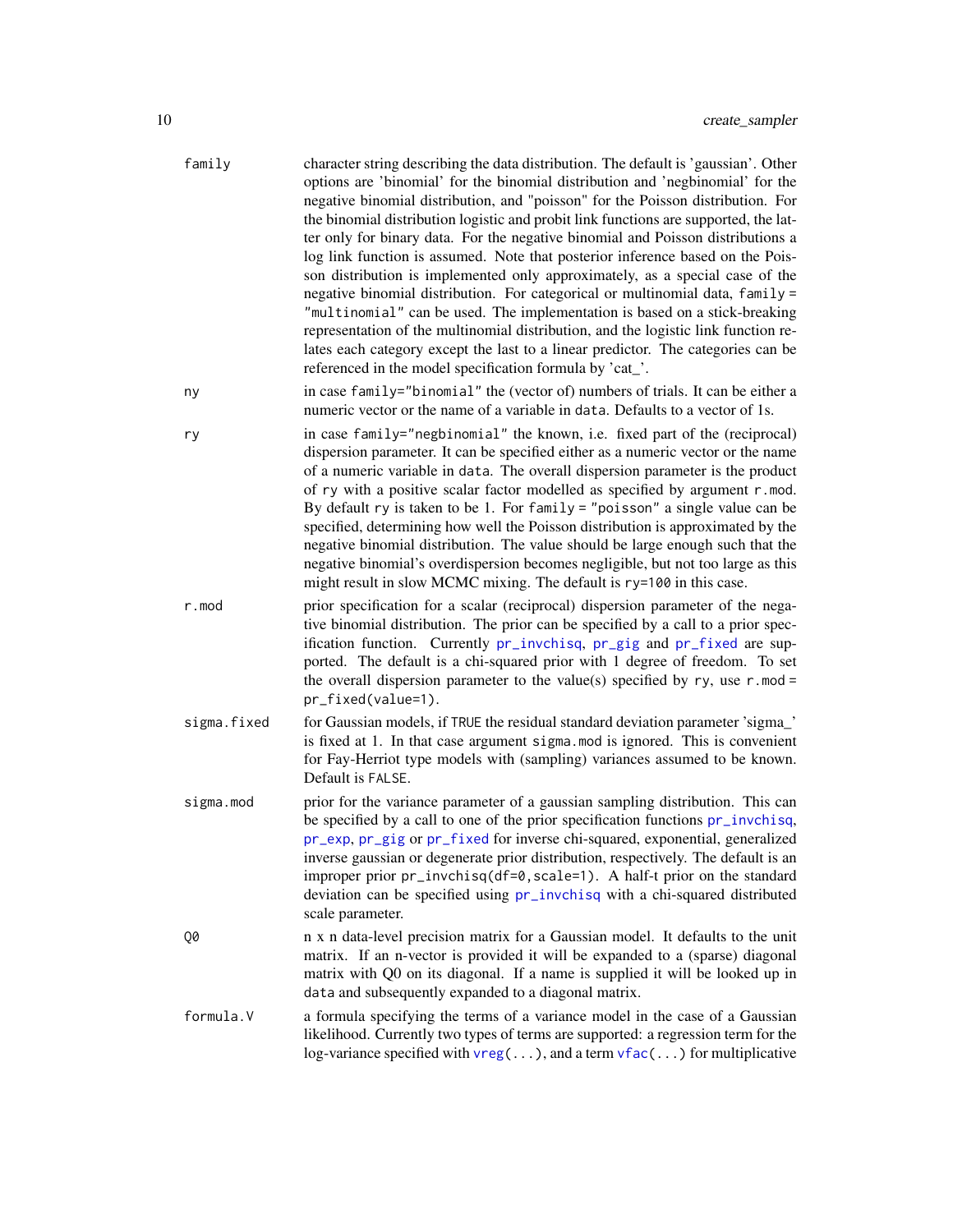| modeled factors at a certain level specified by a factor variable. By using unit- |
|-----------------------------------------------------------------------------------|
| level inverse-chi-squared factors the marginal sampling distribution becomes a    |
| Student-t distribution, and by using unit-level exponential factors it becomes a  |
| Laplace or double exponential distribution.                                       |
|                                                                                   |

- <span id="page-10-0"></span>logJacobian if the data are transformed the logarithm of the Jacobian can be supplied so that it is incorporated in all log-likelihood computations. This can be useful for comparing information criteria for different transformations. It should be supplied as a vector of the same size as the response variable, and is currently only supported if family="gaussian". For example, when a log-transformation is used on response vector  $\gamma$ , the vector  $-\log(\gamma)$  should be supplied.
- linpred a list of matrices defining (possibly out-of-sample) linear predictors to be simulated. This allows inference on e.g. (sub)population totals or means. The list must be of the form  $list(name_1 = X_1, ...)$  where the names refer to the model component names and predictions are computed by summing X\_i %\*% p[[name\_i]]. Alternatively, linpred="fitted" can be used for simulations of the full in-sample linear predictor.

compute.weights

if TRUE weights are computed for each element of linpred. Note that for a large dataset in combination with vector-valued linear predictors the weights can take up a lot of memory. By default only means are stored in the simulation carried out using [MCMCsim](#page-28-1).

- block if TRUE all coefficients are sampled in a single block. Alternatively, a list of character vectors indicating which coefficients should be sampled together in blocks.
- prior.only whether a sampler is set up only for sampling from the prior or for sampling from both prior and posterior distributions. Default FALSE. If TRUE there is no need to specify a response in formula. This is used by [generate\\_data](#page-18-1), which samples from the prior predictive distribution.

control a list with further computational options, see details section.

# Details

The right hand side of the formula argument to create\_sampler can be used to specify additive model components. Currently two specialized model components are supported,  $reg(...)$  $reg(...)$  and [gen\(](#page-14-1)...) for regression and generic random effects components, respectively.

For gaussian models, formula.V can be used to specify the variance structure of the model. Currently two specialized variance model components are supported, [vreg\(](#page-62-1)...) for regression effects predicting the log-variance and  $vfac(...)$  $vfac(...)$  for modeled variance factors.

Further computational options can be set using the control parameter, which should be passed as a list with possible elements

- **add.outer.R** whether to add the outer product of the constraint matrix for a better conditioned solve system for blocks. This is done by default when using blocked Gibbs sampling for blocks with constraints.
- recompute.e when FALSE residuals or linear predictors are only computed at the start of the simulation. This may give a modest speedup but in some cases may be less accurate due to roundoff error accumulation. Default is TRUE.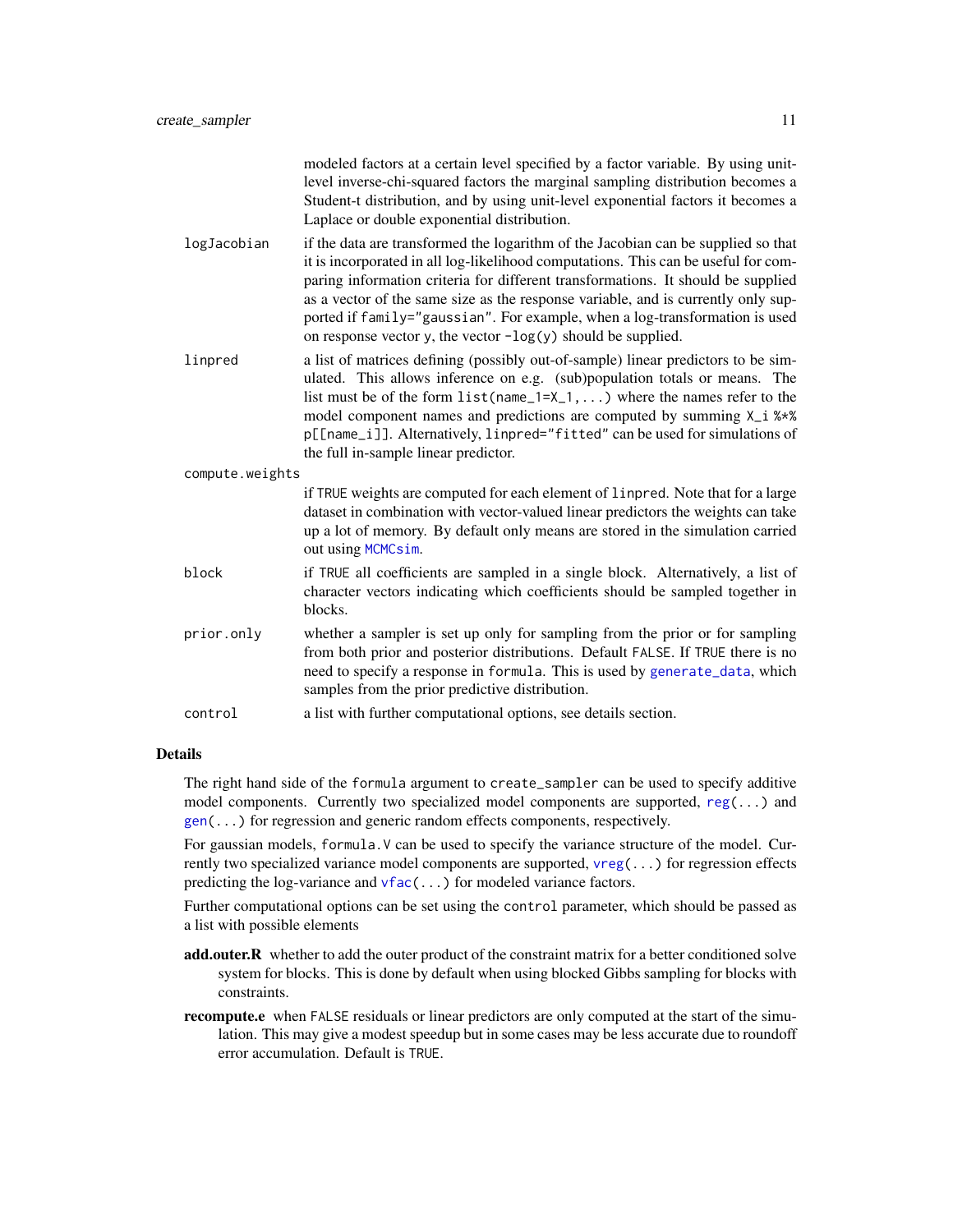<span id="page-11-0"></span>CG for a conjugate gradient iterative algorithm instead of Cholesky updates for sampling the model's coefficients. This must be a list with possible components max.it, stop.criterion, verbose, preconditioner and scale, see [setup\\_CG\\_sampler](#page-0-0). This is currently an experimental feature.

#### Value

A sampler object, which is the main input for the MCMC simulation function [MCMCsim](#page-28-1). The sampler object is an environment with precomputed quantities and functions. The main functions are rprior, which returns a sample from the prior distributions, draw, which returns a sample from the full conditional posterior distributions, and start, which returns a list with starting values for the Gibbs sampler. If prior, only is TRUE, functions draw and start are not created.

#### References

J.H. Albert and S. Chib (1993). Bayesian analysis of binary and polychotomous response data. Journal of the American statistical Association 88(422), 669-679.

D. Bates, M. Maechler, B. Bolker and S.C. Walker (2015). Fitting Linear Mixed-Effects Models Using lme4. Journal of Statistical Software 67(1), 1-48.

S.W. Linderman, M.J. Johnson and R.P. Adams (2015). Dependent multinomial models made easy: Stick-breaking with the Polya-gamma augmentation. Advances in Neural Information Processing Systems, 3456–3464.

N. Polson, J.G. Scott and J. Windle (2013). Bayesian Inference for Logistic Models Using Polya-Gamma Latent Variables. Journal of the American Statistical Association 108(504), 1339-1349.

H. Rue and L. Held (2005). Gaussian Markov Random Fields. Chapman & Hall/CRC.

M. Zhou and L. Carin (2015). Negative Binomial Process Count and Mixture Modeling. IEEE Transactions on Pattern Analysis and Machine Intelligence 37(2), 307-320.

```
# first generate some data
n < -200x \leq -rnorm(n)y \le -0.5 + 2*x + 0.3*rnorm(n)# create a sampler for a simple linear regression model
sampler \leq create_sampler(y \sim x)
sim <- MCMCsim(sampler)
(summary(sim))
y \le - rbinom(n, 1, 1 / (1 + exp(-(0.5 + 2*x))))
# create a sampler for a binary logistic regression model
sampler \leq create_sampler(y \sim x, family="binomial")
sim <- MCMCsim(sampler)
(summary(sim))
```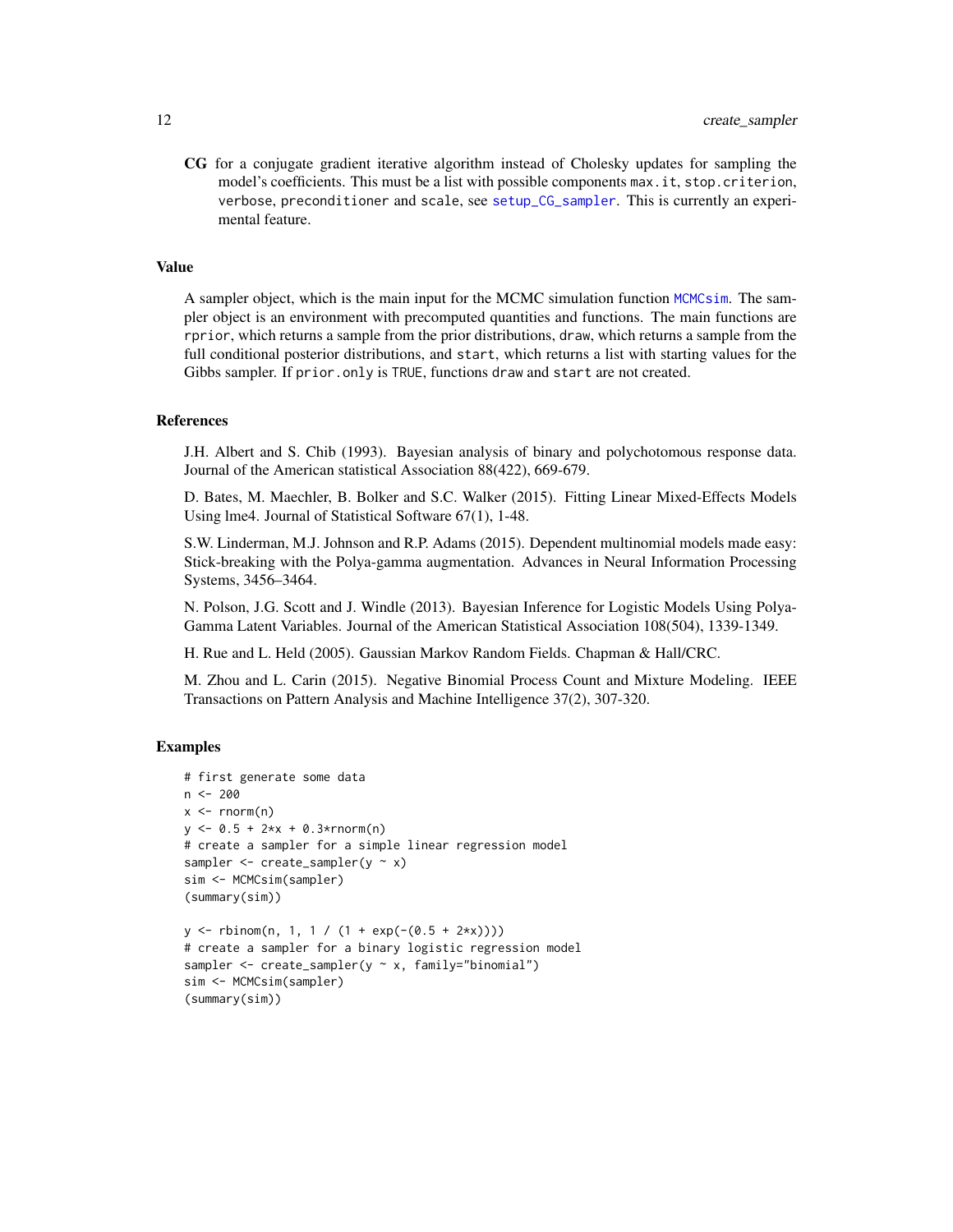<span id="page-12-0"></span>create\_TMVN\_sampler *Set up a sampler object for sampling from a possibly truncated and degenerate multivariate normal distribution*

# Description

This function sets up an object for multivariate normal sampling based on a specified precision matrix or cholesky decomposition thereof. Linear equality and inequality restrictions are supported. For sampling under inequality restrictions three algorithms are available. The default in that case is an exact Hamiltonian Monte Carlo algorithm (Pakman and Paninski, 2014). Alternatively, a Gibbs sampling algorithm can be used (Rodriguez-Yam et al., 2004). The third option is a data augmentation method to sample from a smooth approximation to the truncated multivariate normal distribution (Souris et al., 2018).

#### Usage

```
create_TMVN_sampler(
 Q,
 perm = NULL,
 mu = NULL,Xy = NULL,update.Q = FALSE,update.mu = update.Q,name = "x",
 coef.names = NULL,
 R = NULL,r = NULL,S = NULL,s = NULL,lower = NULL,
 upper = NULL,method = NULL,reduce = (method == "Gibbs" & !is.null(R)),T.HMC = pi/2,print.info = FALSE,
 sharpness = 100,
 useV = FALSE)
```
#### Arguments

| Q        | precision matrix (unconstrained) $(n \times n)$ ; used in case cholQ is not supplied. |
|----------|---------------------------------------------------------------------------------------|
| perm     | whether permutation/pivoting should be used to build a Cholesky object.               |
| mu       | mean of the (unconstrained) multivariate normal distribution.                         |
| Xv       | alternative to specifying mu; in this case mu is computed as $0^{\circ}(-1)$ Xy.      |
| update.0 | whether 0 is updated for each draw.                                                   |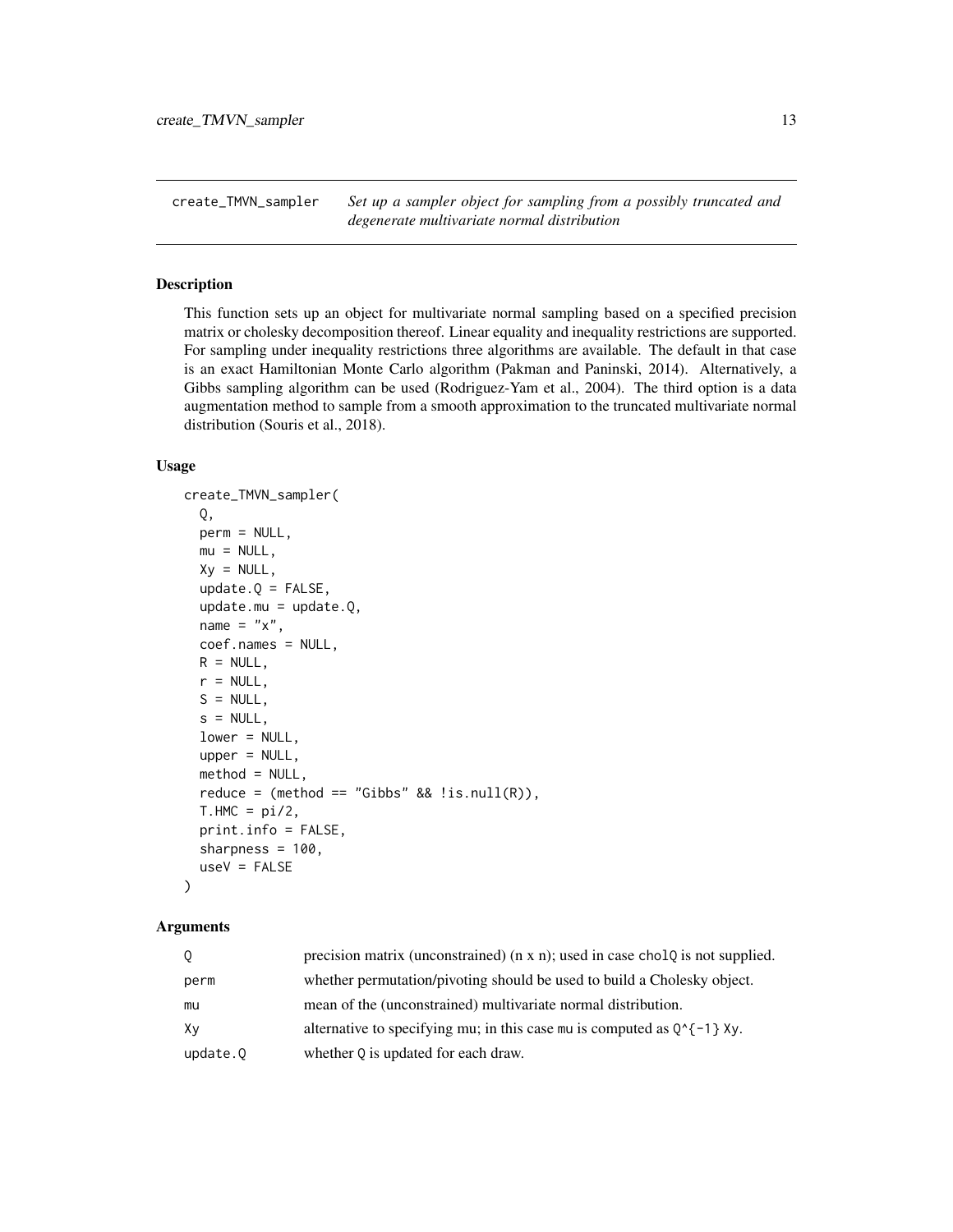| update.mu  | whether mu is updated for each draw. By default equal to update.Q.                                                                                                                                                                                                                                                                                                                                                                            |
|------------|-----------------------------------------------------------------------------------------------------------------------------------------------------------------------------------------------------------------------------------------------------------------------------------------------------------------------------------------------------------------------------------------------------------------------------------------------|
| name       | name of the TMVN vector parameter.                                                                                                                                                                                                                                                                                                                                                                                                            |
| coef.names | optional labels for the components of the vector parameter.                                                                                                                                                                                                                                                                                                                                                                                   |
| R          | equality restriction matrix.                                                                                                                                                                                                                                                                                                                                                                                                                  |
| r          | rhs vector for equality constraints $R^T x = r$ .                                                                                                                                                                                                                                                                                                                                                                                             |
| S          | inequality restriction matrix.                                                                                                                                                                                                                                                                                                                                                                                                                |
| S          | rhs vector for inequality constraints $S^T$ x >= s.                                                                                                                                                                                                                                                                                                                                                                                           |
| lower      | alternative to s for two-sided inequality restrictions lower $\le$ S $\wedge$ T x $\le$ upper.                                                                                                                                                                                                                                                                                                                                                |
| upper      | alternative to s for two-sided inequality restrictions lower $\le$ S $\wedge$ T x $\le$ upper.                                                                                                                                                                                                                                                                                                                                                |
| method     | sampling method. The options are "direct" for direct sampling from the un-<br>constrained or equality constrained multivariate normal (MVN). For inequality<br>constrained MVN sampling three methods are supported: "HMC" for (exact)<br>Hamiltonian Monte Carlo, "Gibbs" for a component-wise Gibbs sampling ap-<br>proach, and "softTMVN" for a data augmentation method that samples from a<br>smooth approximation to the truncated MVN. |
| reduce     | whether to a priori restrict the simulation to the subspace defined by the equality<br>constraints.                                                                                                                                                                                                                                                                                                                                           |
| T.HMC      | the duration of a Hamiltonian Monte Carlo simulated particle trajectory. If a<br>vector of length 2 is supplied it is interpreted as an interval from which the<br>duration is drawn uniformly, independently in each HMC iteration.                                                                                                                                                                                                          |
| print.info | whether information about violations of inequalities and bounces off inequal-<br>ity walls is printed to the screen. This sometimes provides useful diagnostic<br>information.                                                                                                                                                                                                                                                                |
| sharpness  | for method 'softTMVN', the sharpness of the soft inequalities; the larger the<br>better the approximation of exact inequalities. It must be either a scalar value or<br>a vector of length equal to the number of inequality restrictions.                                                                                                                                                                                                    |
| useV       | for method 'softTMVN' whether to base computations on variance instead of<br>precision matrices.                                                                                                                                                                                                                                                                                                                                              |

### Details

The componentwise Gibbs sampler uses univariate truncated normal samplers as described in Botev and L'Ecuyer (2016). These samplers are implemented in R package TruncatedNormal, but here translated to C++ for an additional speed-up.

# Value

An environment for sampling from a possibly degenerate and truncated multivariate normal distribution.

# Author(s)

Harm Jan Boonstra, with help from Grzegorz Baltissen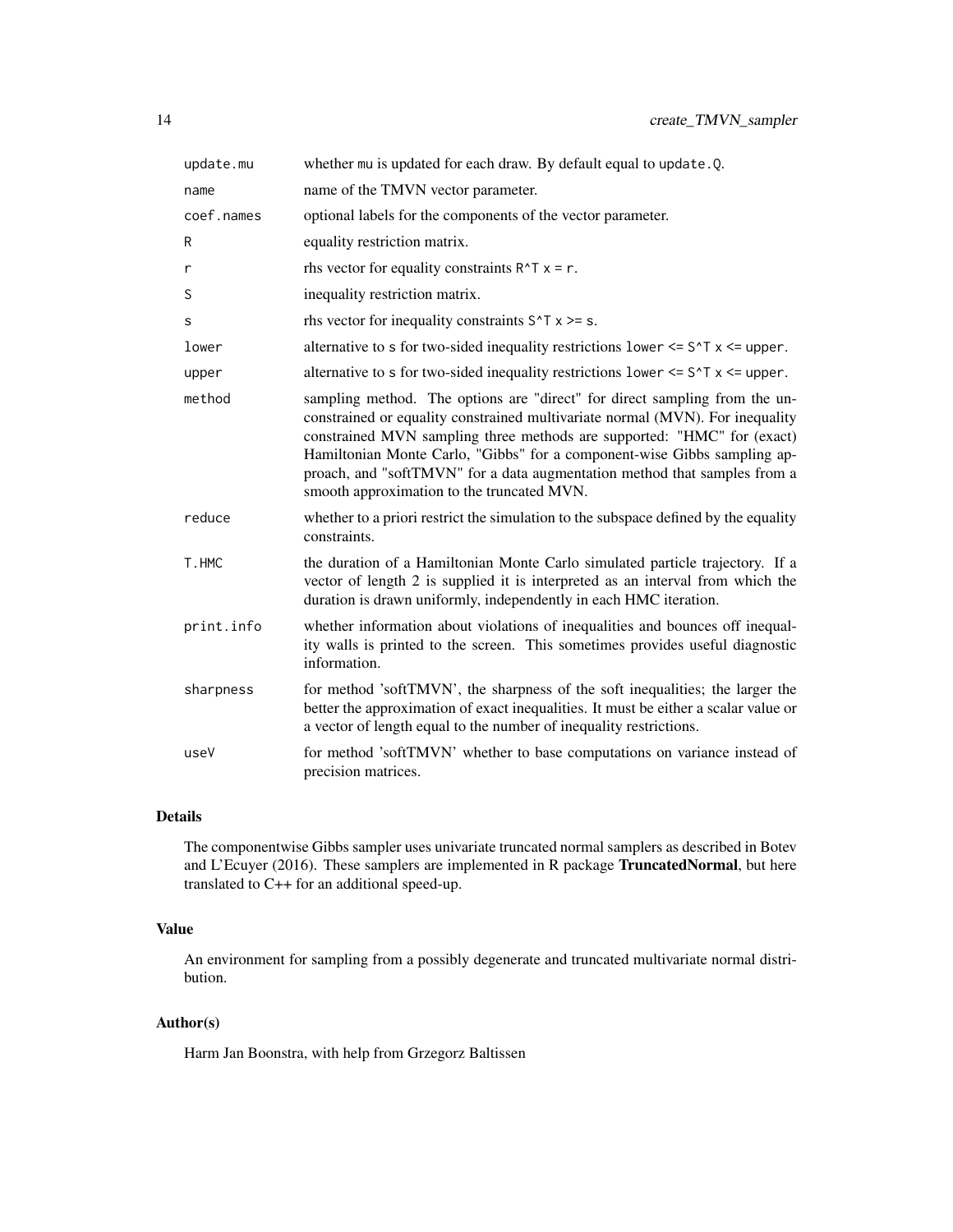#### <span id="page-14-0"></span>References

Z.I. Botev and P. L'Ecuyer (2016). Simulation from the Normal Distribution Truncated to an Interval in the Tail. in VALUETOOLS.

Y. Cong, B. Chen and M. Zhou (2017). Fast simulation of hyperplane-truncated multivariate normal distributions. Bayesian Analysis 12(4), 1017-1037.

A. Pakman and L. Paninski (2014). Exact Hamiltonian Monte Carlo for truncated multivariate gaussians. Journal of Computational and Graphical Statistics 23(2), 518-542.

G. Rodriguez-Yam, R.A. Davis and L.L. Scharf (2004). Efficient Gibbs sampling of truncated multivariate normal with application to constrained linear regression. Unpublished manuscript.

H. Rue and L. Held (2005). Gaussian Markov Random Fields. Chapman & Hall/CRC.

A. Souris, A. Bhattacharya and P. Debdeep (2018). The Soft Multivariate Truncated Normal Distribution. arXiv:1807.09155.

# Examples

```
S <- cbind(diag(2), c(-1, 1), c(1.1, -1)) # inequality matrix
# S'x >= 0 represents the wedge x1 <= x2 \le 1.1 x1# example taken from Pakman and Paninski (2014)
# 1. exact Hamiltonian Monte Carlo (Pakman and Paninski, 2014)
sampler <- create_TMVN_sampler(Q=diag(2), mu=c(4, 4), S=S, method="HMC")
sim <- MCMCsim(sampler)
summary(sim)
plot(as.matrix(sim$x), pch=".")
# 2. Gibbs sampling approach (Rodriguez-Yam et al., 2004)
sampler <- create_TMVN_sampler(Q=diag(2), mu=c(4, 4), S=S, method="Gibbs")
sim <- MCMCsim(sampler)
summary(sim)
plot(as.matrix(sim$x), pch=".")
# 3. soft TMVN approximation (Souris et al., 2018)
sampler <- create_TMVN_sampler(Q=diag(2), mu=c(4, 4), S=S, method="softTMVN")
sim <- MCMCsim(sampler)
summary(sim)
plot(as.matrix(sim$x), pch=".")
```
<span id="page-14-1"></span>

gen *Create a model component object for a generic random effects component in the linear predictor*

#### **Description**

This function is intended to be used on the right hand side of the formula argument to [create\\_sampler](#page-8-1) or [generate\\_data](#page-18-1).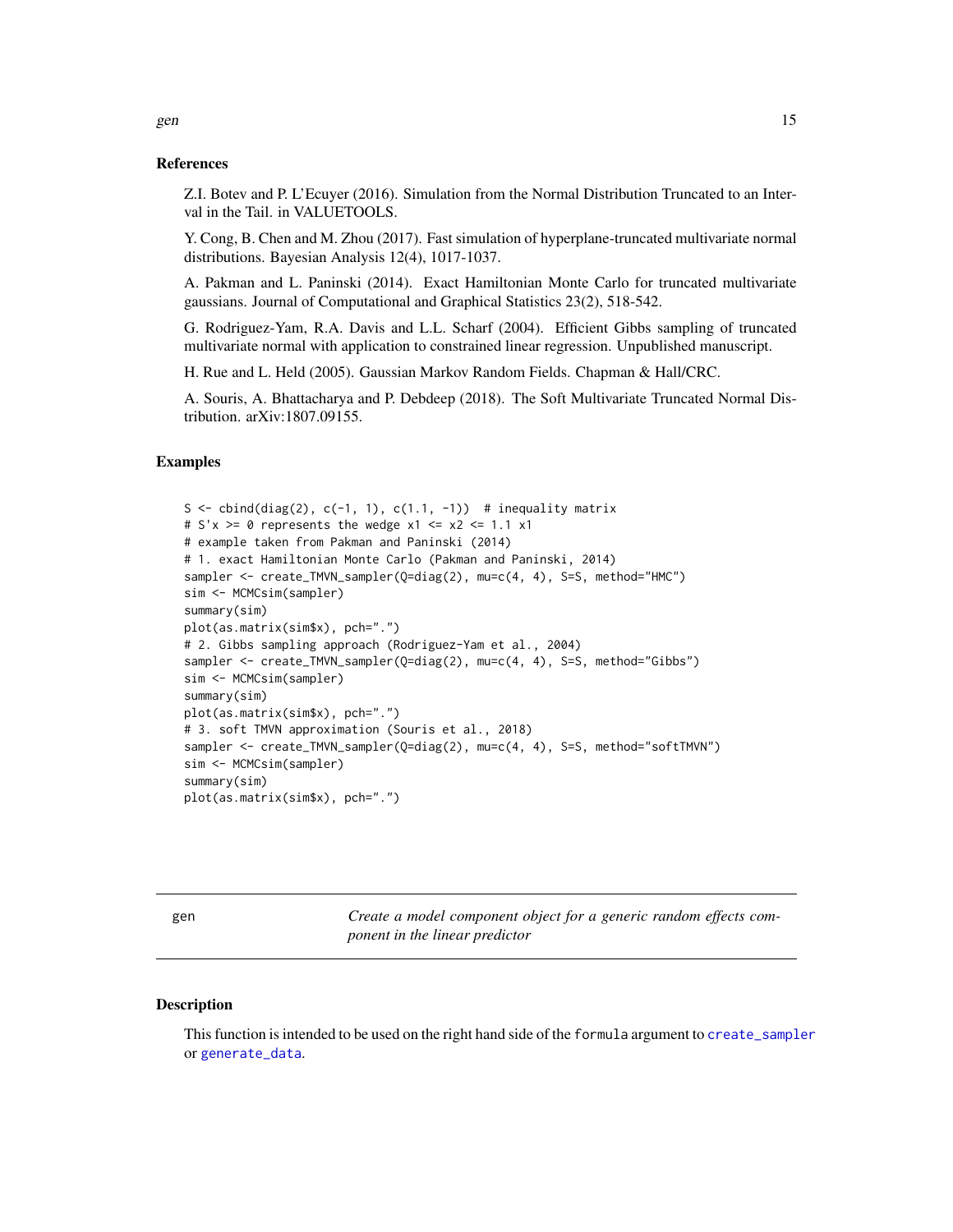# Usage

```
gen(
  formula = -1,
  factor = NULL,
  remove.redundant = FALSE,
  drop.empty.levels = FALSE,
  X = NULL,var = NULL,prior = NULL,
  QO = NULL,PX = TRUE,GMRFmats = NULL,
  priorA = NULL,
  Leroux = FALSE,
  RØ = NULL,RA = NULL,constr = NULL,
  SO = NULL,SA = NULL,formula.g1 = NULL,name = ",
  sparse = NULL,
  perm = NULL,
  debug = FALSE,
  e = parent.frame()
\mathcal{L}
```
# Arguments

| formula | a model formula specifying the effects that vary over the levels of the factor vari-<br>able(s) specified by argument factor. Defaults to $\sim$ 1, corresponding to random<br>intercepts. If X is specified formula is ignored. Variable names are looked up in<br>the data frame passed as data argument to create_sampler or generate_data,<br>or in environment (formula).                                                                                                                                                                                                                                                                                                                                                                                                                                                                                                                                                                                                                                                                                                                                                                                                                 |
|---------|------------------------------------------------------------------------------------------------------------------------------------------------------------------------------------------------------------------------------------------------------------------------------------------------------------------------------------------------------------------------------------------------------------------------------------------------------------------------------------------------------------------------------------------------------------------------------------------------------------------------------------------------------------------------------------------------------------------------------------------------------------------------------------------------------------------------------------------------------------------------------------------------------------------------------------------------------------------------------------------------------------------------------------------------------------------------------------------------------------------------------------------------------------------------------------------------|
| factor  | a formula with factors by which the effects specified in the formula argument<br>vary. Often only one such factor is needed but multiple factors are allowed so<br>that interaction terms can be modeled conveniently. The formula must take the<br>form $\sim$ f1(fac1, ) $\star$ f2(fac2, ) , where fac1, fac2 are factor vari-<br>ables and f1, f2 determine the correlation structure assumed between levels of<br>each factor, and the  indicate that for some correlation types further argu-<br>ments can be passed. Correlation structures currently supported include iid for<br>independent identically distributed effects, RW1 and RW2 for random walks of first<br>or second order over the factor levels, AR1 for first-order autoregressive effects,<br>season for seasonal effects, spatial for spatial (CAR) effects and custom for<br>supplying a custom precision matrix corresponding to the levels of the factor.<br>For further details about the correlation structures, and further arguments that<br>can be passed, see correlation. Argument factor is ignored if X is specified.<br>The factor variables are looked up in the data frame passed as data argument to |

<span id="page-15-0"></span>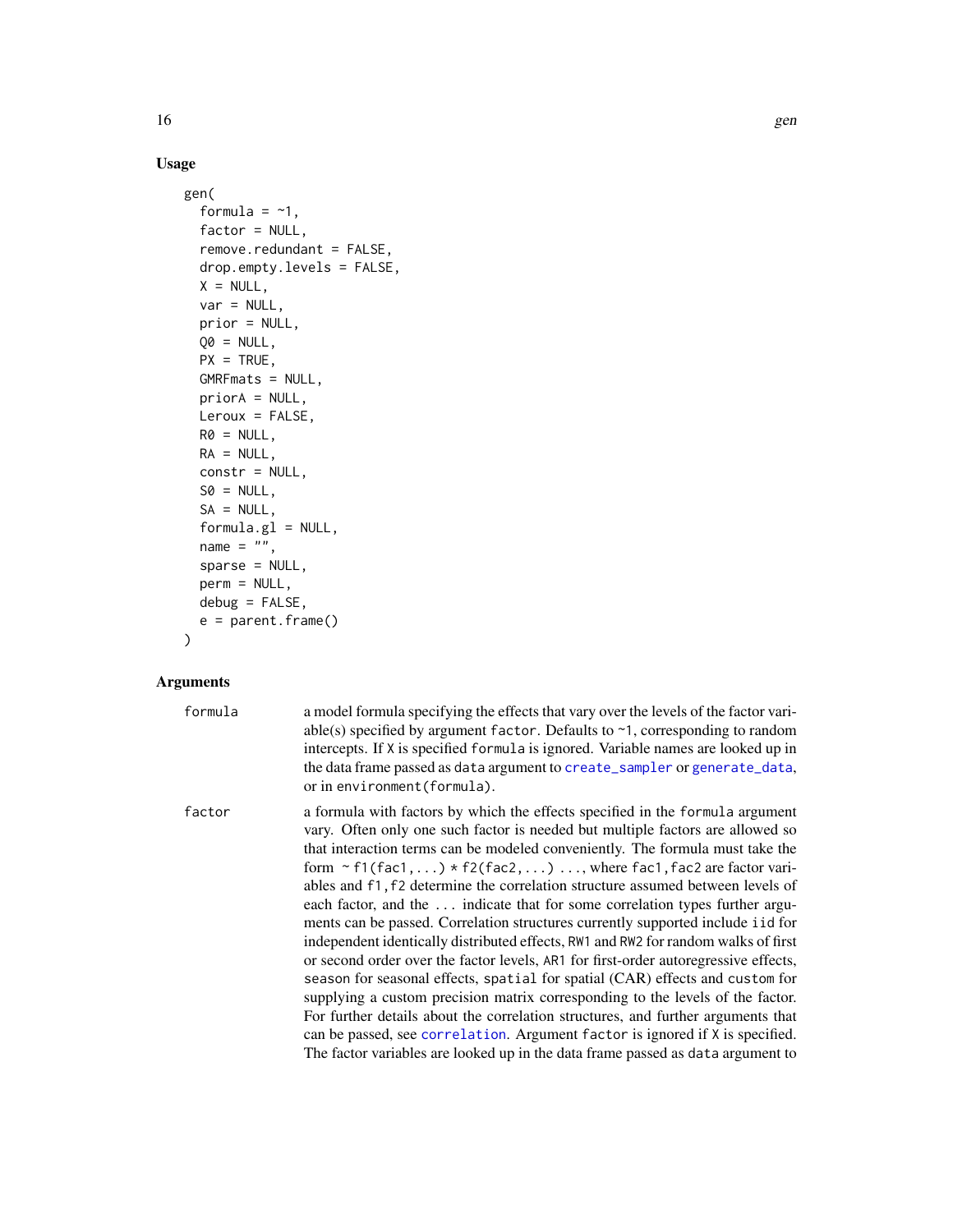[create\\_sampler](#page-8-1) or [generate\\_data](#page-18-1), or in environment(formula).

<span id="page-16-0"></span>

|                   | create_sampler or generate_data, or in environment (rormala).                                                                                                                                                                                                                                                                                                                                                                                               |  |
|-------------------|-------------------------------------------------------------------------------------------------------------------------------------------------------------------------------------------------------------------------------------------------------------------------------------------------------------------------------------------------------------------------------------------------------------------------------------------------------------|--|
| remove.redundant  |                                                                                                                                                                                                                                                                                                                                                                                                                                                             |  |
|                   | whether redundant columns should be removed from the model matrix associ-<br>ated with formula. Default is FALSE.                                                                                                                                                                                                                                                                                                                                           |  |
| drop.empty.levels |                                                                                                                                                                                                                                                                                                                                                                                                                                                             |  |
|                   | whether to remove factor levels without observations.                                                                                                                                                                                                                                                                                                                                                                                                       |  |
| Χ                 | A (possibly sparse) design matrix. This can be used instead of formula and<br>factor.                                                                                                                                                                                                                                                                                                                                                                       |  |
| var               | the (co)variance structure among the varying effects defined by formula over<br>the levels of the factors defined by factor. The default is "unstructured",<br>meaning that a full covariance matrix parameterization is used. For uncorre-<br>lated effects with different variances use var="diagonal". For uncorrelated<br>and equal variances use var="scalar". In the case of a single varying effect<br>there is no difference between these choices. |  |
| prior             | the prior specification for the variance parameters of the random effects. These<br>can currently be specified by a call to pr_invwishart in case var="unstructured"<br>or by a call to pr_invchisq otherwise. See the documentation of those prior<br>specification functions for more details.                                                                                                                                                            |  |
| Q0                | precision matrix associated with formula. This can only be used in combination<br>with var="scalar".                                                                                                                                                                                                                                                                                                                                                        |  |
| PX.               | whether parameter expansion should be used. Default is TRUE, which applies<br>parameter expansion with default options. Alternative options can be specified<br>by supplying a list with one or more of the following components:                                                                                                                                                                                                                           |  |
|                   | vector whether a redundant multiplicative expansion parameter is used for each<br>varying effect specified by formula. The default is TRUE except when<br>var="scalar". If FALSE a single redundant multiplicative parameter is<br>used.                                                                                                                                                                                                                    |  |
|                   | data.scale whether the data level scale is used as a variance factor for the ex-<br>pansion parameters. Default is TRUE.                                                                                                                                                                                                                                                                                                                                    |  |
|                   | mu0 location (vector) parameter for parameter expansion. By default 0.                                                                                                                                                                                                                                                                                                                                                                                      |  |
|                   | Q0 precision (matrix) parameter for parameter expansion. Default is the iden-<br>tity matrix.                                                                                                                                                                                                                                                                                                                                                               |  |
| GMRFmats          | list of incidence/precision/constraint matrices. This can be specified as an alter-<br>native to factor. It should be a list such as is usually returned by compute_GMRF_matrices.<br>Can be used together with argument X as a flexible alternative to formula and<br>factor.                                                                                                                                                                              |  |
| priorA            | prior distribution for scale factors at the variance scale associated with QA. In<br>case of IGMRF models the scale factors correspond to the innovations. The<br>default NULL means not to use any local scale factors. A prior can currently be<br>specified using pr_invchisq or pr_exp.                                                                                                                                                                 |  |
| Leroux            | this option alters the precision matrix determined by factor by taking a weighted<br>average of it with the identity matrix. If TRUE the model gains an additional pa-<br>rameter, the 'Leroux' parameter, being the weight of the original, structured,<br>precision matrix in the weighted average. By default a uniform prior for the<br>weight and a uniform Metropolis-Hastings proposal density are employed. This                                    |  |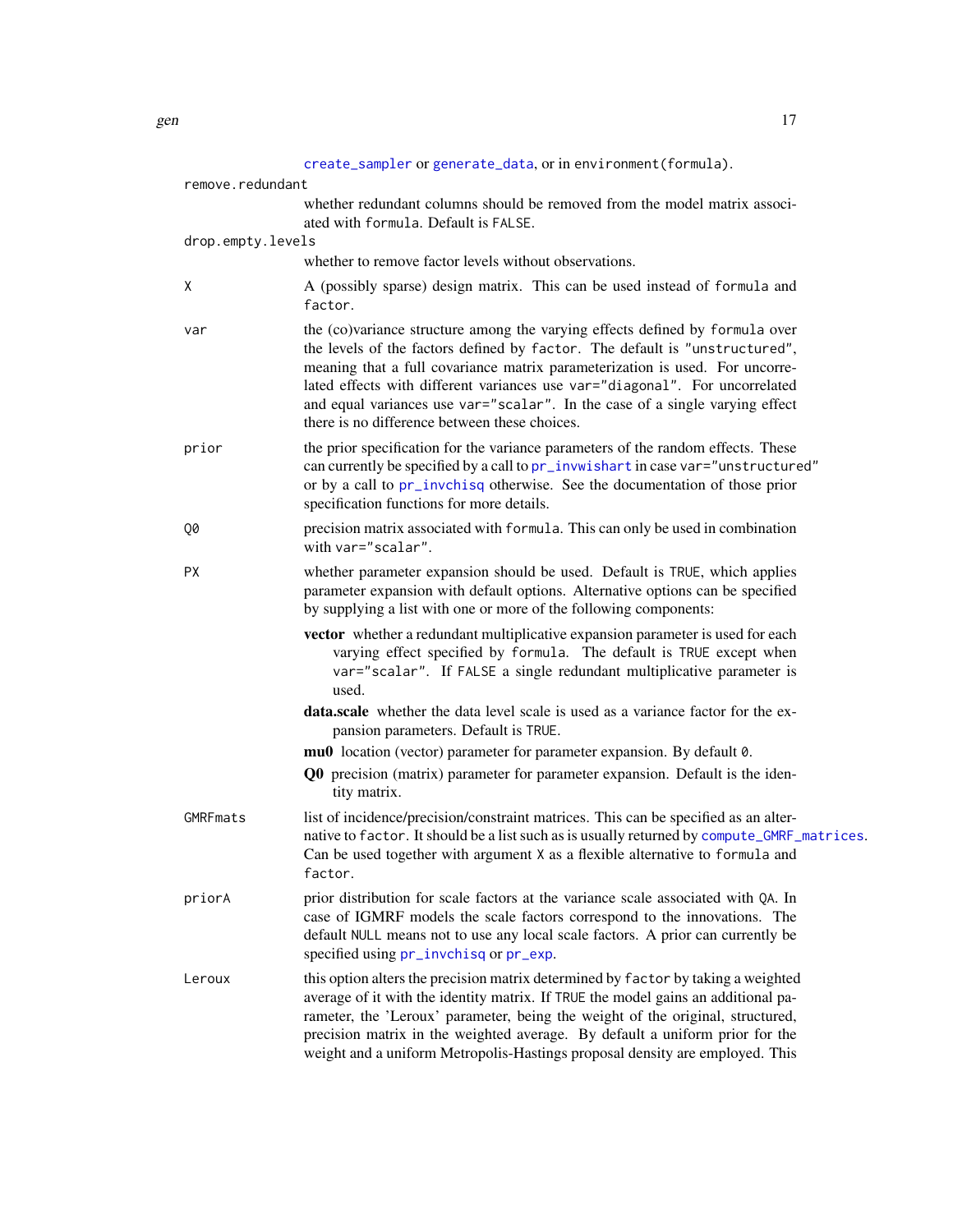<span id="page-17-0"></span>

|            | default can be changed by supplying a list with elements a, b, and a.star, b.star,<br>implying a beta(a, b) prior and a beta(a.star, b.star) independence proposal den-<br>sity. A third option is to supply a single number between 0 and 1, which is then<br>used as a fixed value for the Leroux parameter.                                                                                                                                                                                                                                    |
|------------|---------------------------------------------------------------------------------------------------------------------------------------------------------------------------------------------------------------------------------------------------------------------------------------------------------------------------------------------------------------------------------------------------------------------------------------------------------------------------------------------------------------------------------------------------|
| R0         | an optional equality restriction matrix acting on the coefficients defined by formula,<br>for each level defined by factor. If c is the number of restrictions, R0 is a q0<br>x c matrix where q0 is the number of columns of the design matrix derived<br>from formula. Together with RA it defines the set of equality constraints to<br>be imposed on the vector of coefficients. Only allowed in combination with<br>var="scalar".                                                                                                            |
| <b>RA</b>  | an optional equality restriction matrix acting on the coefficients defined by factor,<br>for each effect defined by formula. If c is the number of restrictions, RA is a l<br>x c matrix where I is the number of levels defined by factor. Together with R0<br>this defines the set of equality constraints to be imposed on the vector of coef-<br>ficients. If constr=TRUE, additional constraints are imposed, corresponding to<br>the null-vectors of the singular precision matrix in case of an intrinsic Gaussian<br>Markov Random Field. |
| constr     | whether constraints corresponding to the null-vectors of the precision matrix are<br>to be imposed on the vector of coefficients. By default this is TRUE for improper<br>or intrinsic GMRF model components, i.e. components with a singular precision<br>matrix such as random walks or CAR spatial components.                                                                                                                                                                                                                                 |
| S0         | an optional inequality restriction matrix acting on the coefficients defined by<br>formula, for each level defined by factor. If c is the number of restrictions, S0<br>is a $q0x$ c matrix where $q0$ is the number of columns of the design matrix derived<br>from formula. Together with SA it defines the set of inequality constraints to be<br>imposed on the vector of coefficients.                                                                                                                                                       |
| <b>SA</b>  | an optional inequality restriction matrix acting on the coefficients defined by<br>factor, for each effect defined by formula. If c is the number of restrictions, SA<br>is a l x c matrix where l is the number of levels defined by factor. Together with<br>S0 this defines the set of constraints to be imposed on the vector of coefficients.                                                                                                                                                                                                |
| formula.gl | a formula of the form $\sim$ glreg() for group-level predictors around which<br>the random effect component is hierarchically centered. See glreg for details.                                                                                                                                                                                                                                                                                                                                                                                    |
| name       | the name of the model component. This name is used in the output of the MCMC<br>simulation function MCMCsim. By default the name will be 'gen' with the number<br>of the model term attached.                                                                                                                                                                                                                                                                                                                                                     |
| sparse     | whether the model matrix associated with formula should be sparse. The de-<br>fault is based on a simple heuristic based on storage size.                                                                                                                                                                                                                                                                                                                                                                                                         |
| perm       | whether permutation should be used in the Cholesky decomposition used for<br>updating the model component's coefficient vector. Default is based on a simple<br>heuristic.                                                                                                                                                                                                                                                                                                                                                                        |
| debug      | if TRUE a breakpoint is set at the beginning of the posterior draw function asso-<br>ciated with this model component. Mainly intended for developers.                                                                                                                                                                                                                                                                                                                                                                                            |
| e          | for internal use only.                                                                                                                                                                                                                                                                                                                                                                                                                                                                                                                            |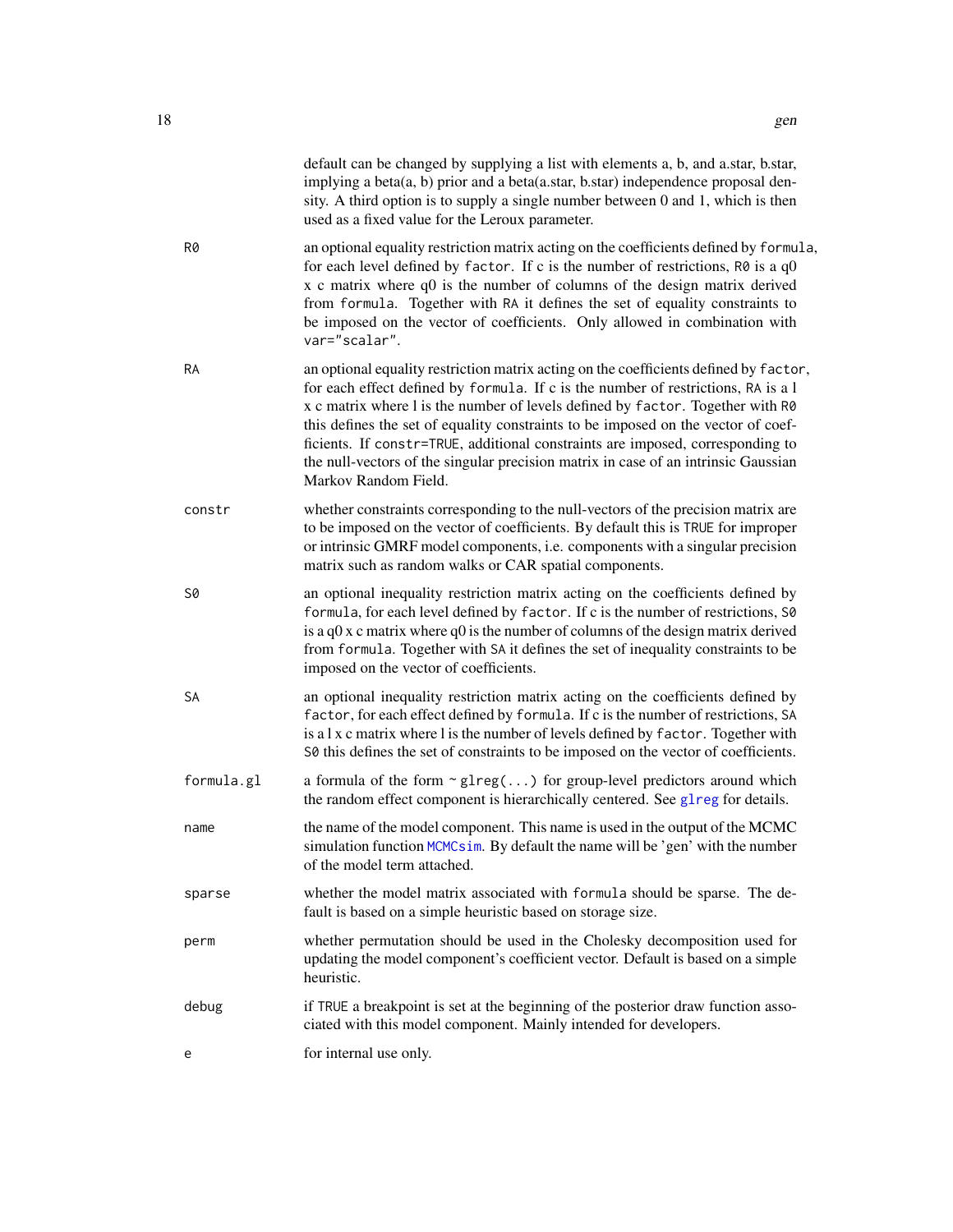#### <span id="page-18-0"></span>Value

An object with precomputed quantities and functions for sampling from prior or conditional posterior distributions for this model component. Only intended for internal use by other package functions.

#### References

J. Besag and C. Kooperberg (1995). On Conditional and Intrinsic Autoregression. Biometrika 82(4), 733-746.

C.M. Carvalho, N.G. Polson and J.G. Scott (2010). The horseshoe estimator for sparse signals. Biometrika 97(2), 465-480.

L. Fahrmeir, T. Kneib and S. Lang (2004). Penalized Structured Additive Regression for Space-Time Data: a Bayesian Perspective. Statistica Sinica 14, 731-761.

A. Gelman (2006). Prior distributions for variance parameters in hierarchical models. Bayesian Analysis 1(3), 515-533.

A. Gelman, D.A. Van Dyk, Z. Huang and W.J. Boscardin (2008). Using Redundant Parameterizations to Fit Hierarchical Models. Journal of Computational and Graphical Statistics 17(1), 95-122.

B. Leroux, X. Lei and N. Breslow (1999). Estimation of Disease Rates in Small Areas: A New Mixed Model for Spatial Dependence. In M. Halloran and D. Berry (Eds.), Statistical Models in Epidemiology, the Environment and Clinical Trials, 135-178.

T. Park and G. Casella (2008). The Bayesian Lasso. Journal of the American Statistical Association 103(482), 681-686.

H. Rue and L. Held (2005). Gaussian Markov Random Fields. Chapman & Hall/CRC.

<span id="page-18-1"></span>generate\_data *Generate a data vector according to a model*

#### Description

This function generates draws from the prior predictive distribution. Parameter values are drawn from their priors, and consequently data is generated from the sampling distribution given these parameter values.

#### Usage

```
generate_data(
  formula,
  data = NULL,family = "gaussian".ny = NULL,ry,
  r.mod,
  sigma.fixed = !isTRUE(family == "gaussian"),
  sigma.mod = NULL,
```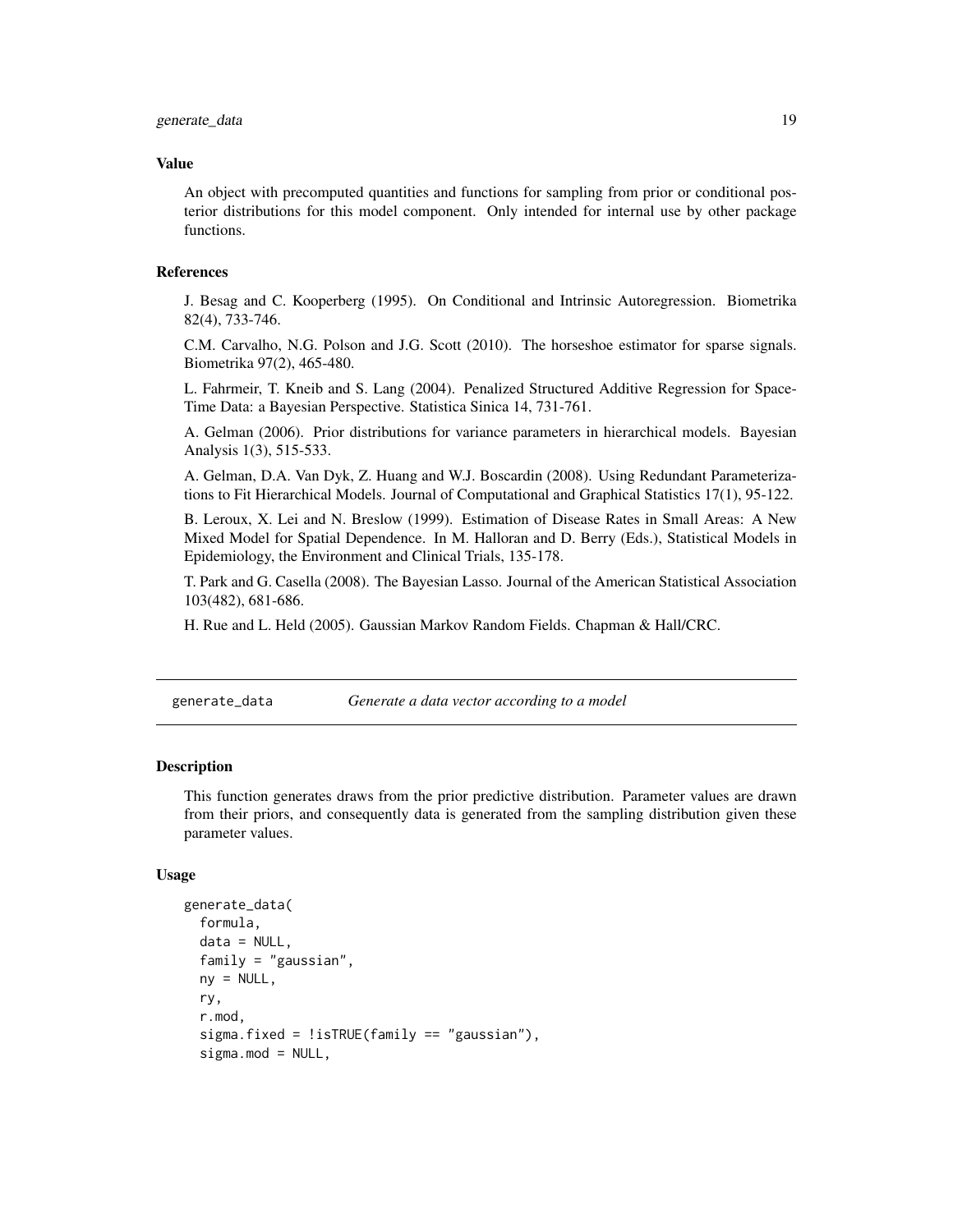```
Q\theta = NULL,
  formula.V = NULL,
  linpred = NULL
\mathcal{L}
```
# Arguments

| formula     | A model formula, see create_sampler. Any left-hand-side of the formula is<br>ignored. |
|-------------|---------------------------------------------------------------------------------------|
| data        | see create_sampler.                                                                   |
| family      | see create_sampler.                                                                   |
| ny          | see create_sampler.                                                                   |
| ry          | see create_sampler.                                                                   |
| r.mod       | see create_sampler.                                                                   |
| sigma.fixed | see create_sampler.                                                                   |
| sigma.mod   | see create_sampler.                                                                   |
| 00          | see create_sampler.                                                                   |
| formula.V   | see create_sampler.                                                                   |
| linpred     | see create_sampler.                                                                   |

# Value

A list with a generated data vector and a list of prior means of the parameters. The parameters are drawn from their priors.

```
n <- 250
dat <- data.frame(
 x = \text{rnorm}(n),
  g = factor(sample(1:10, n, replace=TRUE)),
 ny = 10
\mathcal{L}gd <- generate_data(
 \sim reg(\sim 1 + x, Q0=10, b0=c(0, 1), name="beta") + gen(factor = \sim g, name="v"),
  family="binomial", ny="ny", data=dat
)
gd
plot(dat$x, gd$y)
```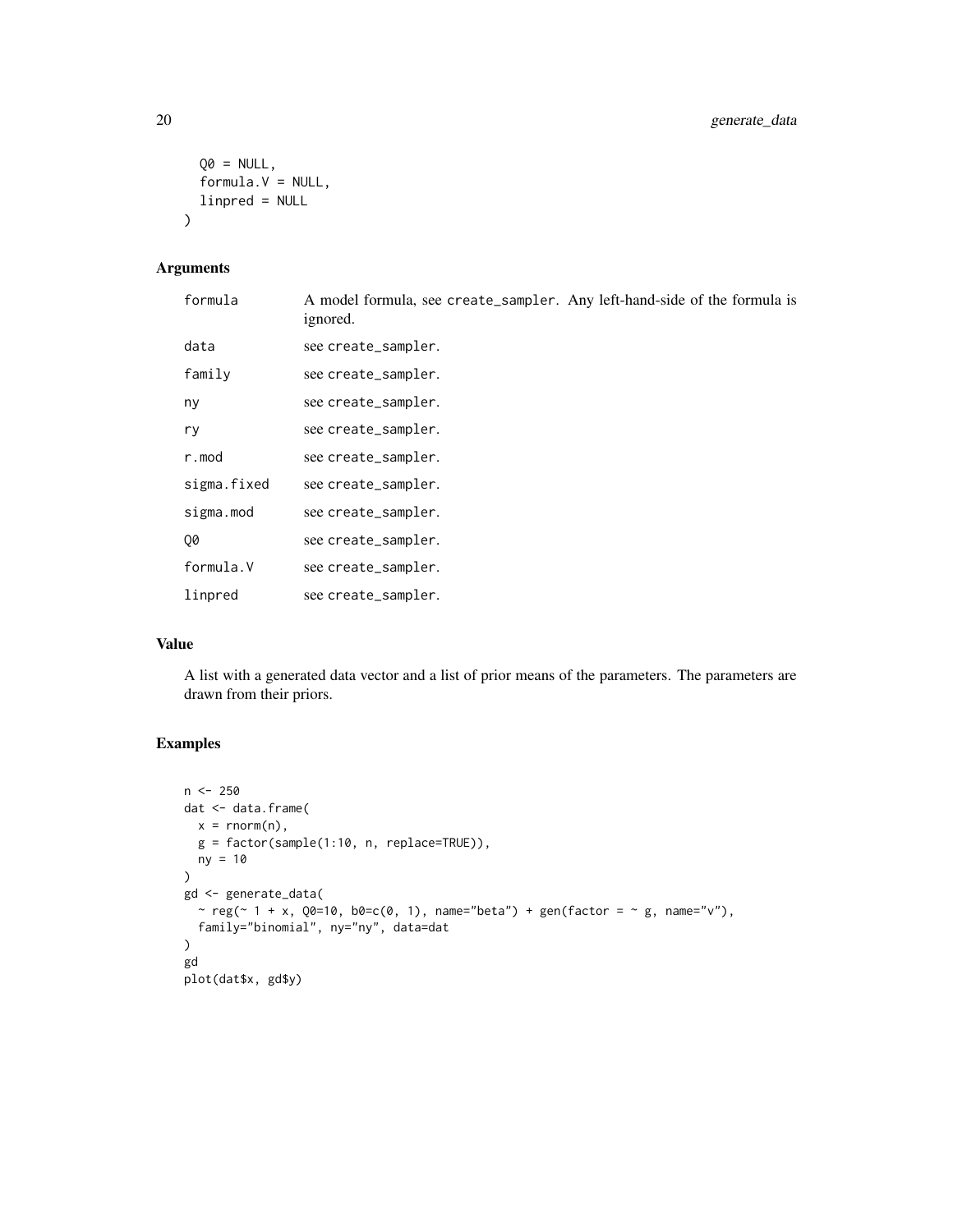<span id="page-20-0"></span>

Extract a list of parameter values for a single draw

#### Usage

get\_draw(obj, iter, chain)

# Arguments

| obi   | an object of class medraws. |
|-------|-----------------------------|
| iter  | <i>iteration number.</i>    |
| chain | chain number.               |

#### Value

A list with all parameter values of draw iter from chain chain.

# Examples

```
ex <- mcmcsae_example(n=50)
sampler <- create_sampler(ex$model, data=ex$dat)
sim <- MCMCsim(sampler, burnin=100, n.iter=300, thin=2, n.chain=4, store.all=TRUE)
get_draw(sim, iter=20, chain=3)
```
<span id="page-20-1"></span>glreg *Create a model object for group-level regression effects within a generic random effects component.*

# Description

This function is intended to be used to specify the formula.gl argument to the [gen](#page-14-1) model component specification function. Group-level predictors and hierarchical centering are not used by default, and they currently cannot be used in a model component that is sampled together with another model component in the same Gibbs block.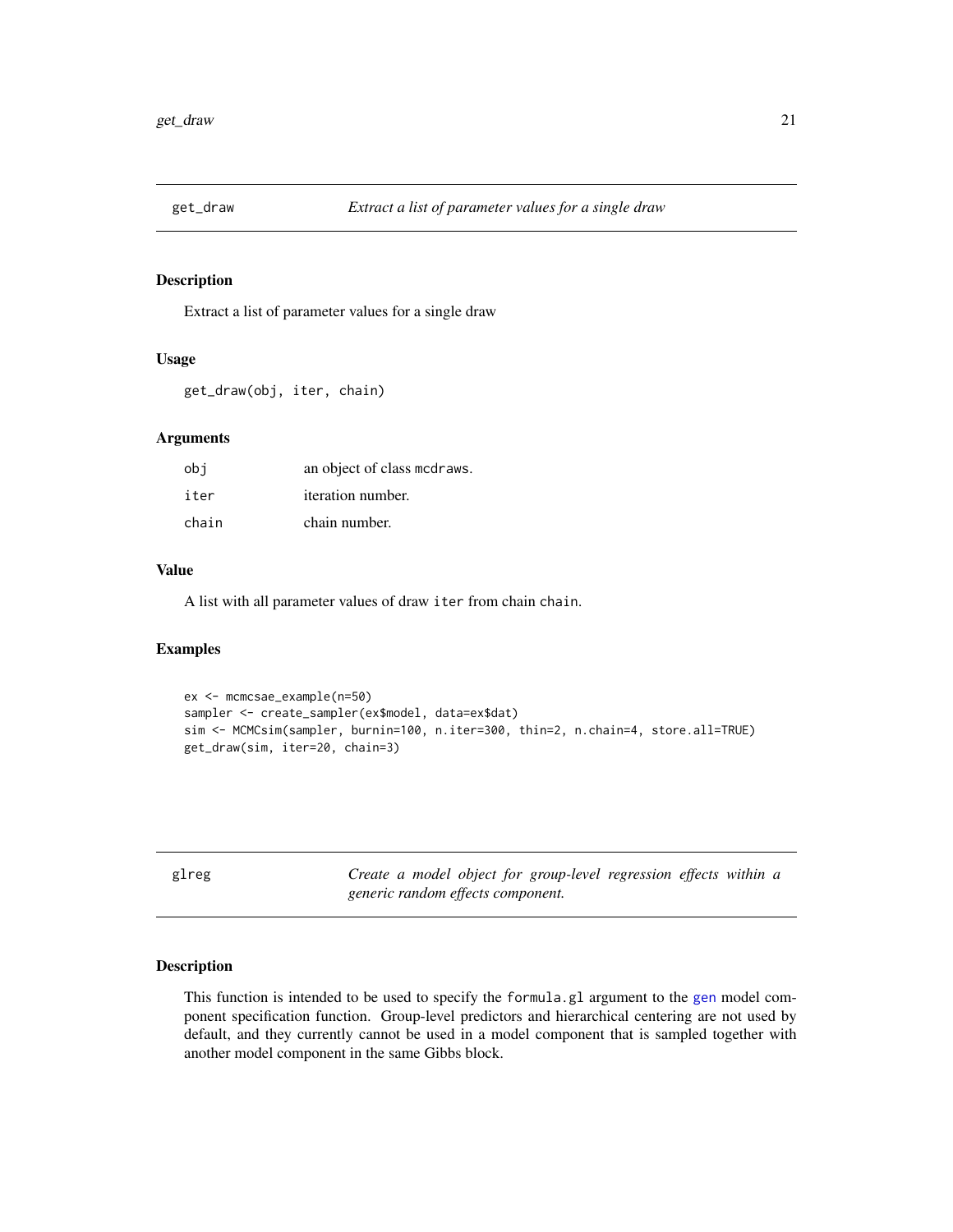# Usage

```
glreg(
  formula = NULL,
  remove.redundant = FALSE,
 QO = NULL,data = NULL,
 name = ",
  e = parent.frame()
)
```
#### Arguments

| formula          | a formula specifying the group-level predictors to be used within a model com-<br>ponent. If no data is supplied the group-level predictors are derived as group-                                                              |
|------------------|--------------------------------------------------------------------------------------------------------------------------------------------------------------------------------------------------------------------------------|
|                  | level means from the unit-level data passed as data argument to create_sampler<br>or generate_data.                                                                                                                            |
| remove.redundant |                                                                                                                                                                                                                                |
|                  | whether redundant columns should be removed from the design matrix. Default<br>is FALSE.                                                                                                                                       |
| 00               | prior precision matrix for the group-level effects. The default is a zero matrix<br>corresponding to a noninformative improper prior.                                                                                          |
| data             | group-level data frame in which the group-level variables specified in formula<br>are looked up.                                                                                                                               |
| name             | the name of the model component. This name is used in the output of the MCMC<br>simulation function MCMCsim. By default this name will be the name of the<br>corresponding generic random effects component appended by '_gl'. |
| e                | for internal use only.                                                                                                                                                                                                         |

# Value

An object with precomputed quantities for sampling from prior or conditional posterior distributions for this model component. Only intended for internal use by other package functions.

labels *Get and set the variable labels of a draws component object for a vector-valued parameter*

# Description

Get and set the variable labels of a draws component object for a vector-valued parameter

# Usage

```
## S3 method for class 'dc'
labels(object, ...)
labels(object) <- value
```
<span id="page-21-0"></span>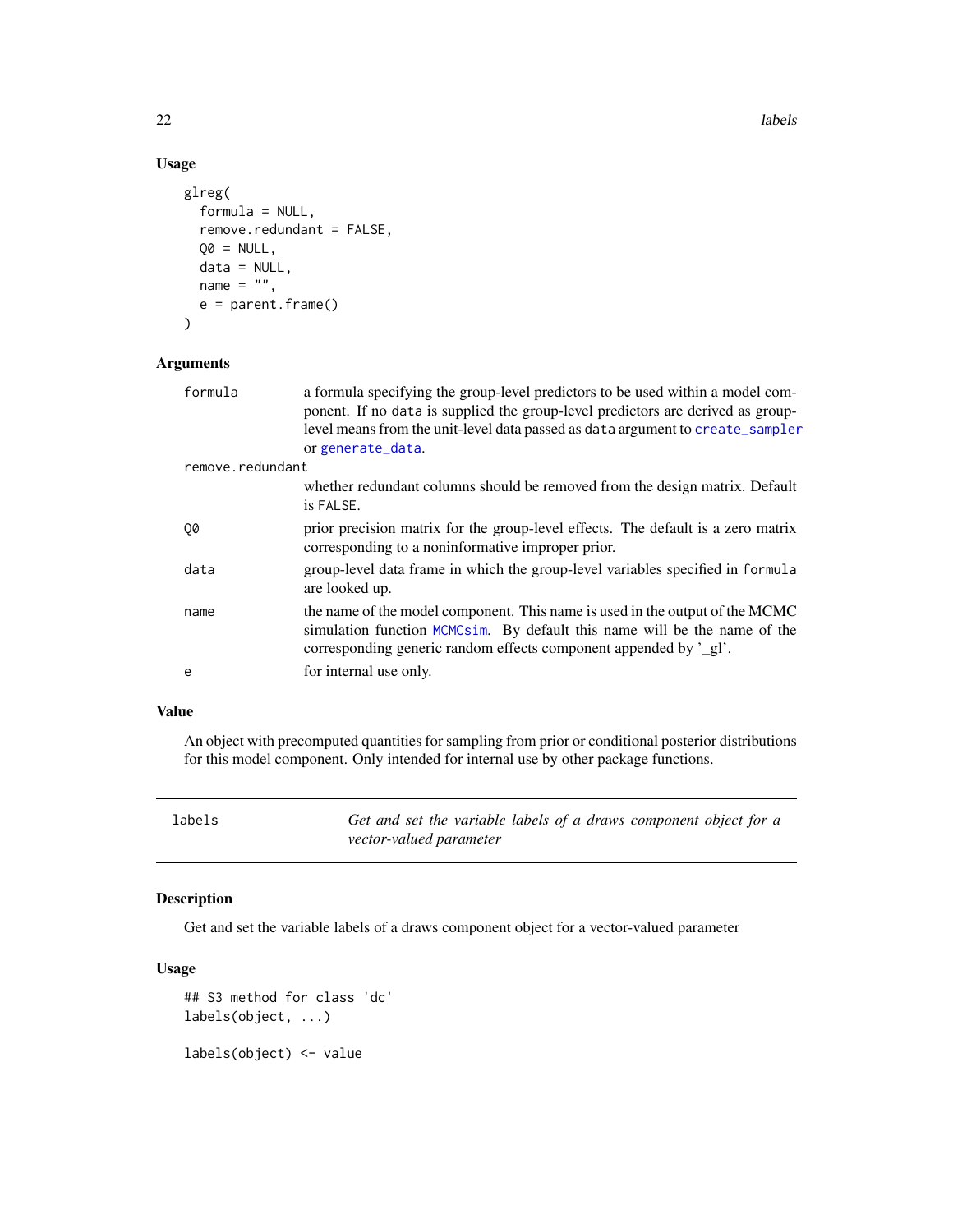# <span id="page-22-0"></span>matrix-vector 23

#### Arguments

| object | a draws component object. |
|--------|---------------------------|
| .      | currently not used.       |
| value  | a vector of labels.       |

# Value

The extractor function returns the variable labels.

# Examples

```
ex <- mcmcsae_example()
sampler <- create_sampler(ex$model, data=ex$dat)
sim <- MCMCsim(sampler, burnin=50, n.iter=100, n.chain=1, store.all=TRUE)
labels(sim$beta)
labels(sim$v)
labels(sim$beta) <- c("a", "b")
labels(sim$beta)
```
matrix-vector *Fast matrix-vector multiplications*

# Description

Functions for matrix-vector multiplies like %\*% and crossprod, but often faster for the matrix types supported. The return value is always a numeric vector.

# Usage

```
M %m*v% v
```

```
crossprod_mv(M, v)
```
# Arguments

| <b>M</b> | a matrix of class 'matrix', 'dgCMatrix', 'dsCMatrix', 'tabMatrix', or 'ddiMa-<br>trix' |
|----------|----------------------------------------------------------------------------------------|
|          | a numeric vector.                                                                      |

#### Value

For %m\*v% the vector  $Mv$  and for crossprod\_mv the vector  $M'v$  where  $M'$  denotes the transpose of M.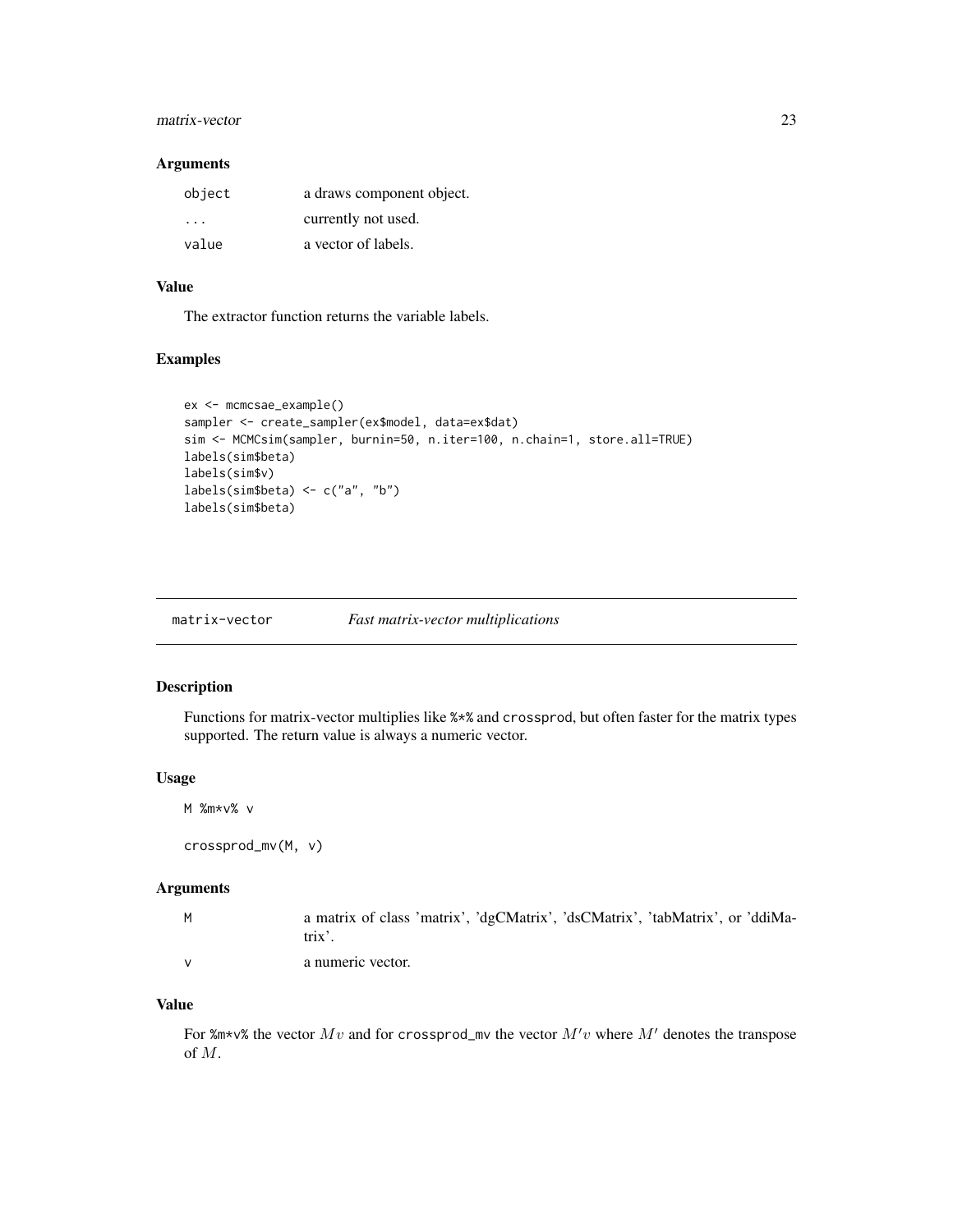#### Examples

```
M <- matrix(rnorm(10*10), 10, 10)
x \le - rnorm(10)
M %m*v% x
crossprod_mv(M, x)
M <- Matrix::rsparsematrix(100, 100, nnz=100)
x < - rnorm(100)
M %m*v% x
crossprod_mv(M, x)
```
maximize\_llh *Maximize log-likelihood defined inside a sampler function*

#### Description

Maximize log-likelihood defined inside a sampler function

#### Usage

```
maximize_l1h(sample, method = "BFGS", control = list(fnscale = -1), ...)
```
# Arguments

| sampler | sampler function.                     |
|---------|---------------------------------------|
| method  | optimization method, passed to optim. |
| control | control parameters, passed to optim.  |
| .       | other parameters passed to optim.     |

#### Value

A list of parameter values that, provided the optimization was successful, maximize the likelihood.

```
n < -1000dat <- data.frame(
  x = \text{norm}(n),
  f = factor(sample(1:50, n, replace=TRUE))
)
df <- generate_data(
  \sim reg(\simx, name="beta", Q0=1) + gen(\simx, factor=\simf, name="v"),
  sigma.fixed=TRUE, data=dat
)
dat$y <- df$y
sampler <- create_sampler(y ~ x + gen(~x, factor=~f, name="v"), data=dat)
opt <- maximize_llh(sampler)
```
<span id="page-23-0"></span>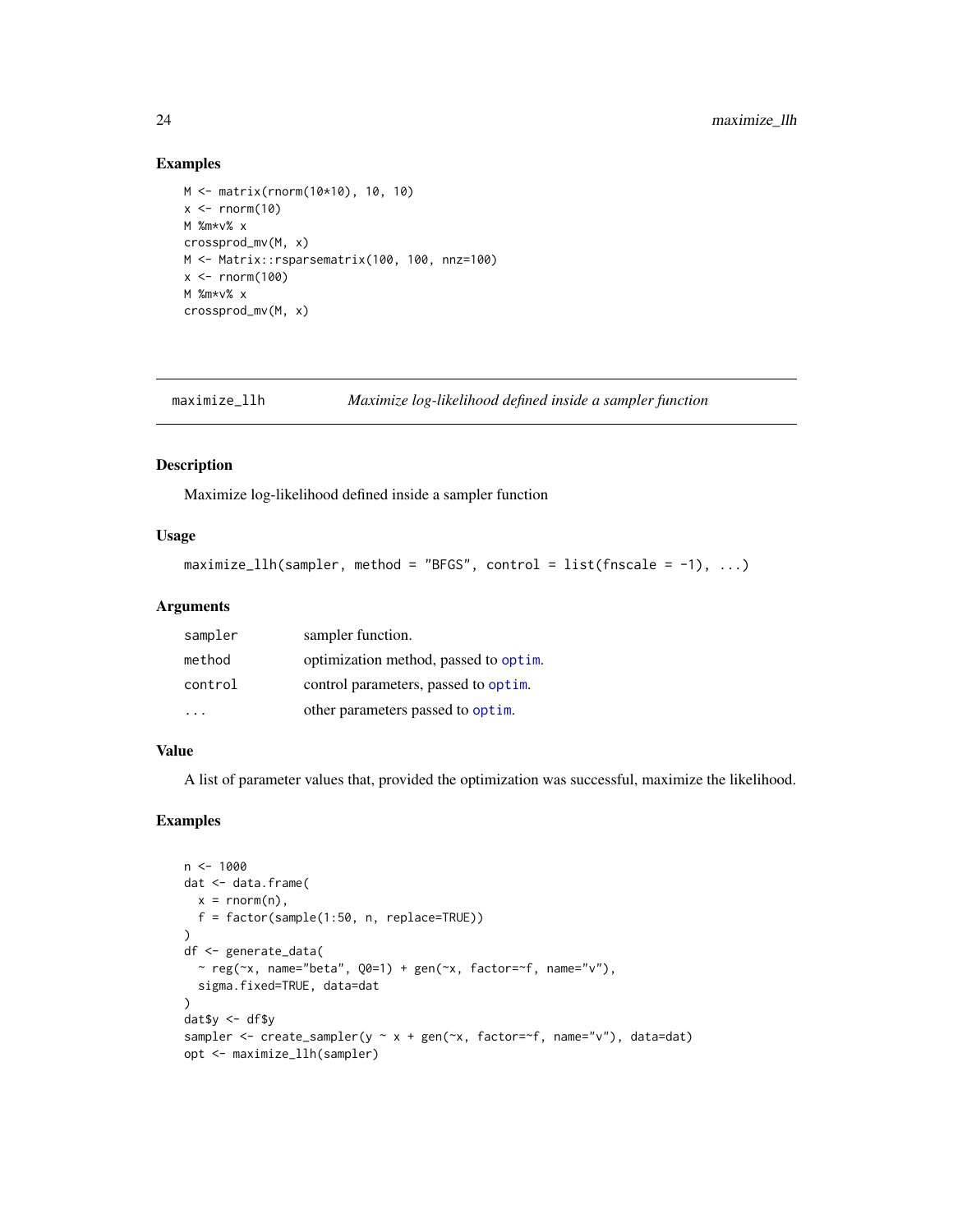```
str(opt)
plot(df$par$v, opt$par$v); abline(0, 1, col="red")
```
MCMC-diagnostics *Compute MCMC diagnostic measures*

# <span id="page-24-1"></span>Description

R\_hat computes Gelman-Rubin convergence diagnostics based on the MCMC output in a model component, and n\_eff computes the effective sample sizes, .i.e. estimates for the number of independent samples from the posterior distribution.

# Usage

R\_hat(dc)

 $n_{eff}(dc,$  useFFT = TRUE,  $lag.max, cl = NULL$ 

#### Arguments

| dc      | a draws component (dc) object corresponding to a model parameter.                                    |
|---------|------------------------------------------------------------------------------------------------------|
| useFFT  | whether to use the Fast Fourier Transform algorithm. Default is TRUE as this is<br>typically faster. |
| lag.max | the lag up to which autocorrelations are computed in case use FFT=FALSE.                             |
| c1      | a cluster for parallel computation.                                                                  |

# Value

In case of R\_hat the split-Rhat convergence diagnostic for each component of the vector parameter, and in case of n\_eff the effective number of independent samples for each component of the vector parameter.

# References

A. Gelman and D. B. Rubin (1992). Inference from Iterative Simulation Using Multiple Sequences. Statistical Science 7, 457-511.

A. Gelman, J.B. Carlin, H.S. Stern, D.B. Dunson, A. Vehtari and D.B. Rubin (2013). Bayesian Data Analysis, 3rd edition. Chapman & Hall/CRC.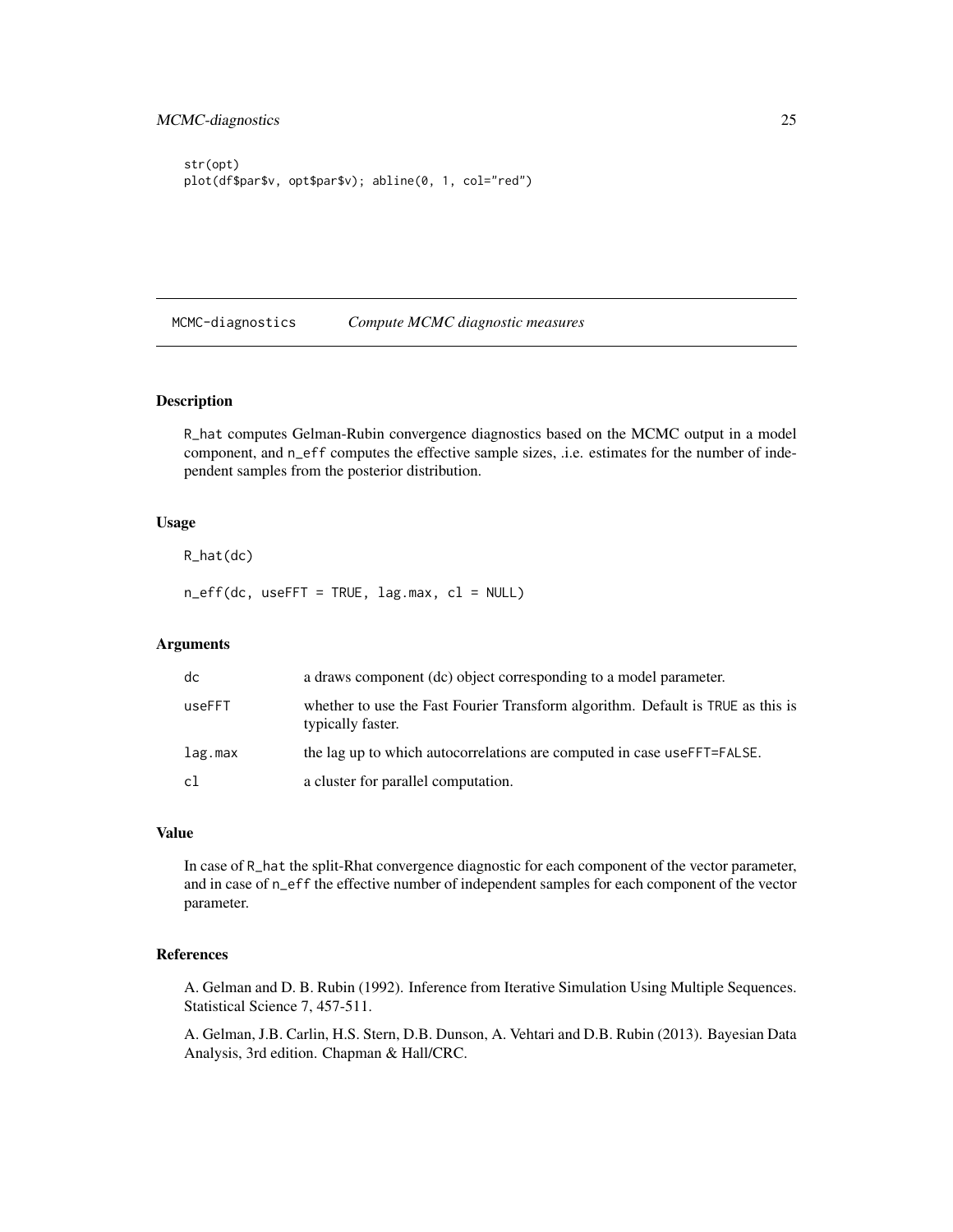#### Examples

```
ex <- mcmcsae_example()
sampler <- create_sampler(ex$model, data=ex$dat)
sim <- MCMCsim(sampler, burnin=100, n.iter=300, thin=2, n.chain=4, store.all=TRUE)
n_eff(sim$beta)
n_eff(sim$v_sigma)
n_eff(sim$v_rho)
R_hat(sim$beta)
R_hat(sim$llh_)
R_hat(sim$v_sigma)
```
MCMC-object-conversion

*Convert a draws component object to another format*

#### Description

Use to\_mcmc to convert a draws component to class [mcmc.list](#page-0-0), allowing one to use MCMC diagnostic functions provided by package coda. Use as array to convert to an array of dimension (draws,chains,parameters). The array format is supported by some packages for analysis or visualisation of MCMC simulation results, e.g. bayesplot. Use as.matrix to convert to a matrix, concatenating the chains.

# Usage

```
to_mcmc(x)
to_draws_array(x)
## S3 method for class 'dc'
as.array(x, \ldots)## S3 method for class 'dc'
as.matrix(x, colnames = TRUE, ...)
```
# Arguments

|          | a component of an medraws object corresponding to a scalar or vector model |
|----------|----------------------------------------------------------------------------|
|          | parameter.                                                                 |
| $\cdots$ | currently ignored.                                                         |
| colnames | whether column names should be set.                                        |

# Value

The draws component coerced to an mcmc. list object, a [draws\\_array](#page-0-0) object, an array, or a matrix.

<span id="page-25-0"></span>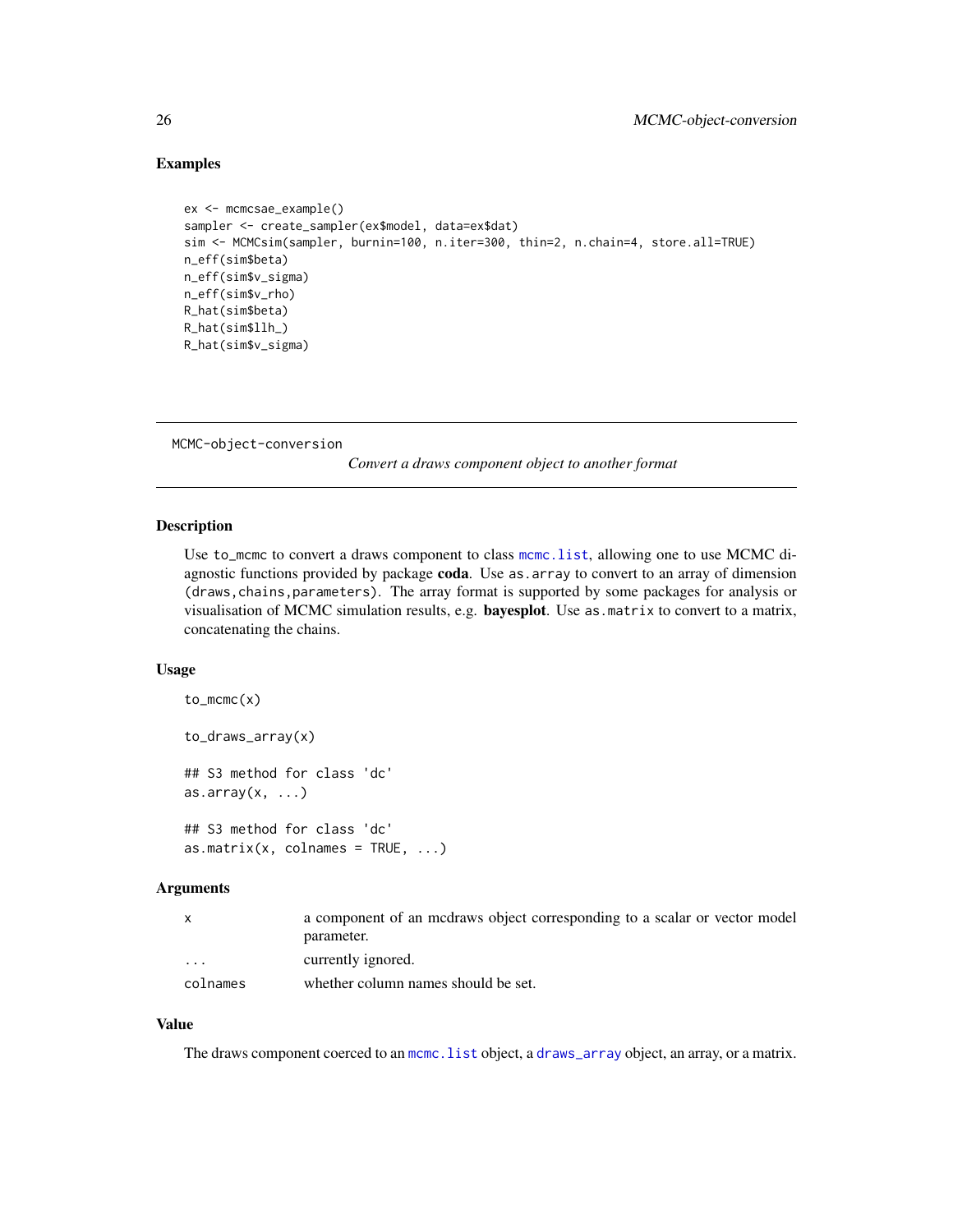#### <span id="page-26-0"></span>mcmcsae-family 27

#### Examples

```
data(iris)
sampler <- create_sampler(Sepal.Length ~ reg(~ Petal.Length + Species, name="beta"), data=iris)
sim <- MCMCsim(sampler, burnin=100, n.chain=2, n.iter=400)
summary(sim)
if (require("coda", quietly=TRUE)) {
 mcbeta <- to_mcmc(sim$beta)
 geweke.diag(mcbeta)
}
if (require("posterior", quietly=TRUE)) {
 mcbeta <- to_draws_array(sim$beta)
 mcbeta
}
str(as.array(sim$beta))
str(as.matrix(sim$beta))
# generate some example data
n < -250dat <- data.frame(x=runif(n), f=as.factor(sample(1:5, n, replace=TRUE)))
gd <- generate_data(\sim reg(\sim x + f, Q0=1, name="beta"), data=dat)
dat$y <- gd$ysampler <- create_sampler(y \sim reg(\sim x + f, name="beta"), data=dat)
sim <- MCMCsim(sampler, n.chain=2, n.iter=400)
str(sim$beta)
str(as.array(sim$beta))
bayesplot::mcmc_hist(as.array(sim$beta))
bayesplot::mcmc_dens_overlay(as.array(sim$beta))
# fake data simulation check:
bayesplot::mcmc_recover_intervals(as.array(sim$beta), gd$pars$beta)
bayesplot::mcmc_recover_hist(as.array(sim$beta), gd$pars$beta)
ex <- mcmcsae_example()
plot(ex$dat$fT, ex$dat$y)
sampler <- create_sampler(ex$model, data=ex$dat)
sim <- MCMCsim(sampler, n.chain=2, n.iter=400, store.all=TRUE)
str(sim$beta)
str(as.matrix(sim$beta))
# fake data simulation check:
bayesplot::mcmc_recover_intervals(as.matrix(sim$beta), ex$pars$beta)
bayesplot::mcmc_recover_intervals(as.matrix(sim$u), ex$pars$u)
```
mcmcsae-family *Functions for specifying a sampling distribution and link function*

#### **Description**

These functions are intended for use in the family argument of [create\\_sampler](#page-8-1). In future versions these functions may gain additional arguments, but currently the corresponding functions gaussian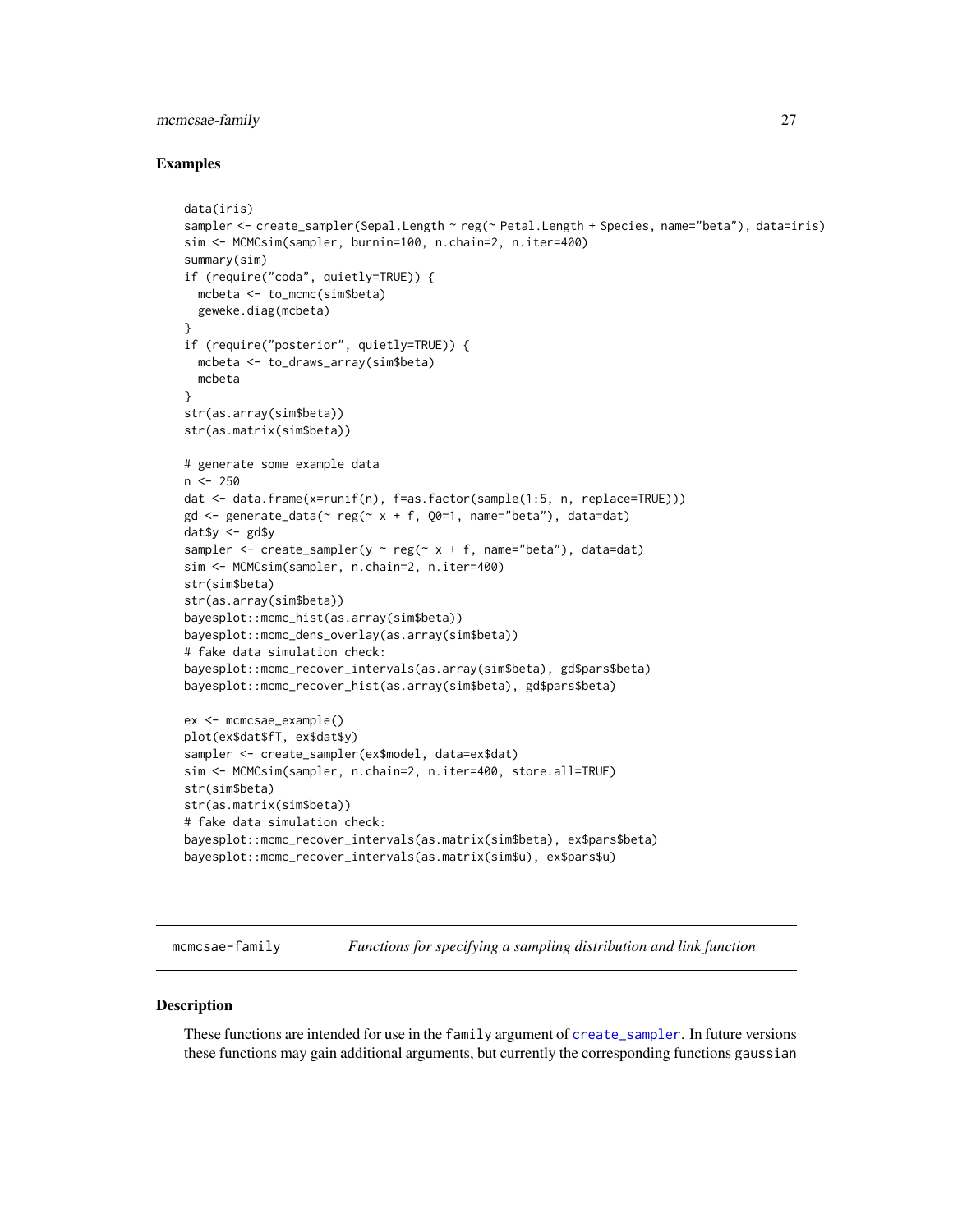<span id="page-27-0"></span>and binomial can be used as well.

# Usage

```
f_gaussian(link = "identity")
f_binomial(link = c("logit", "probit"))
f_negbinomial(link = "logit")
f_poisson(link = "log")
f_multinomial(link = "logit", K = NULL)
```
# Arguments

| link | the name of a link function. Currently the only allowed link functions are:                         |
|------|-----------------------------------------------------------------------------------------------------|
|      | "identity" for (log-)Gaussian sampling distributions, "logit" (default) and                         |
|      | "probit" for binomial distributions and "log" for negative binomial sampling<br>distributions.      |
| К    | number of categories for multinomial model; this must be specified for prior<br>predictive sampling |

# Value

A family object.

| mcmcsae_example |       |  |  |  | Generate artificial data according to an additive spatio-temporal |
|-----------------|-------|--|--|--|-------------------------------------------------------------------|
|                 | model |  |  |  |                                                                   |

# Description

This function is used to generate data for several examples.

# Usage

mcmcsae\_example(n = 100L)

# Arguments

n the size of the generated dataset.

# Value

A list containing the generated dataset, the values of the model parameters, and the model specification as a formula.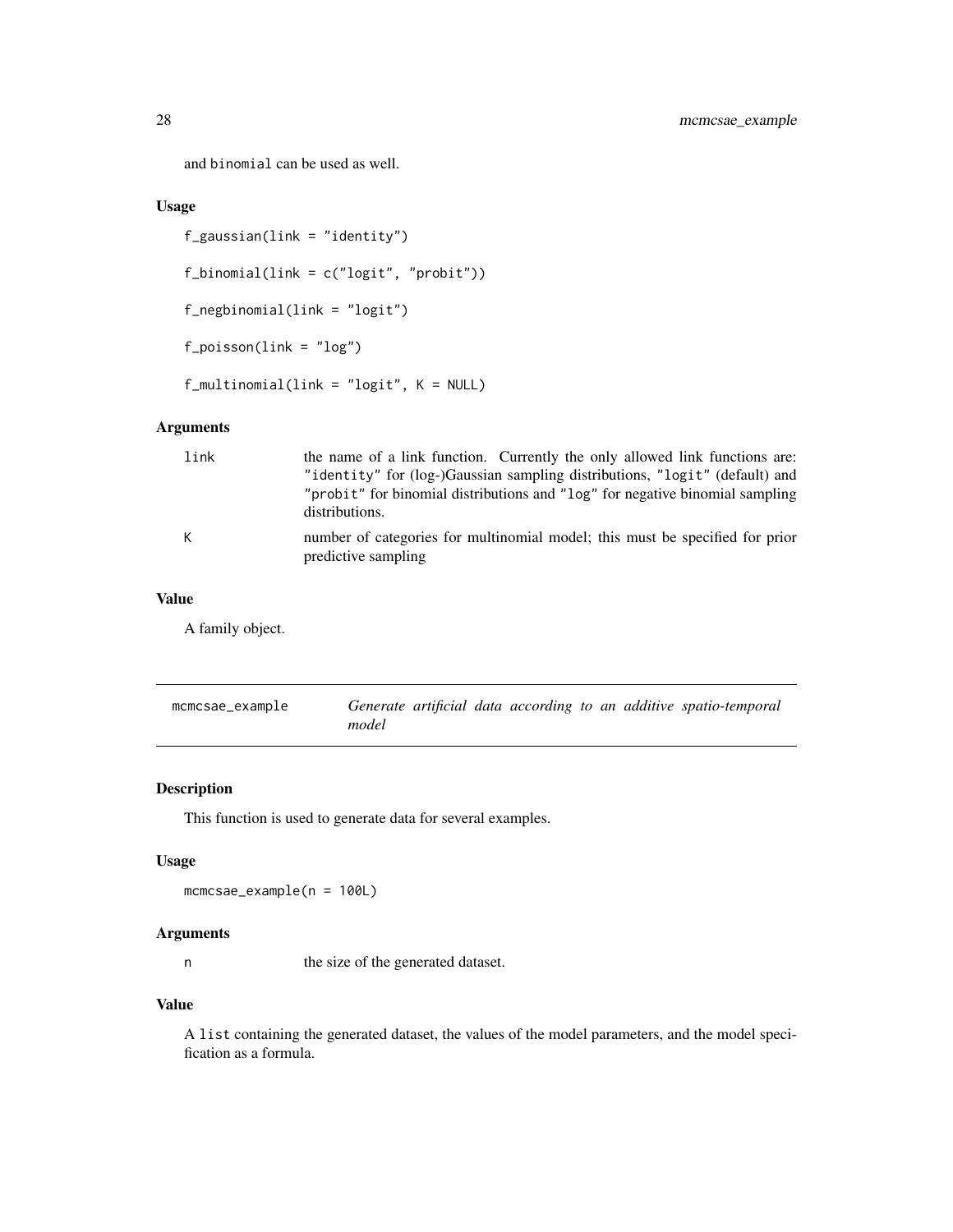#### <span id="page-28-0"></span>MCMCsim 29

#### Examples

```
ex <- mcmcsae_example()
str(ex)
```
<span id="page-28-1"></span>MCMCsim *Run a Markov Chain Monte Carlo simulation*

# **Description**

Given a sampler object this function runs a MCMC simulation and stores the posterior draws. A sampler object for a wide class of multilevel models can be created using [create\\_sampler](#page-8-1), but users can also define their own sampler functions, see below. MCMCsim allows to choose the parameters for which simulation results must be stored. It is possible to define derived quantities that will also be stored. To save memory, it is also possible to only store Monte Carlo means/standard errors for some large vector parameters, say. Another way to use less memory is to save the simulation results of large vector parameters to file. For parameters specified in plot.trace traceplots or pair plots of multiple parameters are displayed during the simulation.

#### Usage

```
MCMCsim(
  sampler,
  from.prior = FALSE,
  n.iter = 1000L,
  n.chain = 3L,thin = 1L,
  burnin = if (from.prior) 0L else 250L,
  start = NULL,
  store,
  store.all = FALSE,
  pred = NULL,
  store.mean,
  store.sds = FALSE,
  to.file = NULL,filename = "MCdraws_",
  write.single.prec = FALSE,
  verbose = TRUE,
  n.progress = n.iter%/%10L,
  trace.convergence = NULL,
  stop.on.convergence = FALSE,
  convergence.bound = 1.05,
  plot.trace = NULL,
  add.to.plot = TRUE,
  plot-type = "1",
```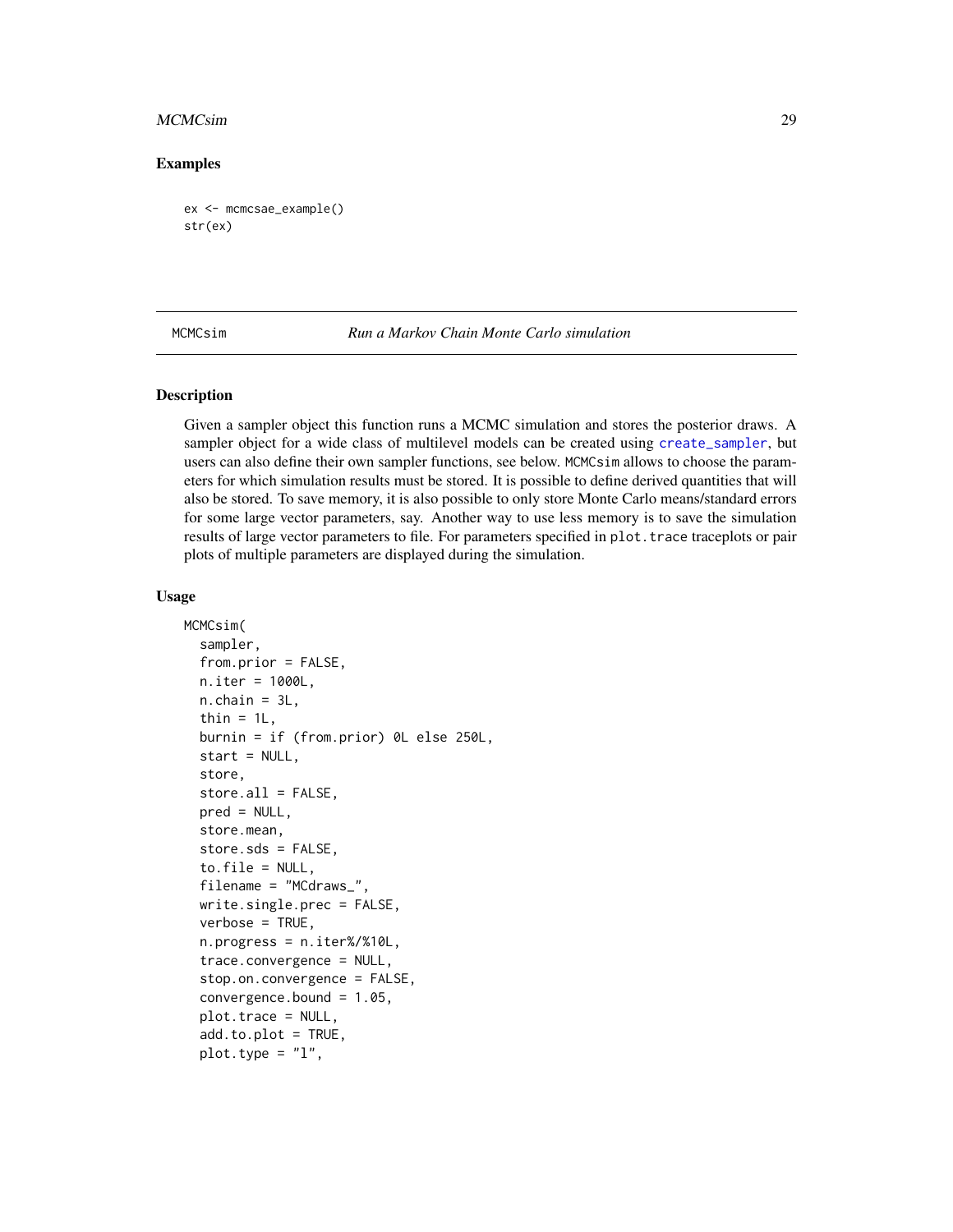```
n.core = 1L,
 cl = NULL,seed = NULL,export = NULL
\mathcal{L}
```
# Arguments

| sampler           | sampler object created by create_sampler.                                                                                                                                                                                                                                                                                       |
|-------------------|---------------------------------------------------------------------------------------------------------------------------------------------------------------------------------------------------------------------------------------------------------------------------------------------------------------------------------|
| from.prior        | whether to sample from the prior. By default from.prior=FALSE and samples<br>are taken from the posterior.                                                                                                                                                                                                                      |
| n.iter            | number of draws after burnin.                                                                                                                                                                                                                                                                                                   |
| n.chain           | number of independent chains.                                                                                                                                                                                                                                                                                                   |
| thin              | only every thin'th draw is kept.                                                                                                                                                                                                                                                                                                |
| burnin            | number of draws to discard at the beginning of each chain.                                                                                                                                                                                                                                                                      |
| start             | an optional function to generate starting values or a list containing for each chain<br>a named list of starting values. It may be used to provide starting values for some<br>or all parameters. The sampler object's own start function, if it exists, is called<br>to generate any starting values not provided by the user. |
| store             | vector of names of parameters to store MCMC draws for. By default, simula-<br>tions are stored for all parameters returned by sampler\$store_default.                                                                                                                                                                           |
| store.all         | if TRUE simulation vectors of all parameters returned by the sampling function of<br>sampler will be stored. The default is FALSE, and in that case only simulations<br>for the parameters named in store are stored.                                                                                                           |
| pred              | list of character strings defining derived quantities to be computed (and stored)<br>for each draw.                                                                                                                                                                                                                             |
| store.mean        | vector of names of parameters for which only the mean (per chain) is to be<br>stored. This may be useful for large vector parameters (e.g. regression residuals)<br>for which storing complete MCMC output would use too much memory. The<br>function sampler\$store_mean_default exists it provides the default.               |
| store.sds         | if TRUE store for all parameters in store. mean, besides the mean, also the stan-<br>dard deviation. Default is FALSE.                                                                                                                                                                                                          |
| to.file           | vector of names of parameters to write to file.                                                                                                                                                                                                                                                                                 |
| filename          | name of file to write parameter draws to. Each named parameter is written to a<br>separate file, named filename_parametername.                                                                                                                                                                                                  |
| write.single.prec |                                                                                                                                                                                                                                                                                                                                 |
|                   | Whether to write to file in single precision. Default is FALSE.                                                                                                                                                                                                                                                                 |
| verbose           | if FALSE no output is sent to the screen during the simulation. TRUE by default.                                                                                                                                                                                                                                                |
| n.progress        | print iteration number and diagnostics and update plots after so many iterations.                                                                                                                                                                                                                                               |
| trace.convergence |                                                                                                                                                                                                                                                                                                                                 |
|                   | vector of names of parameters for which Gelman-Rubin R-hat diagnostics are<br>printed to the screen every n. progress iterations.                                                                                                                                                                                               |

<span id="page-29-0"></span>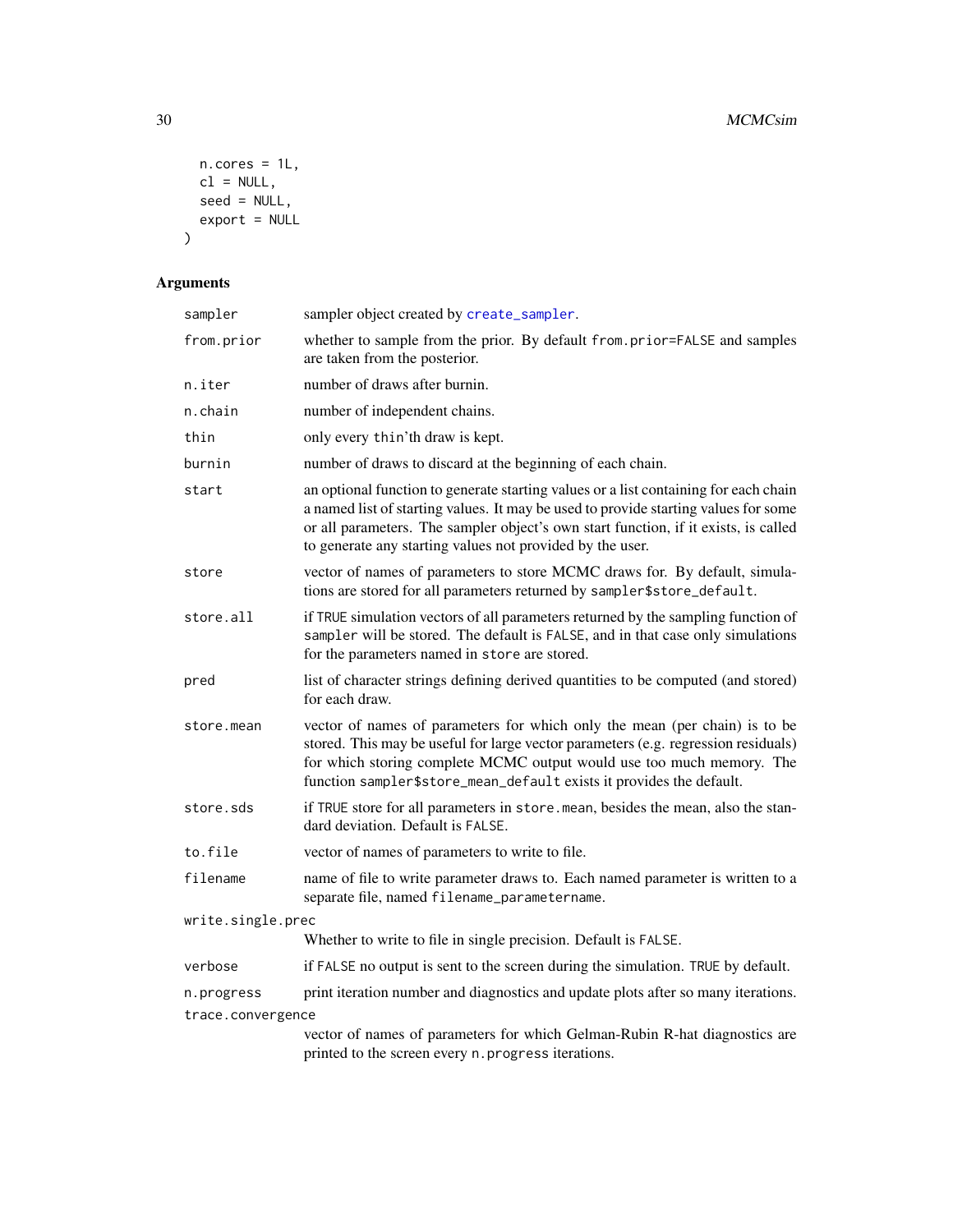#### $MCMCs$ im  $31$

| stop.on.convergence |                                                                                                                                                                                                                                                                                                                                  |
|---------------------|----------------------------------------------------------------------------------------------------------------------------------------------------------------------------------------------------------------------------------------------------------------------------------------------------------------------------------|
|                     | if TRUE stop the simulation if the R-hat diagnostics for all parameters in trace. convergence<br>are less than convergence.bound.                                                                                                                                                                                                |
| convergence.bound   |                                                                                                                                                                                                                                                                                                                                  |
|                     | threshold used with stop.on.convergence.                                                                                                                                                                                                                                                                                         |
| plot.trace          | character vector of parameter names for which to plot draws during the simula-<br>tion. For one or two parameters traceplots will be shown, and if more parameters<br>are specified the results will be displayed in a pairs plot. For vector parameters<br>a specific component can be selected using brackets, e.g. "beta[2]". |
| add.to.plot         | if TRUE traceplot is added to every n. progress iterations, otherwise a new plot<br>(with new scales etc) is made after each n. progress iterations.                                                                                                                                                                             |
| plot.type           | default is "l" (lines).                                                                                                                                                                                                                                                                                                          |
| n.cores             | the number of cpu cores to use. Default is one, i.e. no parallel computation. If<br>an existing cluster c1 is provided, n. cores will be set to the number of workers<br>in that cluster.                                                                                                                                        |
| cl                  | an existing cluster can be passed for parallel computation. If NULL and n. cores<br>> 1, a new cluster is created.                                                                                                                                                                                                               |
| seed                | a random seed (integer). For parallel computation it is used to independently<br>seed RNG streams for all workers.                                                                                                                                                                                                               |
| export              | a character vector with names of objects to export to the workers. This may be<br>needed for parallel execution if expressions in pred depend on global variables.                                                                                                                                                               |

#### Details

A sampler object is an environment containing data and functions to use for sampling. The following elements of the sampler object are used by MCMCsim:

start function to generate starting values.

draw function to draw samples, typically from a full conditional posterior distribution.

rprior function to draw from a prior distribution.

coef.names list of vectors of parameter coefficient names, for vector parameters.

- MHpars vector of names of parameters that are sampled using a Metropolis-Hastings (MH) sampler; acceptance rates are kept for these parameters.
- adapt function of acceptance rates of MHpars to adapt MH-kernel, called every 100 iterations during the burn-in period.

#### Value

An object of class mcdraws containing posterior draws as well as some meta information.

```
# 1. create a sampler function
sampler <- new.env()
sampler$draw <- function(p) list(x=rnorm(1L), y=runif(1L))
# 2. do the simulation
```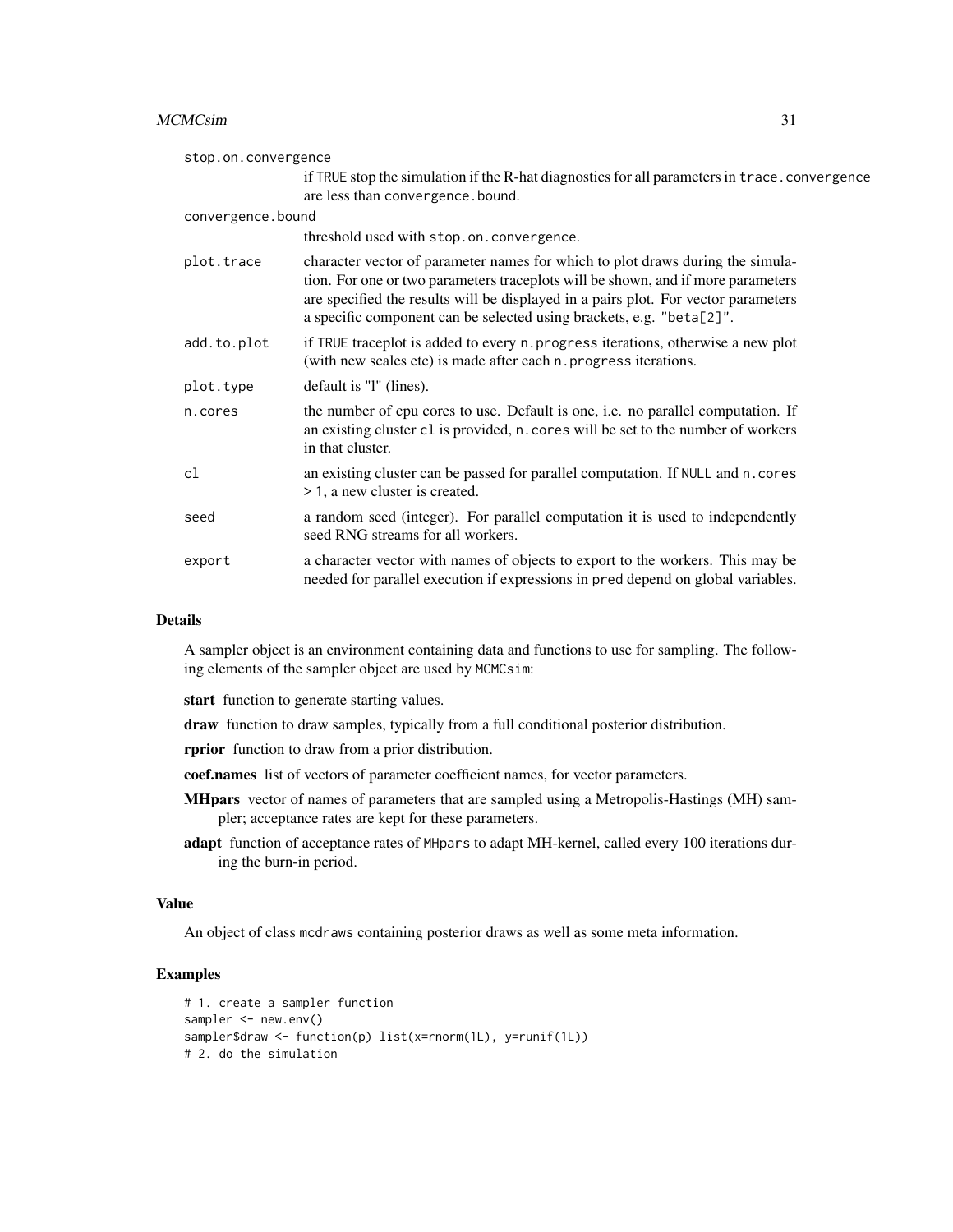```
sim <- MCMCsim(sampler, store=c("x", "y"))
str(sim)
summary(sim)
# example that requires start values or a start function
sampler$draw <- function(p) list(x=rnorm(1L), y=p$x * runif(1L))
sampler$start <- function(p) list(x=rnorm(1L), y=runif(1L))
sim <- MCMCsim(sampler, store=c("x", "y"))
summary(sim)
plot(sim, c("x", "y"))
# example using create_sampler; first generate some data
n < -100dat <- data.frame(x=runif(n), f=as.factor(sample(1:4, n, replace=TRUE)))
gd <- generate_data(\sim reg(\sim x + f, Q0=1, name="beta"), data=dat)
dat$y <- gd$y
sampler \leq create_sampler(y \sim x + f, data=dat)
sim <- MCMCsim(sampler, burnin=100, n.iter=400, n.chain=2)
(summary(sim))
gd$pars
```
<span id="page-31-1"></span>mec *Create a model component object for a regression (fixed effects) component in the linear predictor with measurement errors in quantitative covariates*

#### **Description**

This function is intended to be used on the right hand side of the formula argument to [create\\_sampler](#page-8-1) or [generate\\_data](#page-18-1). It creates an additive regression term in the model's linear predictor. By default, the prior for the regression coefficients is improper uniform. If b0 or Q0 are specified the prior becomes normal with mean b0 (default 0) and variance (matrix) sigma\_ $\textdegree$ 2 Q0 $\textdegree$ -1 where sigma\_ $\textdegree$ 2 is the overall scale parameter of the model, if any. Covariates are assumed to be measured subject to normally distributed errors with zero mean and variance specified using the formula or V arguments. Note that this means that formula should only contain quantitative variables, and no intercept.

#### Usage

```
mec(
  formula = -1,
  sparse = NULL,
  X = NULL,
  V = NULL,
  00 = NULL,
  b0 = NULL,R = NULL,r = NULL,
```
<span id="page-31-0"></span>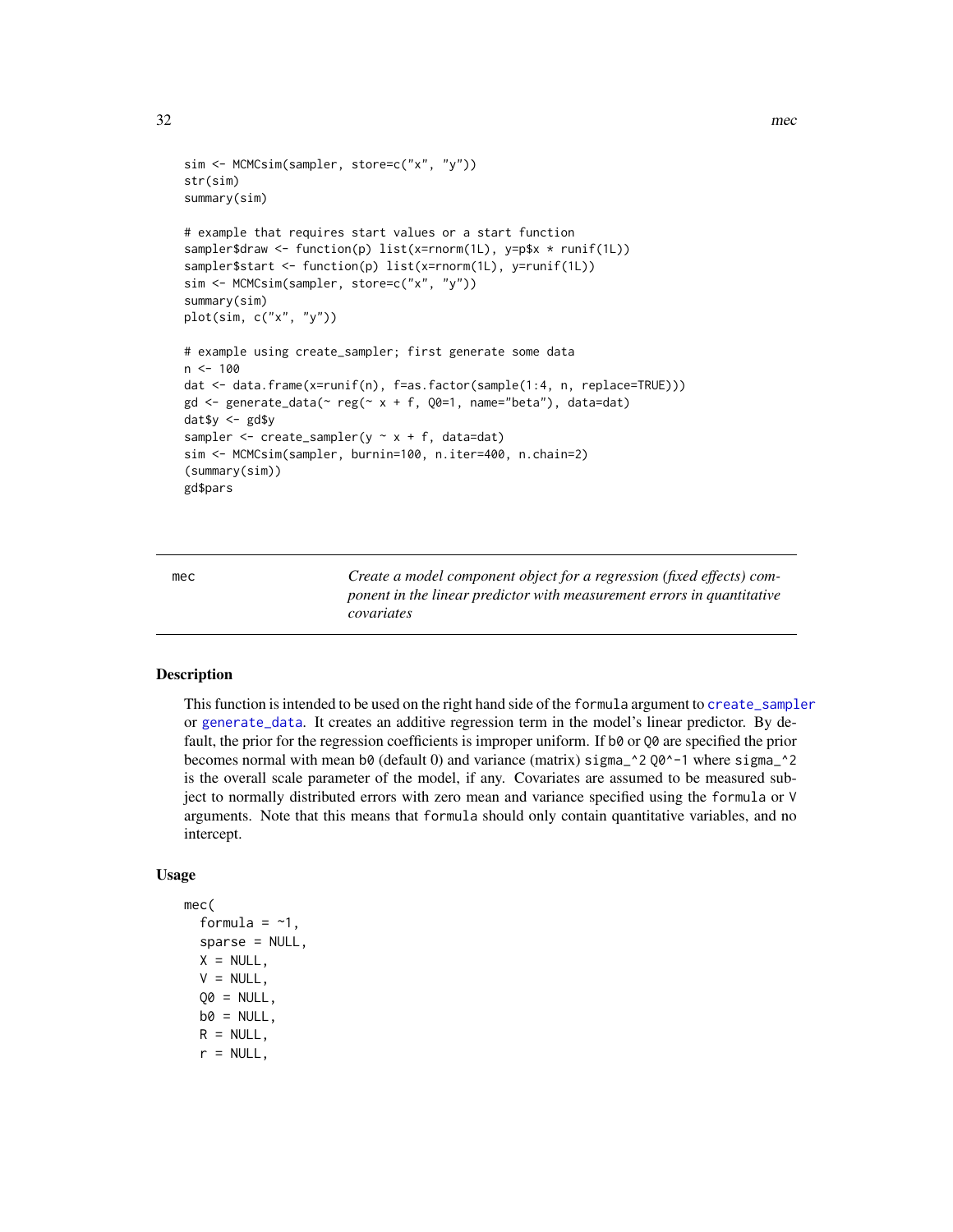<span id="page-32-0"></span> $m$ ec 33

```
S = NULL,s = NULL,lower = NULL,
 upper = NULL,
 name = "",perm = NULL,
 debug = FALSE,
 e = parent.frame()
\mathcal{L}
```
# Arguments

| formula | a formula specifying the predictors subject to measurement error and possibly<br>their variances as well. In the latter case the formula syntax $\sim$ (x1   V.x1) +<br>$(x2   V.x2) + $ should be used where $x1, x2, $ are the names of (quanti-<br>tative) predictors and $V. x1, V. x2, $ are the names of the variables holding the<br>corresponding measurement error variances. If only the predictors are specified<br>the formula has the usual form $\sim x1 + x2 + $ In that case variances should<br>be specified using argument V. All variable names are looked up in the data<br>frame passed as data argument to create_sampler or generate_data, or in<br>environment(formula). |
|---------|--------------------------------------------------------------------------------------------------------------------------------------------------------------------------------------------------------------------------------------------------------------------------------------------------------------------------------------------------------------------------------------------------------------------------------------------------------------------------------------------------------------------------------------------------------------------------------------------------------------------------------------------------------------------------------------------------|
| sparse  | whether the model matrix associated with formula should be sparse. The de-<br>fault is to base this on a simple heuristic.                                                                                                                                                                                                                                                                                                                                                                                                                                                                                                                                                                       |
| χ       | a (possibly sparse) design matrix can be specified directly, as an alternative to<br>the creation of one based on formula. If X is specified formula is ignored.                                                                                                                                                                                                                                                                                                                                                                                                                                                                                                                                 |
| V       | measurement error variance; can contain zeros                                                                                                                                                                                                                                                                                                                                                                                                                                                                                                                                                                                                                                                    |
| Q0      | prior precision matrix for the regression effects. The default is a zero matrix<br>corresponding to a noninformative improper prior. It can be specified as a scalar<br>value, as a numeric vector of appropriate length, or as a matrix object.                                                                                                                                                                                                                                                                                                                                                                                                                                                 |
| b0      | prior mean for the regression effect. Defaults to a zero vector. It can be specified<br>as a scalar value or as a numeric vector of appropriate length.                                                                                                                                                                                                                                                                                                                                                                                                                                                                                                                                          |
| R       | optional constraint matrix for equality restrictions $R'x = r$ where x is the vector<br>of regression effects.                                                                                                                                                                                                                                                                                                                                                                                                                                                                                                                                                                                   |
| r       | right hand side for the equality constraints.                                                                                                                                                                                                                                                                                                                                                                                                                                                                                                                                                                                                                                                    |
| S       | optional constraint matrix for inequality constraints $S'x \geq s$ where x is the<br>vector of regression effects.                                                                                                                                                                                                                                                                                                                                                                                                                                                                                                                                                                               |
| s       | right hand side for the inequality constraints.                                                                                                                                                                                                                                                                                                                                                                                                                                                                                                                                                                                                                                                  |
| lower   | as an alternative to s, lower and upper may be specified for two-sided con-<br>straints lower $\leq$ S'x $\leq$ upper.                                                                                                                                                                                                                                                                                                                                                                                                                                                                                                                                                                           |
| upper   | as an alternative to s, lower and upper may be specified for two-sided con-<br>straints lower $\leq$ S'x $\leq$ upper.                                                                                                                                                                                                                                                                                                                                                                                                                                                                                                                                                                           |
| name    | the name of the model component. This name is used in the output of the MCMC<br>simulation function MCMCsim. By default the name will be 'reg' with the number<br>of the model term attached.                                                                                                                                                                                                                                                                                                                                                                                                                                                                                                    |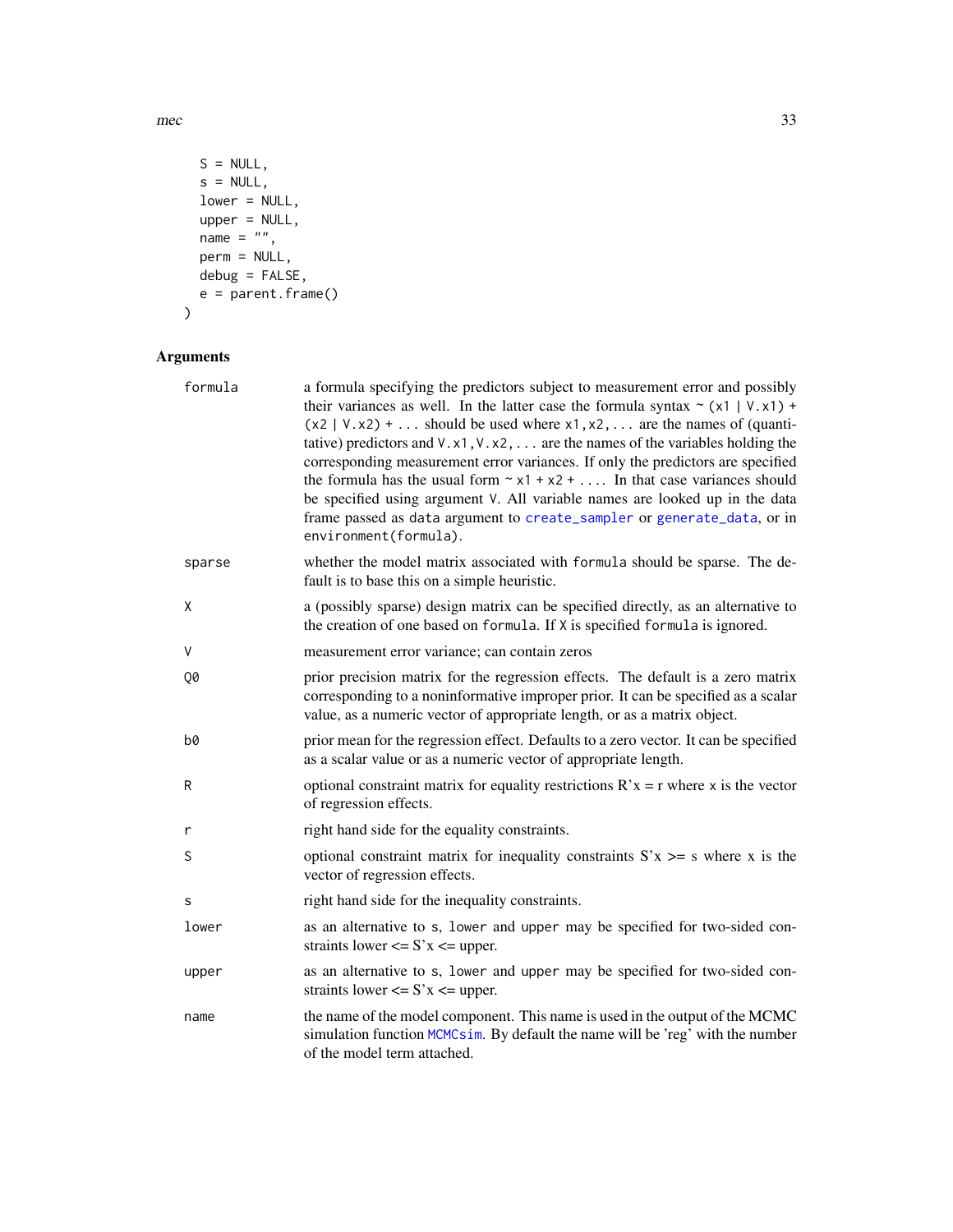| perm  | whether permutation should be used in the Cholesky decomposition used for up-<br>dating the model component's coefficient. Default is based on a simple heuristic. |
|-------|--------------------------------------------------------------------------------------------------------------------------------------------------------------------|
| debug | if TRUE a breakpoint is set at the beginning of the posterior draw function asso-<br>ciated with this model component. Mainly intended for developers.             |
| e     | for internal use only.                                                                                                                                             |

# Value

an object with precomputed quantities and functions for sampling from prior or conditional posterior distributions for this model component. Only intended for internal use by other package functions.

#### References

L.M. Ybarra and S.L. Lohr (2008). Small area estimation when auxiliary information is measured with error. Biometrika 95(4), 919-931.

S. Arima, G.S. Datta and B. Liseo (2015). Bayesian estimators for small area models when auxiliary information is measured with error. Scandinavian Journal of Statistics 42(2), 518-529.

```
# example of Ybarra and Lohr (2008)
m < -50X \le rnorm(m, mean=5, sd=3) # true covariate values
v \le - rnorm(m, sd=2)theta <-1 + 3 \times X + v # true values
psi <- rgamma(m, shape=4.5, scale=2)
e <- rnorm(m, sd=sqrt(psi)) # sampling error
y \le - theta + e # direct estimates
C \leftarrow c(rep(3, 10), rep(0, 40)) # measurement error for first 10 values
W \leftarrow X + \text{norm}(m, \text{sd}=\text{sqrt}(C)) # covariate subject to measurement error
# fit Ybarra-Lohr model
sampler <- create_sampler(
  y \sim 1 + \text{mec}(\sim \emptyset + W, V=C) + \text{gen}(\text{factor}=\text{local}),
  Q0=1/psi, sigma.fixed=TRUE, linpred="fitted"
\lambdasim <- MCMCsim(sampler, n.iter=800, n.chain=2, store.all=TRUE, verbose=FALSE)
(summ <- summary(sim))
plot(X, W, xlab="true X", ylab="inferred X")
points(X, summ$mec2_X[, "Mean"], col="green")
abline(0, 1, col="red")
legend("topleft", legend=c("prior mean", "posterior mean"), col=c("black", "green"), pch=c(1,1))
```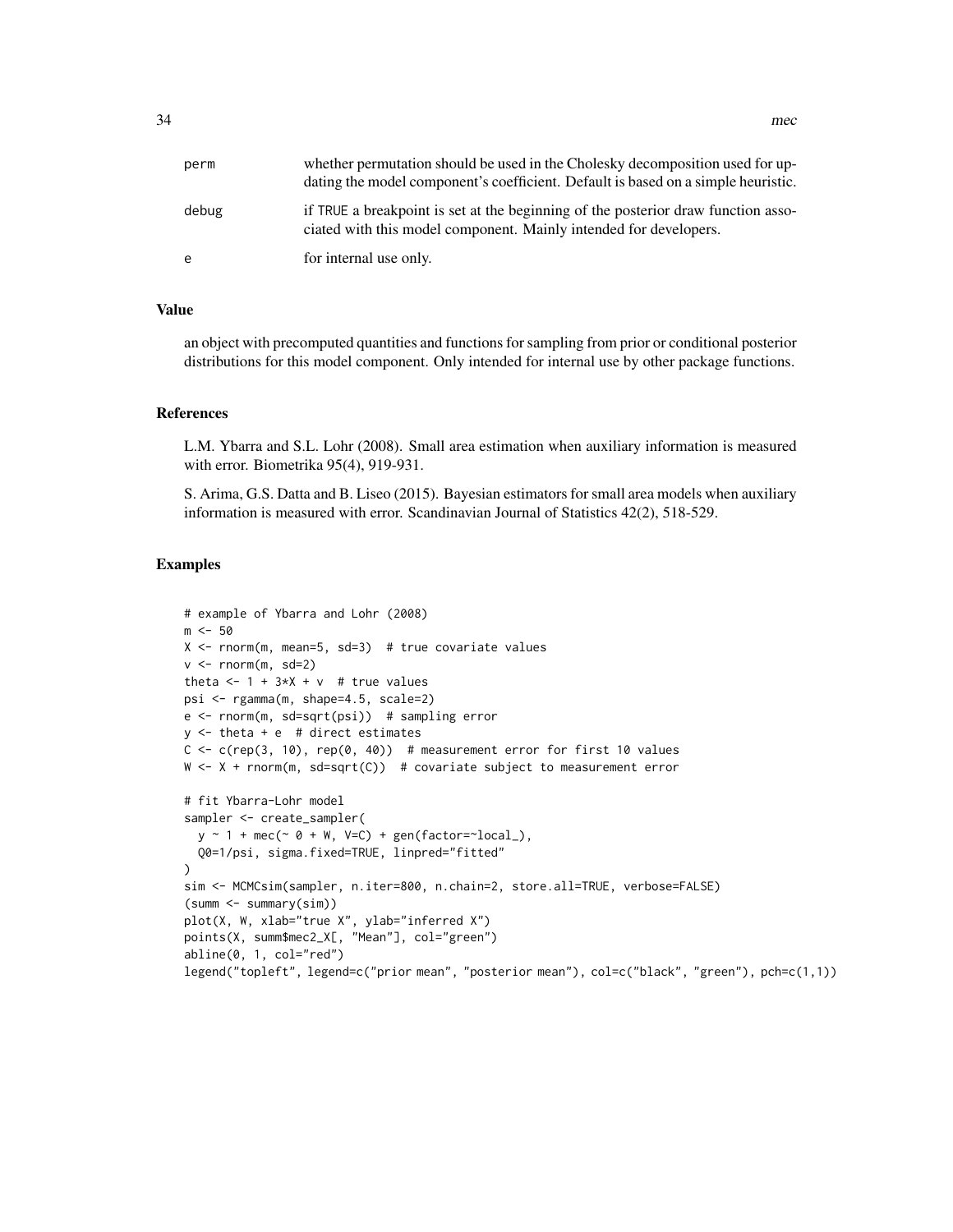*Compute DIC, WAIC and leave-one-out cross-validation model measures*

#### <span id="page-34-0"></span>Description

Compute the Deviance Information Criterion (DIC) or Watanabe-Akaike Information Criterion (WAIC) from an object of class mcdraws output by [MCMCsim](#page-28-1). Method waic.mcdraws computes WAIC using package loo. Method loo.mcdraws also depends on package loo to compute a Paretosmoothed importance sampling (PSIS) approximation to leave-one-out cross-validation.

#### Usage

```
compute_DIC(x, use.pV = FALSE)
compute_WAIC(x, diagnostic = FALSE, batch.size = NULL, show.progress = TRUE)
## S3 method for class 'mcdraws'
waic(x, by.unit = FALSE, ...)## S3 method for class 'mcdraws'
loo(x, by.unit = FALSE, r_eff = FALSE, n.cores = 1L, ...)
```
#### **Arguments**

| $\mathsf{x}$  | an object of class medraws.                                                                                                                                                                |
|---------------|--------------------------------------------------------------------------------------------------------------------------------------------------------------------------------------------|
| use.pV        | whether half the posterior variance of the deviance should be used as an alterna-<br>tive estimate of the effective number of model parameters for DIC.                                    |
| diagnostic    | whether vectors of log-pointwise-predictive-densities and pointwise contribu-<br>tions to the WAIC effective number of model parameters should be returned.                                |
| batch.size    | number of data units to process per batch.                                                                                                                                                 |
| show.progress | whether to show a progress bar.                                                                                                                                                            |
| by.unit       | if TRUE the computation is carried out unit-by-unit, which is slower but uses<br>much less memory.                                                                                         |
| $\cdots$      | Other arguments, passed to loo. Not currently used by waic.mcdraws.                                                                                                                        |
| $r$ $eff$     | whether to compute relative effective sample size estimates for the likelihood<br>of each observation. This takes more time, but should result in a better PSIS<br>approximation. See loo. |
| n.cores       | how many cores to use.                                                                                                                                                                     |

#### Value

For compute\_DIC a vector with the deviance information criterion and effective number of model parameters. For compute\_WAIC a vector with the WAIC model selection criterion and WAIC effective number of model parameters. Method waic returns an object of class waic,loo, see the documentation for [waic](#page-0-0) in package loo. Method loo returns an object of class psis\_loo, see [loo](#page-0-0).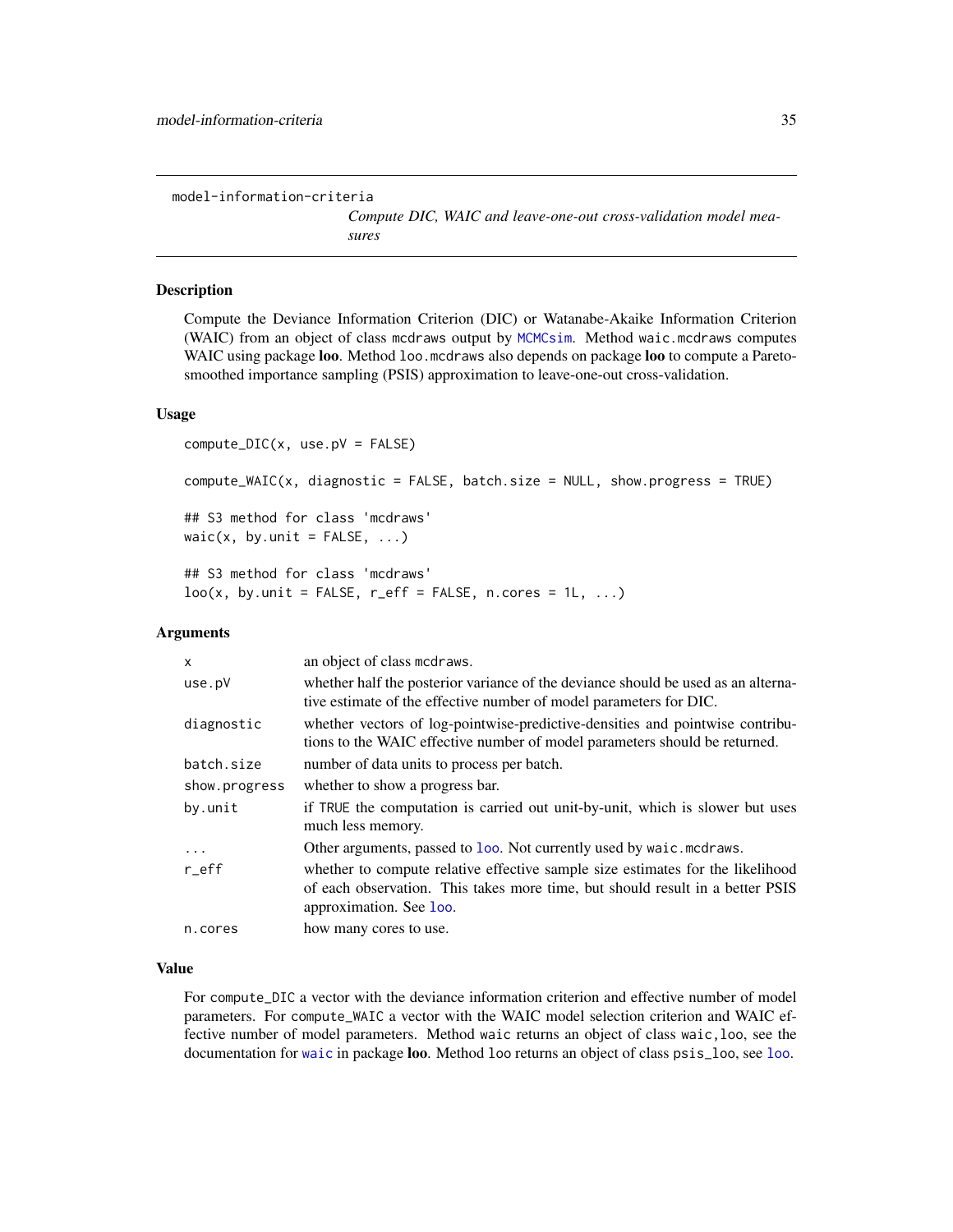#### References

D. Spiegelhalter, N. Best, B. Carlin and A. van der Linde (2002). Bayesian Measures of Model Complexity and Fit. Journal of the Royal Statistical Society B 64 (4), 583-639.

S. Watanabe (2010). Asymptotic equivalence of Bayes cross validation and widely applicable information criterion in singular learning theory. Journal of Machine Learning 11, 3571-3594.

A. Gelman, J. Hwang and A. Vehtari (2014). Understanding predictive information criteria for Bayesian models. Statistics and Computing 24, 997-1016.

A. Vehtari, A. Gelman and J. Gabry (2015). Pareto smoothed importance sampling. arXiv:1507.02646.

A. Vehtari, A. Gelman and J. Gabry (2017). Practical Bayesian model evaluation using leave-oneout cross-validation and WAIC. Statistics and Computing 27, 1413-1432.

P.-C. Buerkner, J. Gabry and A. Vehtari (2020). Efficient leave-one-out cross-validation for Bayesian non-factorized normal and Student-t models. arXiv:1810.10559.

#### Examples

```
ex <- mcmcsae_example(n=100)
sampler <- create_sampler(ex$model, data=ex$dat)
sim <- MCMCsim(sampler, burnin=100, n.iter=300, n.chain=4, store.all=TRUE)
compute_DIC(sim)
compute_WAIC(sim)
if (require(loo)) {
 waic(sim)
 loo(sim, r_eff=TRUE)
}
```
model\_matrix *Compute possibly sparse model matrix*

#### Description

Compute possibly sparse model matrix

#### Usage

```
model_matrix(
  formula,
  data = NULL,contrasts.arg = NULL,
  drop.unused.levels = FALSE,
  sparse = NULL,
  drop@ = TRUE,catsep = "",by = NULL,
```
<span id="page-35-0"></span>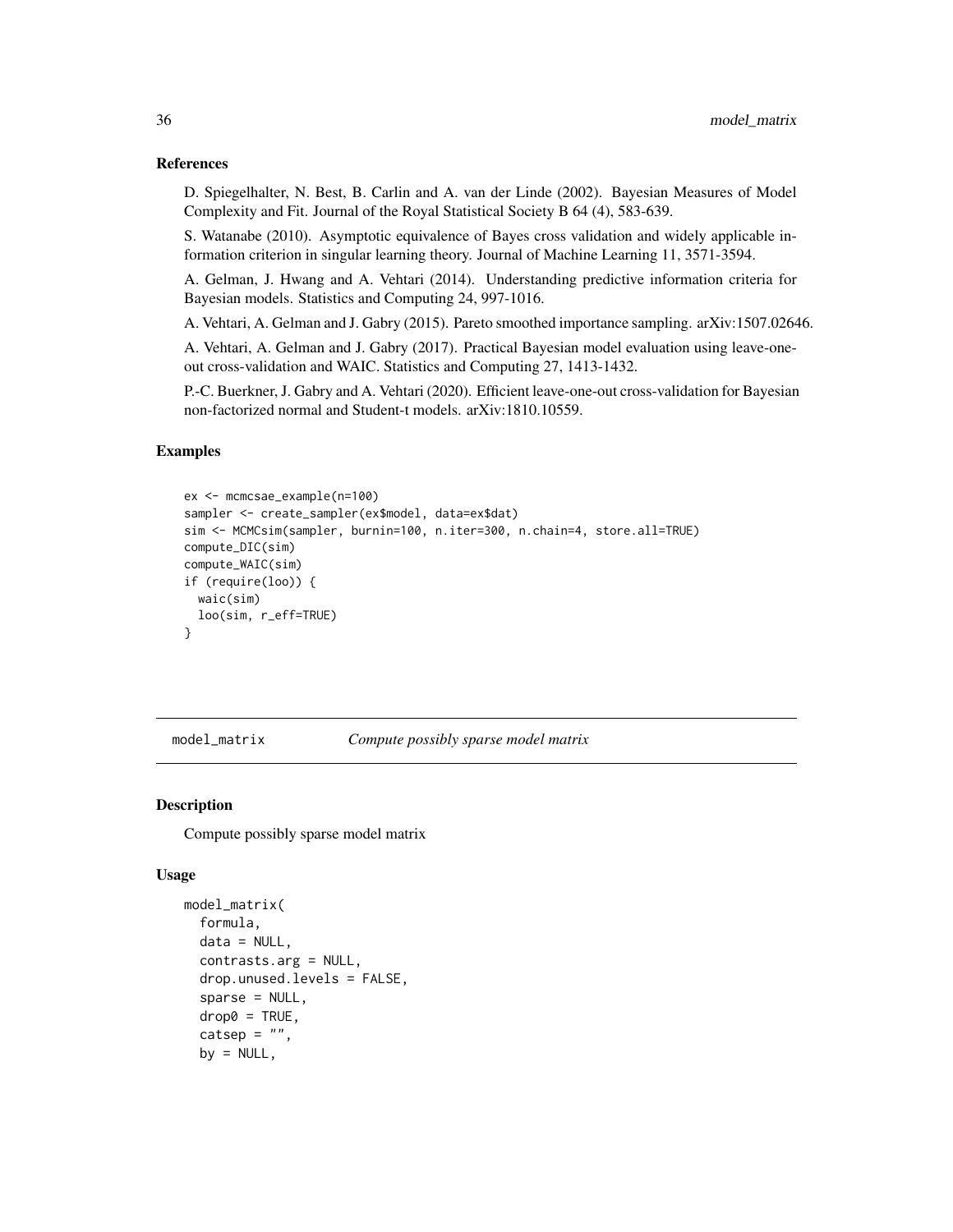```
tabM = FALSE,enclos = .GlobalEnv
\mathcal{L}
```
# Arguments

| formula            | model formula.                                                                                                                                                                                                                                                                                 |
|--------------------|------------------------------------------------------------------------------------------------------------------------------------------------------------------------------------------------------------------------------------------------------------------------------------------------|
| data               | data frame containing all variables used in formula. These variables should not<br>contain missing values. An error is raised in case any of them does.                                                                                                                                        |
| contrasts.arg      | specification of contrasts for factor variables. Currently supported are "contr.none"<br>(no contrasts applied), "contr.treatment" (first level removed) and "contr.SAS"<br>(last level removed). Alternatively, a named list specifying a single level per<br>factor variable can be passed.  |
| drop.unused.levels |                                                                                                                                                                                                                                                                                                |
|                    | whether empty levels of individual factor variables should be removed.                                                                                                                                                                                                                         |
| sparse             | if TRUE a sparse matrix of class dgCMatrix is returned. This can be efficient<br>for large datasets and a model containing categorical variables with many cate-<br>gories. If sparse=NULL, the default, whether a sparse or dense model matrix is<br>returned is based on a simple heuristic. |
| drop0              | whether to drop any remaining explicit zeros in resulting sparse matrix.                                                                                                                                                                                                                       |
| catsep             | separator for concatenating factor variable names and level names. By default it<br>is the empty string, reproducing the labels of model.matrix.                                                                                                                                               |
| by                 | a vector by which to aggregate the result.                                                                                                                                                                                                                                                     |
| tabM               | if TRUE return a list of tabMatrix objects.                                                                                                                                                                                                                                                    |
| enclos             | enclosure to look for objects not found in data.                                                                                                                                                                                                                                               |

# Value

Design matrix X, either an ordinary matrix or a sparse dgCMatrix.

nchains-ndraws-nvars *Get the number of chains, samples per chain or the number of variables in a simulation object*

# Description

Get the number of chains, samples per chain or the number of variables in a simulation object

# Usage

```
nchains(obj)
ndraws(obj)
nvars(dc)
```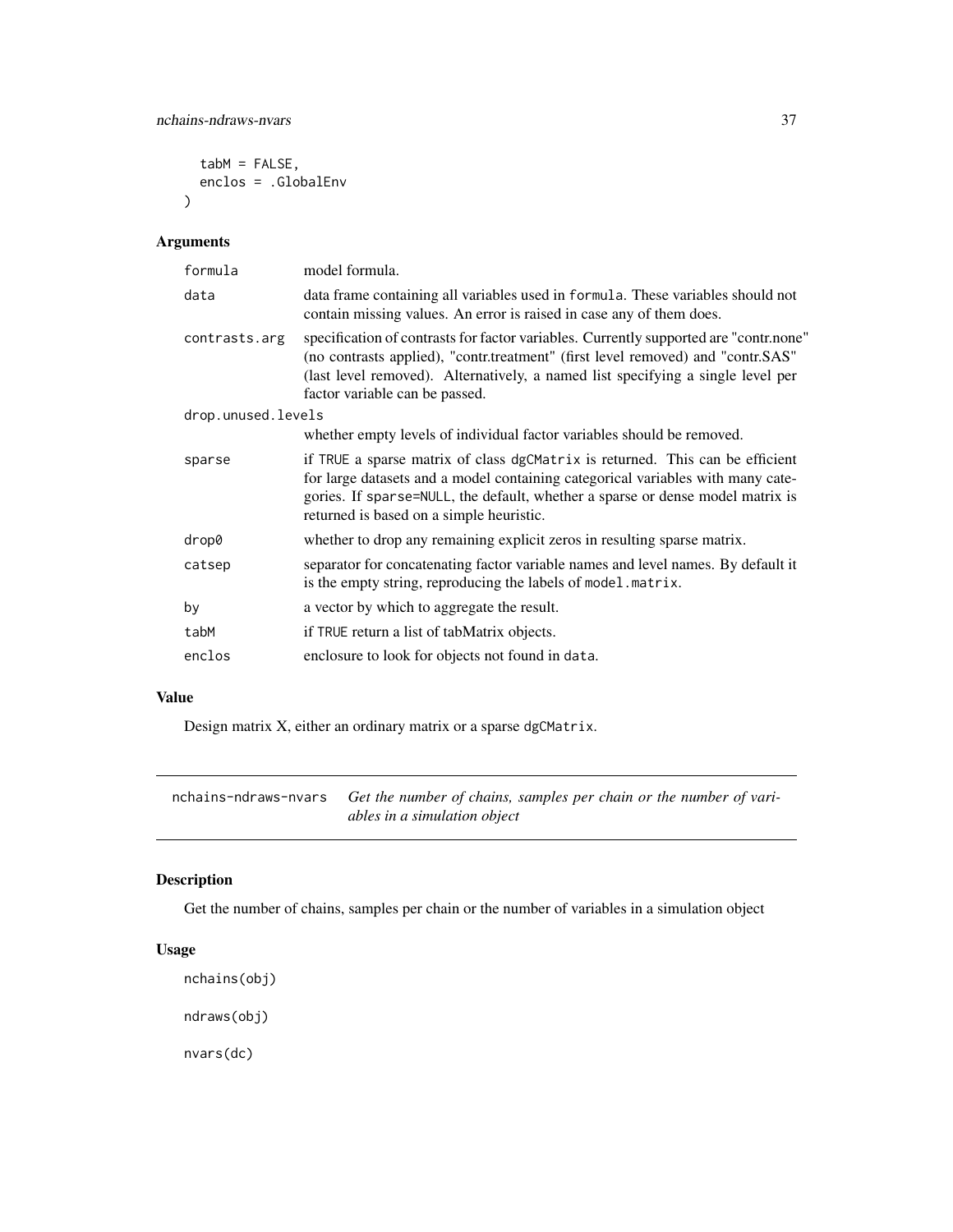<span id="page-37-0"></span>38 par\_names

#### Arguments

| obi | an medraws object or a draws component (dc) object. |
|-----|-----------------------------------------------------|
| dc  | a draws component object.                           |

# Value

The number of chains or retained samples per chain or the number of variables.

# Examples

```
ex <- mcmcsae_example(n=50)
sampler <- create_sampler(ex$model, data=ex$dat)
sim <- MCMCsim(sampler, burnin=100, n.iter=300, thin=2, n.chain=5, store.all=TRUE)
nchains(sim); nchains(sim$beta)
ndraws(sim); ndraws(sim$beta)
nvars(sim$beta); nvars(sim$sigma_); nvars(sim$llh_); nvars(sim$v)
plot(sim, "beta")
nchains(subset(sim$beta, chains=1:2))
ndraws(subset(sim$beta, draws=sample(1:ndraws(sim), 100)))
nvars(subset(sim$u, vars=1:2))
```
par\_names *Get the parameter names from an mcdraws object*

# Description

Get the parameter names from an mcdraws object

# Usage

```
par_names(obj)
```
#### Arguments

obj an mcdraws object.

# Value

The names of the parameters whose MCMC simulations are stored in obj.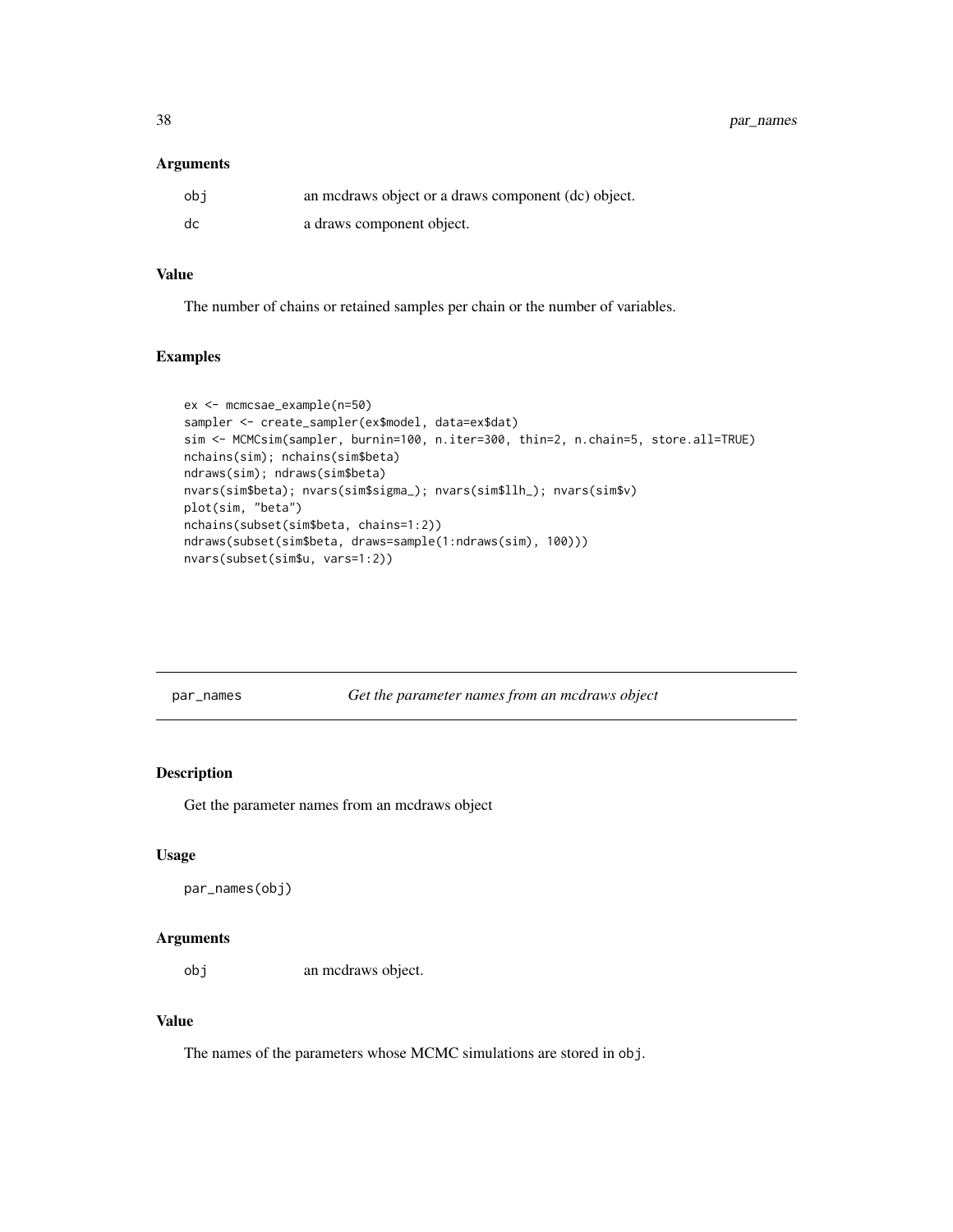#### <span id="page-38-0"></span>plot.dc 39

# Examples

```
data(iris)
sampler <- create_sampler(Sepal.Length ~
   reg(~ Petal.Length + Species, name="beta"), data=iris)
sim <- MCMCsim(sampler, burnin=100, n.iter=400)
(summary(sim))
par_names(sim)
```
plot.dc *Trace, density and autocorrelation plots for (parameters of a) draws component (dc) object*

# Description

Trace, density and autocorrelation plots for (parameters of a) draws component (dc) object

#### Usage

## S3 method for class 'dc' plot(x, nrows, ncols, ask = FALSE, ...)

# Arguments

| x     | a draws component object.                            |
|-------|------------------------------------------------------|
| nrows | number of rows in plot layout.                       |
| ncols | number of columns in plot layout.                    |
| ask   | ask before plotting the next page; default is FALSE. |
|       | arguments passed to density.                         |

```
ex <- mcmcsae_example(n=50)
sampler <- create_sampler(ex$model, data=ex$dat)
sim <- MCMCsim(sampler, store.all=TRUE)
plot(sim$u)
```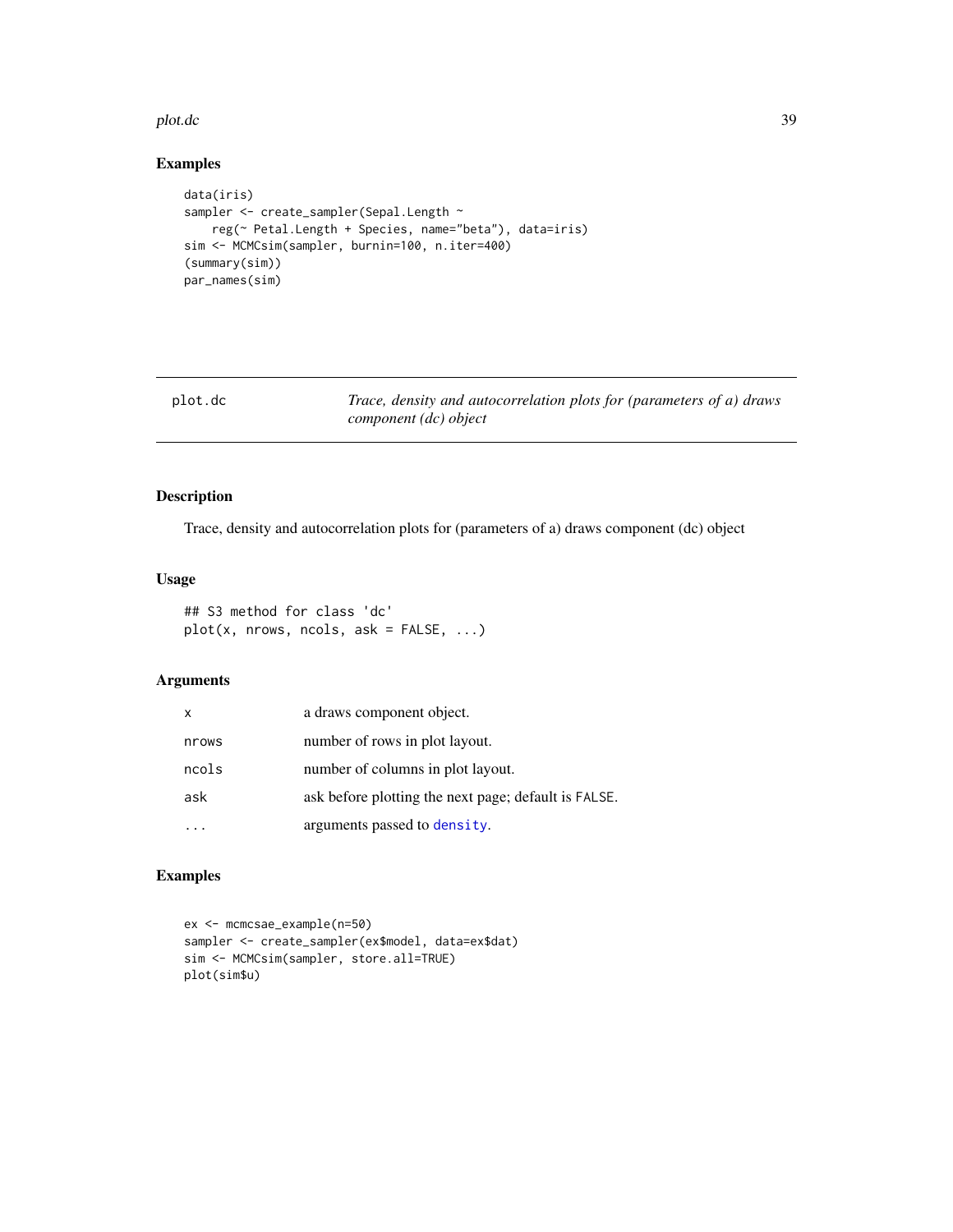<span id="page-39-0"></span>

Trace, density and autocorrelation plots for selected components of an mcdraws object.

#### Usage

```
## S3 method for class 'mcdraws'
plot(x, vnames, nrows, ncols, ask = FALSE, ...)
```
# Arguments

| x      | an object of class modraws.                                 |
|--------|-------------------------------------------------------------|
| vnames | optional character vector to select a subset of parameters. |
| nrows  | number of rows in plot layout.                              |
| ncols  | number of columns in plot layout.                           |
| ask    | ask before plotting the next page; default is FALSE.        |
|        | arguments passed to density.                                |

# Examples

```
ex <- mcmcsae_example(n=50)
sampler <- create_sampler(ex$model, data=ex$dat)
sim <- MCMCsim(sampler, store.all=TRUE)
plot(sim, c("beta", "u", "u_sigma", "v_sigma"), ask=TRUE)
```

| plot_coef | Plot a set of model coefficients or predictions with uncertainty inter- |
|-----------|-------------------------------------------------------------------------|
|           | vals based on summaries of simulation results or other objects.         |

# Description

This function plots estimates with error bars. Multiple sets of estimates can be compared. The error bars can either be based on standard errors or on explicitly specified lower and upper bounds. The function is adapted from function plot.sae in package hbsae, which in turn was adapted from function coefplot.default from package arm.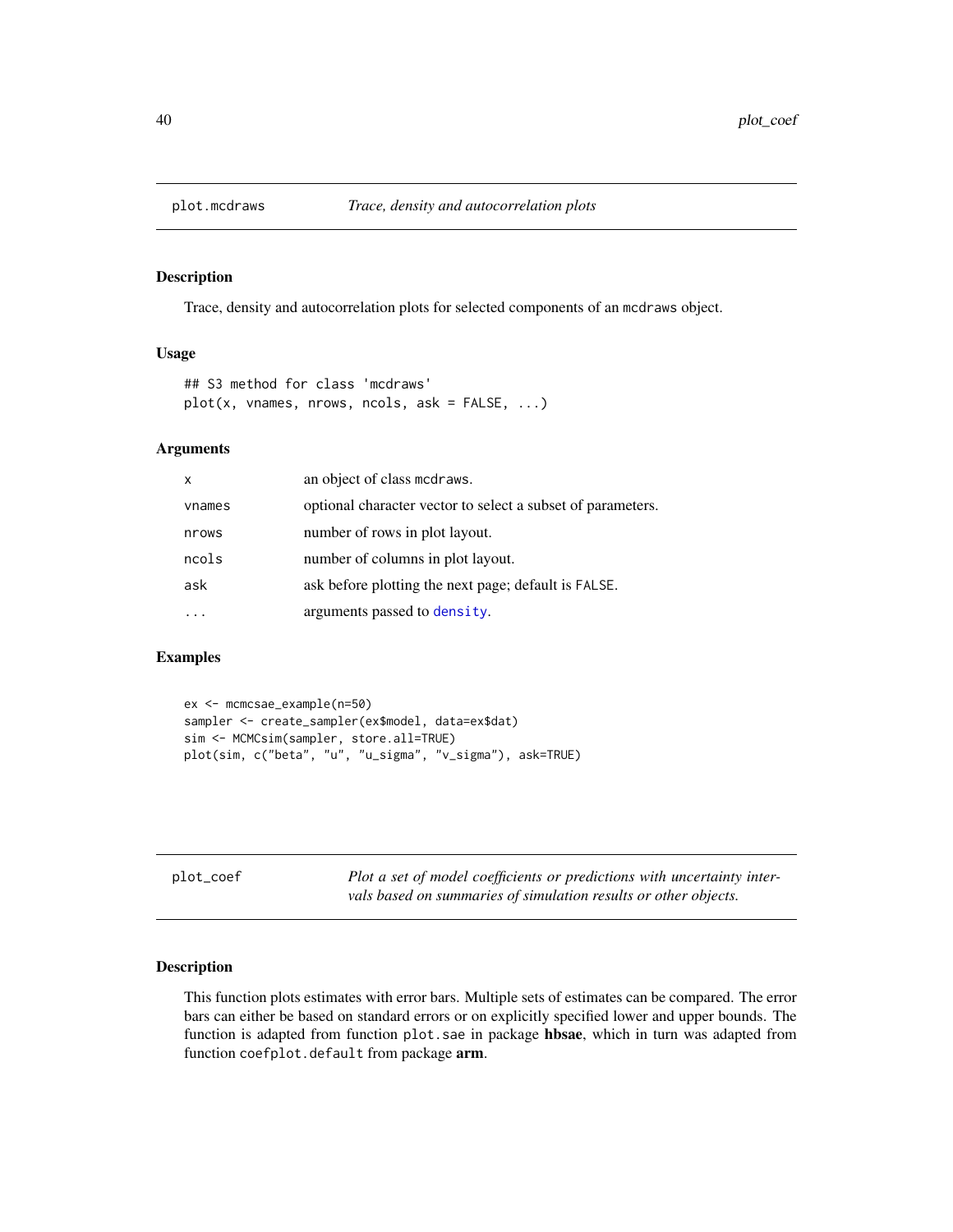#### plot\_coef 41

# Usage

```
plot_coef(
  ...,
  n.se = 1,
  est.names,
  sort.by = NULL,
  decreasing = FALSE,
  index = NULL,
  maxrows = 50L,maxcols = 6L,offset = 0.1,
  cex.var = 0.8,
 mar = c(0.1, 2.1, 5.1, 0.1)\mathcal{L}
```
# Arguments

| .          | dc_summary objects (output by the summary method for simulation objects of<br>class dc), sae objects (output by the functions of package hbsae), or lists. In<br>case of a list the components used are those with name est for point estimates,<br>se for standard error based intervals or lower and upper for custom intervals.<br>Instead of dc_summary objects matrix objects are also supported as long as they<br>contain columns named "Mean" and "SD" as do dc_summary objects. Named<br>parameters of other types that do not match any other argument names are passed<br>to lower-level plot functions. |
|------------|---------------------------------------------------------------------------------------------------------------------------------------------------------------------------------------------------------------------------------------------------------------------------------------------------------------------------------------------------------------------------------------------------------------------------------------------------------------------------------------------------------------------------------------------------------------------------------------------------------------------|
| n.se       | number of standard errors below and above the point estimates to use for error<br>bars. By default equal to 1. This only refers to the objects of class dc_summary<br>and sae.                                                                                                                                                                                                                                                                                                                                                                                                                                      |
| est.names  | labels to use in the legend for the components of the  argument                                                                                                                                                                                                                                                                                                                                                                                                                                                                                                                                                     |
| sort.by    | vector by which to sort the coefficients, referring to the first object passed.                                                                                                                                                                                                                                                                                                                                                                                                                                                                                                                                     |
| decreasing | if TRUE, sort in decreasing order (default).                                                                                                                                                                                                                                                                                                                                                                                                                                                                                                                                                                        |
| index      | vector of names or indices of the selected areas to be plotted.                                                                                                                                                                                                                                                                                                                                                                                                                                                                                                                                                     |
| maxrows    | maximum number of rows in a column.                                                                                                                                                                                                                                                                                                                                                                                                                                                                                                                                                                                 |
| maxcols    | maximum number of columns of estimates on a page.                                                                                                                                                                                                                                                                                                                                                                                                                                                                                                                                                                   |
| offset     | space used between plots of multiple estimates for the same area.                                                                                                                                                                                                                                                                                                                                                                                                                                                                                                                                                   |
| cex.var    | the fontsize of the variable names, default=0.8.                                                                                                                                                                                                                                                                                                                                                                                                                                                                                                                                                                    |
| mar        | a numerical vector of the form c(bottom, left, top, right) which gives the number<br>of lines of margin to be specified on the four sides of the plot. The default is<br>c(0,1,5,0).                                                                                                                                                                                                                                                                                                                                                                                                                                |

```
# create artificial data
set.seed(21)
n < - 100
```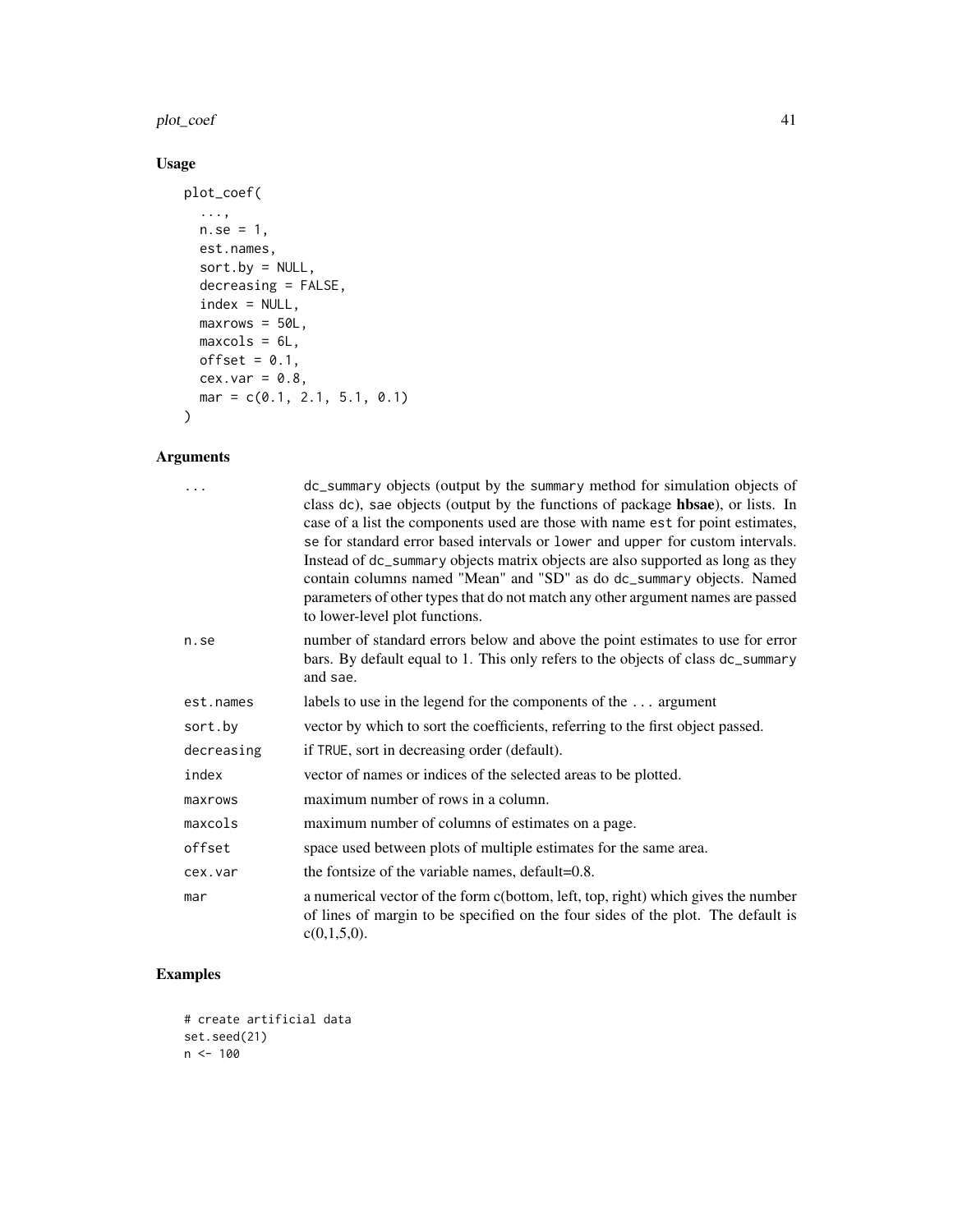```
dat <- data.frame(
  x=runif(n),
  f=factor(sample(1:20, n, replace=TRUE))
\mathcal{L}model \leq \sim reg(\leq x, Q0=1, name="beta") + gen(factor=\leqf, name="v")
gd <- generate_data(model, data=dat)
dat$y <- gd$y
# fit a base model
model0 <- y ~ reg(~ 1, name="beta") + gen(factor=~f, name="v")
sampler <- create_sampler(model0, data=dat, block=TRUE)
sim <- MCMCsim(sampler, store.all=TRUE)
(summ0 <- summary(sim))
# fit 'true' model
model \leq y \sim reg(\leq x, name="beta") + gen(factor=\leqf, name="v")
sampler <- create_sampler(model, data=dat, block=TRUE)
sim <- MCMCsim(sampler, store.all=TRUE)
(summ <- summary(sim))
# compare random effect estimates against true parameter values
plot_coef(summ0$v, summ$v, list(est=gd$pars$v), n.se=2, offset=0.2,
  maxrows=10, est.names=c("base model", "true model", "true"))
```

| posterior-moments | Get means or standard deviations of parameters from the MCMC out- |
|-------------------|-------------------------------------------------------------------|
|                   | put in an mcdraws object                                          |

Get means or standard deviations of parameters from the MCMC output in an mcdraws object

#### Usage

```
get_means(obj, vnames = NULL)
```
get\_sds(obj, vnames = NULL)

#### Arguments

| obi    | an object of class medraws.                                 |
|--------|-------------------------------------------------------------|
| vnames | optional character vector to select a subset of parameters. |

#### Value

A list with simulation means or standard deviations.

<span id="page-41-0"></span>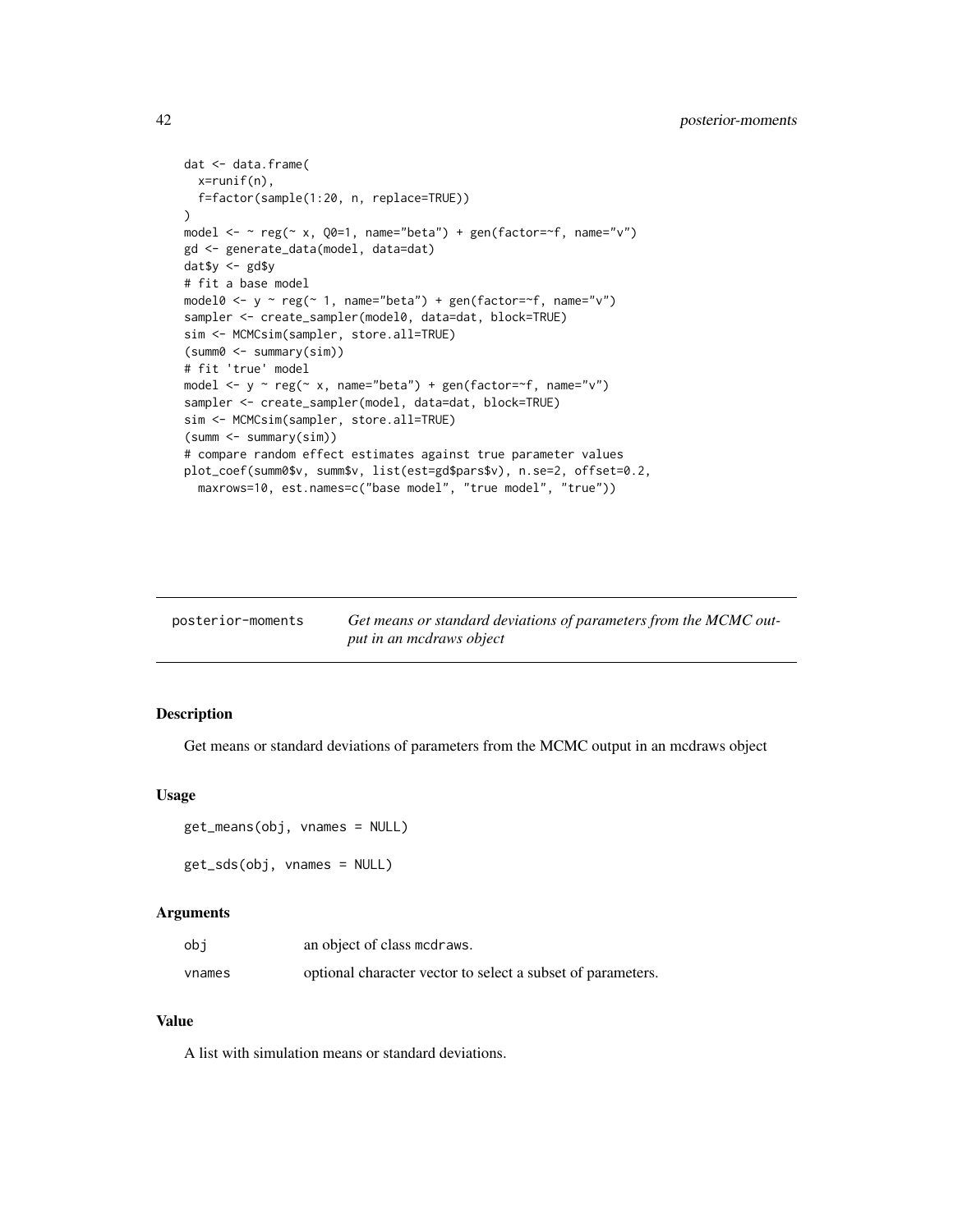# <span id="page-42-0"></span>predict.mcdraws 43

#### Examples

```
ex <- mcmcsae_example(n=50)
sampler <- create_sampler(ex$model, data=ex$dat)
sim <- MCMCsim(sampler, burnin=100, n.iter=300, thin=2, n.chain=4)
get_means(sim)
get_means(sim, "e_")
sim <- MCMCsim(sampler, burnin=100, n.iter=300, thin=2, n.chain=4,
  store.mean=c("beta", "u"), store.sds=TRUE)
summary(sim, "beta")
get_means(sim, "beta")
get_sds(sim, "beta")
get_means(sim, "u")
get_sds(sim, "u")
```
predict.mcdraws *Generate draws from the predictive distribution*

#### Description

Generate draws from the predictive distribution

#### Usage

```
## S3 method for class 'mcdraws'
predict(
  object,
  newdata = NULL,
  X. = if (is.null(newdata)) "in-sample" else NULL,
  type = c("data", "link", "response", "data_cat"),
  var = NULL,ny = NULL,ry = NULL,fun. = identity,
  labels = NULL,
  ppcheck = FALSE,
  iters = NULL,
  to. file = FALSE,
  filename,
  write.single.prec = FALSE,
  show.progress = TRUE,
  n.cores = 1L,
  cl = NULL,seed = NULL,
  export = NULL,...
)
```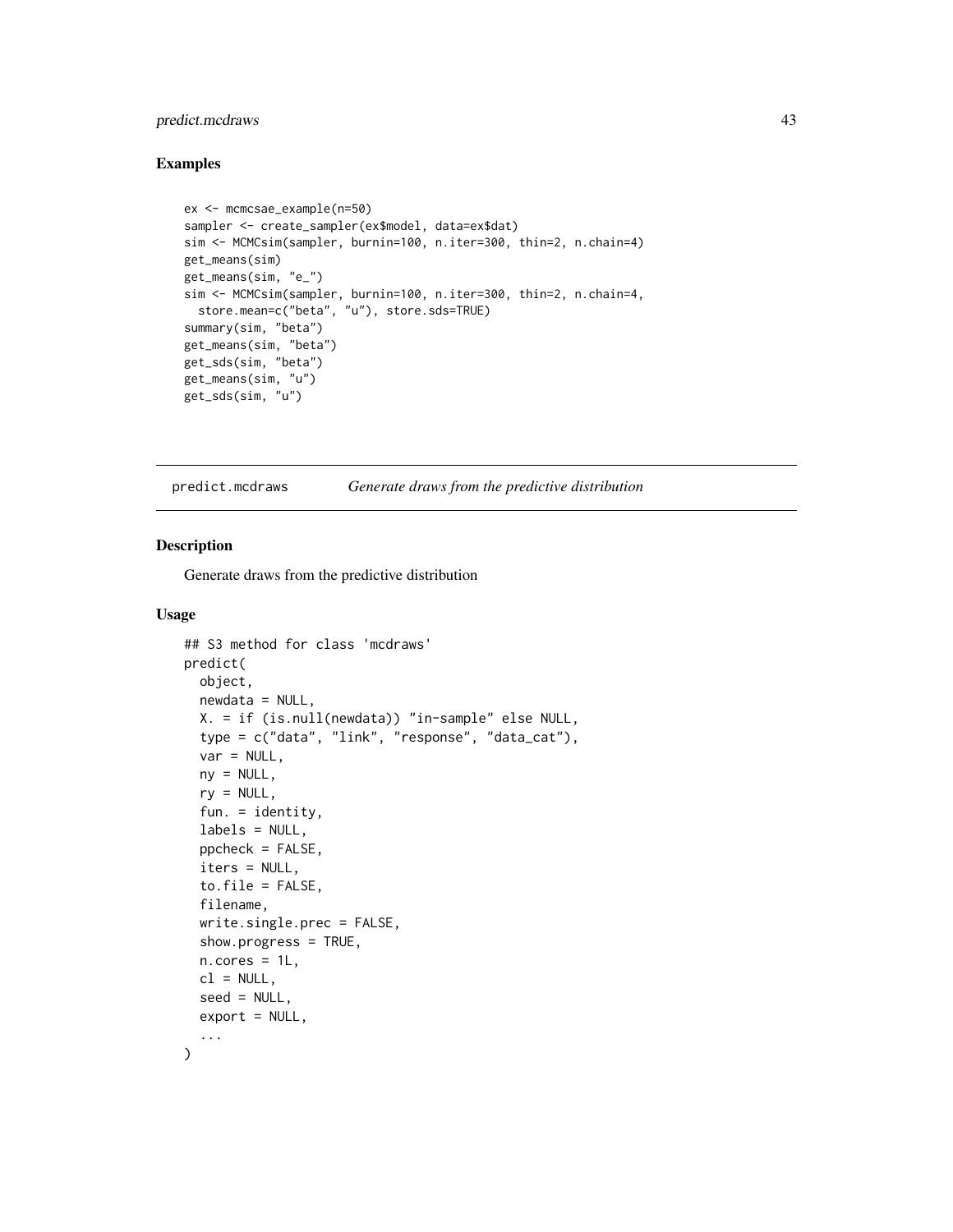# <span id="page-43-0"></span>Arguments

| object            | an object of class mcdraws, as output by MCMCsim.                                                                                                                                                                                                                                                                                                                                                                                                                                                                                                                                                                                                                                                                                                                                                                                                                                                                                                                                                            |
|-------------------|--------------------------------------------------------------------------------------------------------------------------------------------------------------------------------------------------------------------------------------------------------------------------------------------------------------------------------------------------------------------------------------------------------------------------------------------------------------------------------------------------------------------------------------------------------------------------------------------------------------------------------------------------------------------------------------------------------------------------------------------------------------------------------------------------------------------------------------------------------------------------------------------------------------------------------------------------------------------------------------------------------------|
| newdata           | data frame with auxiliary information to be used for prediction.                                                                                                                                                                                                                                                                                                                                                                                                                                                                                                                                                                                                                                                                                                                                                                                                                                                                                                                                             |
| Χ.                | a list of design matrices; alternatively, X. equals 'in-sample' or 'linpred'. If<br>'in-sample' (the default if newdata is not supplied), the design matrices for in-<br>sample prediction are used. If 'linpred' the 'linpred_' component of object is<br>used.                                                                                                                                                                                                                                                                                                                                                                                                                                                                                                                                                                                                                                                                                                                                             |
| type              | the type of predictions. The default is "data", meaning that new data is gener-<br>ated according to the predictive distribution. If type="link" only the linear pre-<br>dictor for the mean is generated, and in case type="response" the linear predic-<br>tor is transformed to the response scale. For Gaussian models type="link" and<br>type="response" are equivalent. For binomial and negative binomial models<br>type="response" returns the simulations of the latent probabilities. For multi-<br>nomial models type="link" generates the linear predictor for all categories<br>except the last, and type="response" transforms this vector to the probability<br>scale, and type="data" generates the multinomial data, all in long vector for-<br>mat, where the output for all categories (except the last) are stacked. For multi-<br>nomial models and single trials, a further option is type="data_cat", which<br>generates the data as a categorical vector, with integer coded levels. |
| var               | variance(s) used for out-of-sample prediction. By default 1.                                                                                                                                                                                                                                                                                                                                                                                                                                                                                                                                                                                                                                                                                                                                                                                                                                                                                                                                                 |
| ny                | number of trials for used for out-of-sample prediction in case of a binomial<br>model. By default 1.                                                                                                                                                                                                                                                                                                                                                                                                                                                                                                                                                                                                                                                                                                                                                                                                                                                                                                         |
| ry                | fixed part of the (reciprocal) dispersion parameter in case of a negative binomial<br>model.                                                                                                                                                                                                                                                                                                                                                                                                                                                                                                                                                                                                                                                                                                                                                                                                                                                                                                                 |
| fun.              | function applied to the vector of posterior predictions to compute one or multiple<br>summaries or test statistics. The function can have one or two arguments. The<br>first argument is always the vector of posterior predictions. The optional second<br>argument represents a list of model parameters, needed only when a test statistic<br>depends on them.                                                                                                                                                                                                                                                                                                                                                                                                                                                                                                                                                                                                                                            |
| labels            | optional names for the output object. Must be a vector of the same length as the<br>result of fun                                                                                                                                                                                                                                                                                                                                                                                                                                                                                                                                                                                                                                                                                                                                                                                                                                                                                                            |
| ppcheck           | if TRUE, function fun. is also applied to the observed data and an MCMC<br>approximation is computed of the posterior predictive probability that the test<br>statistic for predicted data is greater than the test statistic for the observed data.                                                                                                                                                                                                                                                                                                                                                                                                                                                                                                                                                                                                                                                                                                                                                         |
| iters             | iterations in object to use for prediction. Default NULL means that all draws<br>from object are used.                                                                                                                                                                                                                                                                                                                                                                                                                                                                                                                                                                                                                                                                                                                                                                                                                                                                                                       |
| to.file           | if TRUE the predictions are streamed to file.                                                                                                                                                                                                                                                                                                                                                                                                                                                                                                                                                                                                                                                                                                                                                                                                                                                                                                                                                                |
| filename          | name of the file to write predictions to in case to.file=TRUE.                                                                                                                                                                                                                                                                                                                                                                                                                                                                                                                                                                                                                                                                                                                                                                                                                                                                                                                                               |
| write.single.prec |                                                                                                                                                                                                                                                                                                                                                                                                                                                                                                                                                                                                                                                                                                                                                                                                                                                                                                                                                                                                              |
|                   | Whether to write to file in single precision. Default is FALSE.                                                                                                                                                                                                                                                                                                                                                                                                                                                                                                                                                                                                                                                                                                                                                                                                                                                                                                                                              |
| show.progress     | whether to show a progress bar.                                                                                                                                                                                                                                                                                                                                                                                                                                                                                                                                                                                                                                                                                                                                                                                                                                                                                                                                                                              |
| n.cores           | the number of cpu cores to use. Default is one, i.e. no parallel computation. If<br>an existing cluster c1 is provided, n. cores will be set to the number of workers<br>in that cluster.                                                                                                                                                                                                                                                                                                                                                                                                                                                                                                                                                                                                                                                                                                                                                                                                                    |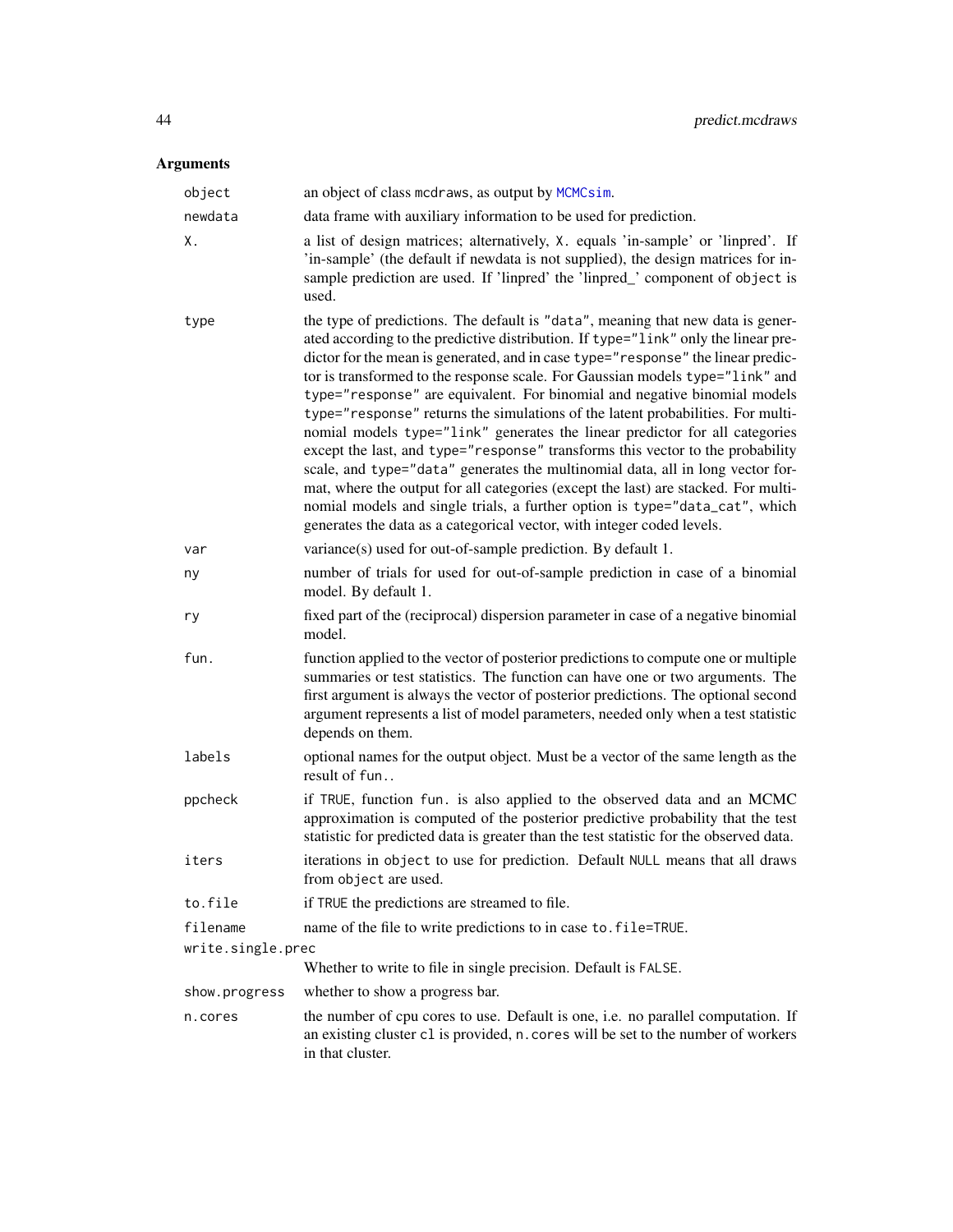<span id="page-44-0"></span>

| cl       | an existing cluster can be passed for parallel computation. If NULL and n. cores<br>> 1, a new cluster is created.                                                 |
|----------|--------------------------------------------------------------------------------------------------------------------------------------------------------------------|
| seed     | a random seed (integer). For parallel computation it is used to independently<br>seed RNG streams for all workers.                                                 |
| export   | a character vector with names of objects to export to the workers. This may be<br>needed for parallel execution if expressions in fun. depend on global variables. |
| $\ddots$ | currently not used.                                                                                                                                                |

# Value

An object of class dc, containing draws from the posterior (or prior) predictive distribution. If ppcheck=TRUE posterior predictive p-values are returned as an additional attribute. In case to.file=TRUE the file name used is returned.

### Examples

```
n <- 250
dat <- data.frame(x=runif(n))
daty \leftarrow 1 + \text{dat} x + \text{norm}(n)sampler <- create_sampler(y ~ x, data=dat)
sim <- MCMCsim(sampler)
summary(sim)
# in-sample prediction
pred <- predict(sim, ppcheck=TRUE)
hist(attr(pred, "ppp"))
# out-of-sample prediction
pred <- predict(sim, newdata=data.frame(x=seq(0, 1, by=0.1)))
summary(pred)
```
print.dc\_summary *Display a summary of a* dc *object*

#### Description

Display a summary of a dc object

#### Usage

```
## S3 method for class 'dc_summary'
print(
 x,
 digits = 3L,
 maxu.1ines = 1000L,tail = FALSE,sort = NULL,
```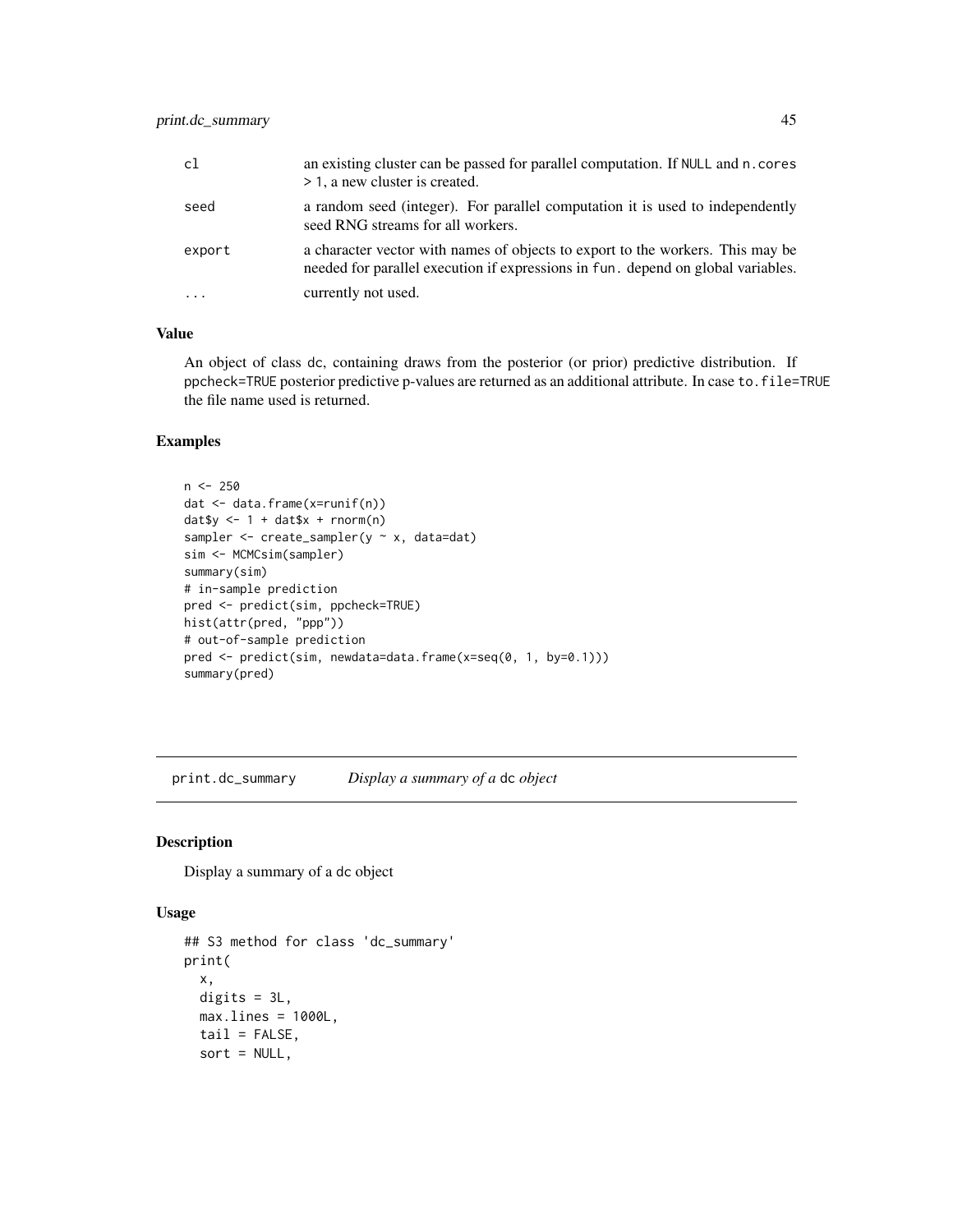```
max.label.length = NULL,
  ...
\mathcal{L}
```
#### Arguments

| X                | an object of class dc_summary.                                               |
|------------------|------------------------------------------------------------------------------|
| digits           | number of digits to use, defaults to 3.                                      |
| max.lines        | maximum number of lines to display. If NULL, all elements are displayed.     |
| tail             | if TRUE the last instead of first at most max. Lines are displayed.          |
| sort             | column name on which to sort the output.                                     |
| max.label.length |                                                                              |
|                  | if specified, printed row labels will be abbreviated to at most this length. |
| $\ddots$         | passed on to print.default.                                                  |

# Examples

```
ex <- mcmcsae_example()
sampler <- create_sampler(ex$model, data=ex$dat)
sim <- MCMCsim(sampler, store.all=TRUE)
print(summary(sim$u), sort="n_eff")
```
print.mcdraws\_summary *Print a summary of MCMC simulation results*

# Description

Display a summary of an mcdraws object, as output by [MCMCsim](#page-28-1).

#### Usage

```
## S3 method for class 'mcdraws_summary'
print(x, digits = 3L, max.linalg = 10L, tail = FALSE, sort = NULL, ...)
```
# Arguments

| X.        | an object of class mcdraws_summary as output by summary.mcdraws.                                      |
|-----------|-------------------------------------------------------------------------------------------------------|
| digits    | number of digits to use, defaults to 3.                                                               |
| max.lines | maximum number of elements per vector parameter to display. If NULL, all ele-<br>ments are displayed. |
| tail      | if TRUE the last instead of first max. Lines of each component are displayed.                         |
| sort      | column name on which to sort the output.                                                              |
| $\ddots$  | passed on to print.default.                                                                           |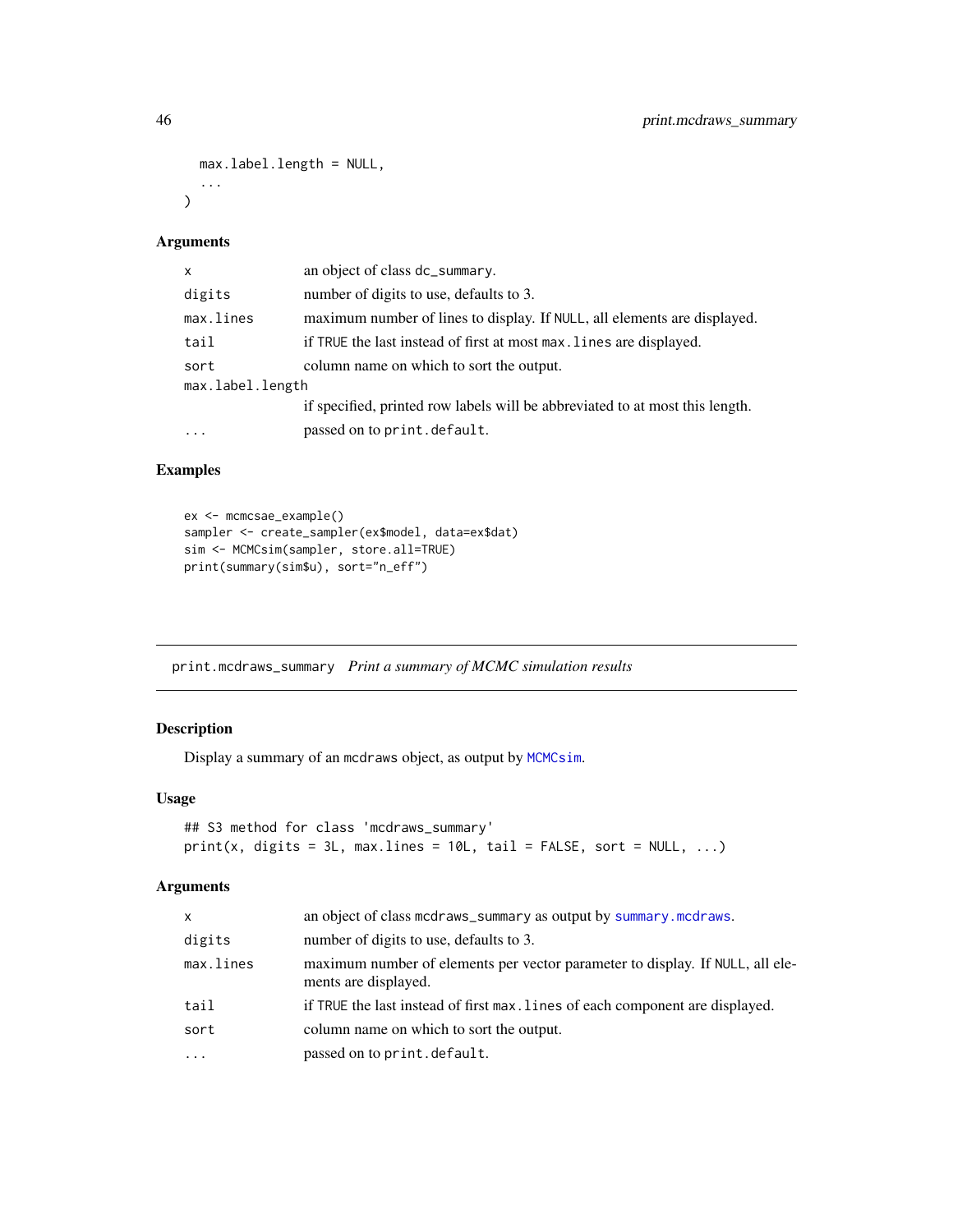#### <span id="page-46-0"></span> $pr\_exp$  and the set of the set of the set of the set of the set of the set of the set of the set of the set of the set of the set of the set of the set of the set of the set of the set of the set of the set of the set of th

# Examples

```
ex <- mcmcsae_example()
sampler <- create_sampler(ex$model, data=ex$dat)
sim <- MCMCsim(sampler, store.all=TRUE)
print(summary(sim), sort="n_eff")
```
<span id="page-46-2"></span>

Create an object containing information about exponential prior dis*tributions*

# Description

Create an object containing information about exponential prior distributions

#### Usage

 $pr\_exp(scale = 1, n = NULL, post = FALSE)$ 

# Arguments

| scale | scale parameter of length 1 or n.                                                            |
|-------|----------------------------------------------------------------------------------------------|
| n     | dimension, if known. For internal use only.                                                  |
| post  | whether conditional posterior sampling function should be created. For internal<br>use only. |

# Value

An environment with information about the prior and possibly conditional posterior distribution(s), to be used by other package functions.

<span id="page-46-1"></span>

| pr_fixed | Create an object containing information about a degenerate prior fix- |
|----------|-----------------------------------------------------------------------|
|          | ing a parameter to a fixed value                                      |

# Description

Create an object containing information about a degenerate prior fixing a parameter to a fixed value

# Usage

 $pr_fixed(value = 1, n = NULL, post = FALSE)$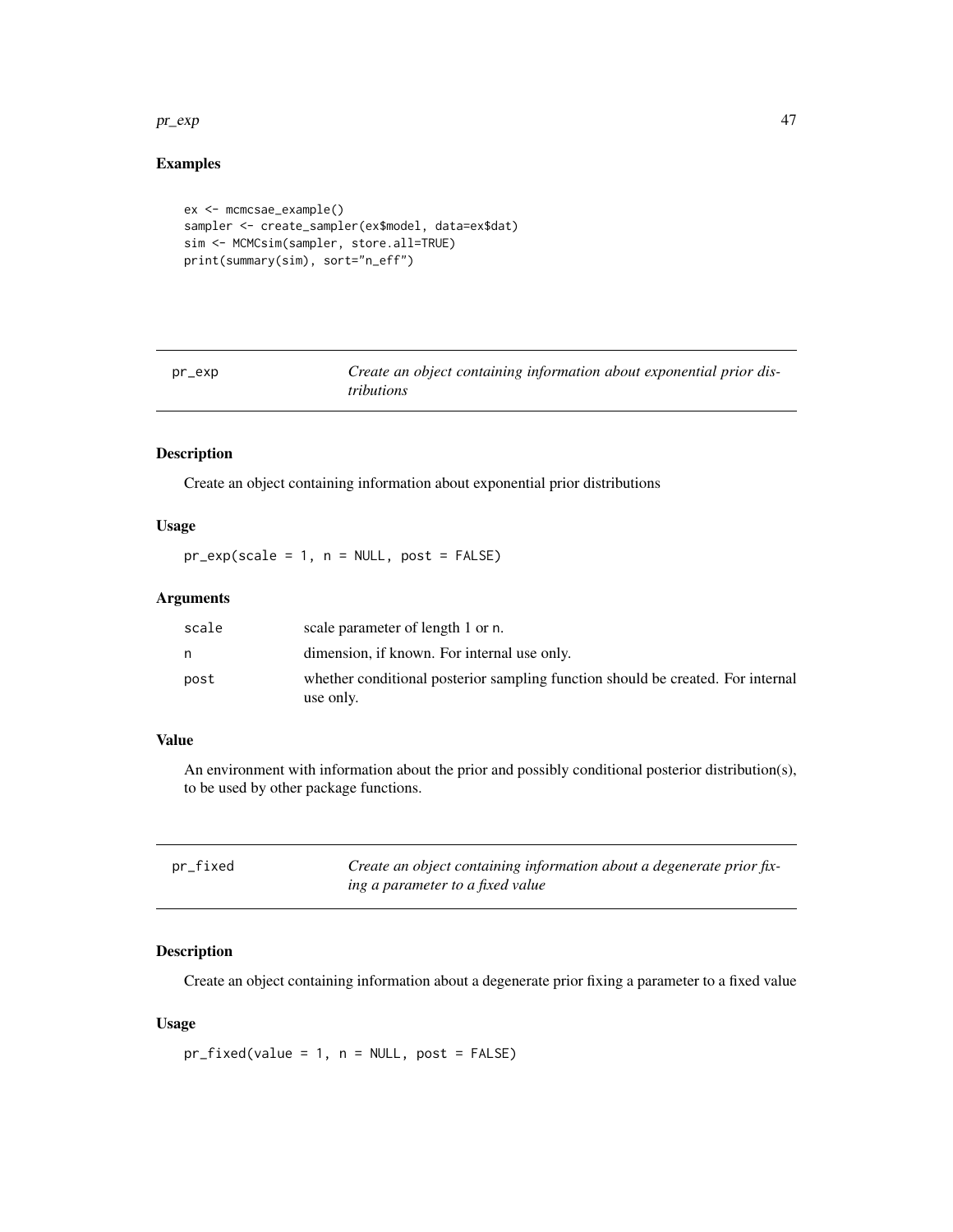# <span id="page-47-0"></span>Arguments

| value | value parameter of length 1 or n.                                                            |
|-------|----------------------------------------------------------------------------------------------|
| n     | dimension, if known. For internal use only.                                                  |
| post  | whether conditional posterior sampling function should be created. For internal<br>use only. |

# Value

An environment with information about the prior and possibly conditional posterior distribution(s), to be used by other package functions.

<span id="page-47-1"></span>

| pr_gig | Create an object containing information about Generalized Inverse |
|--------|-------------------------------------------------------------------|
|        | Gaussian (GIG) prior distributions                                |

# Description

Create an object containing information about Generalized Inverse Gaussian (GIG) prior distributions

# Usage

pr\_gig(a, b, p, n = NULL, post = FALSE)

# Arguments

| a    | parameter of length 1 or n.                                                                  |
|------|----------------------------------------------------------------------------------------------|
| b    | parameter of length 1 or n.                                                                  |
| p    | parameter of length 1 or n.                                                                  |
| n    | dimension, if known. For internal use only.                                                  |
| post | whether conditional posterior sampling function should be created. For internal<br>use only. |

# Value

An environment with information about the prior and possibly conditional posterior distribution(s), to be used by other package functions.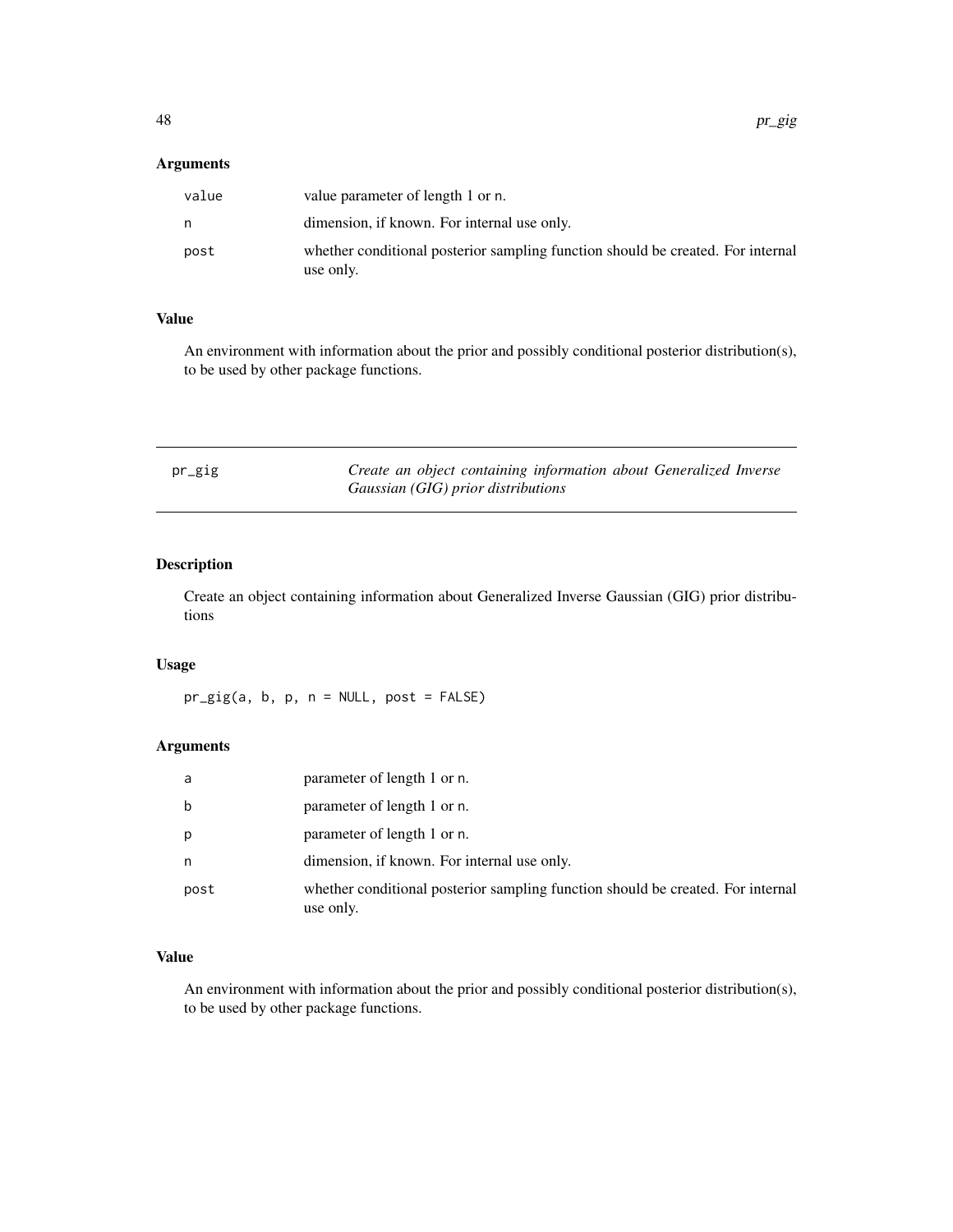<span id="page-48-1"></span><span id="page-48-0"></span>pr\_invchisq *Create an object containing information about inverse chi-squared priors with possibly modeled degrees of freedom and scale parameters*

# Description

Create an object containing information about inverse chi-squared priors with possibly modeled degrees of freedom and scale parameters

### Usage

```
pr\_invchisq(df = 1, scale = 1, n = NULL, post = FALSE)
```
# Arguments

| df    | degrees of freedom parameter. This can be a numeric scalar or vector of length<br>n, the dimension of the parameter vector. Alternatively, for a scalar degrees of<br>freedom parameter, df="modeled" or df="modelled" assign a default (gamma)<br>prior to the degrees of freedom parameter. For more control of this gamma prior<br>a list can be passed with some of the following components: |
|-------|---------------------------------------------------------------------------------------------------------------------------------------------------------------------------------------------------------------------------------------------------------------------------------------------------------------------------------------------------------------------------------------------------|
|       | alpha0 shape parameter of the gamma distribution                                                                                                                                                                                                                                                                                                                                                  |
|       | <b>beta0</b> rate parameter of the gamma distribution                                                                                                                                                                                                                                                                                                                                             |
|       | proposal "RW" for random walk Metropolis-Hastings or "mala" for Metropolis-<br>adjusted Langevin                                                                                                                                                                                                                                                                                                  |
|       | tau (starting) scale of Metropolis-Hastings update                                                                                                                                                                                                                                                                                                                                                |
|       | <b>adapt</b> whether to adapt the scale of the proposal distribution during burnin to<br>achieve better acceptance rates.                                                                                                                                                                                                                                                                         |
| scale | scalar or vector scale parameter. Alternatively, scale="modeled" or scale="modelled"<br>puts a default chi-squared prior on the scale parameter. For more control on this<br>chi-squared prior a list can be passed with some of the following components:                                                                                                                                        |
|       | <b>df</b> degrees of freedom (scalar or vector)                                                                                                                                                                                                                                                                                                                                                   |
|       | scale scale (scalar or vector)                                                                                                                                                                                                                                                                                                                                                                    |
|       | common whether the modeled scale parameter of the inverse chi-squared dis-<br>tribution is (a scalar parameter) common to all n parameters.                                                                                                                                                                                                                                                       |
| n     | dimension, if known. For internal use only.                                                                                                                                                                                                                                                                                                                                                       |
| post  | whether conditional posterior sampling function should be created. For internal<br>use only.                                                                                                                                                                                                                                                                                                      |

# Value

An environment with information about the prior and possibly conditional posterior distribution(s), to be used by other package functions.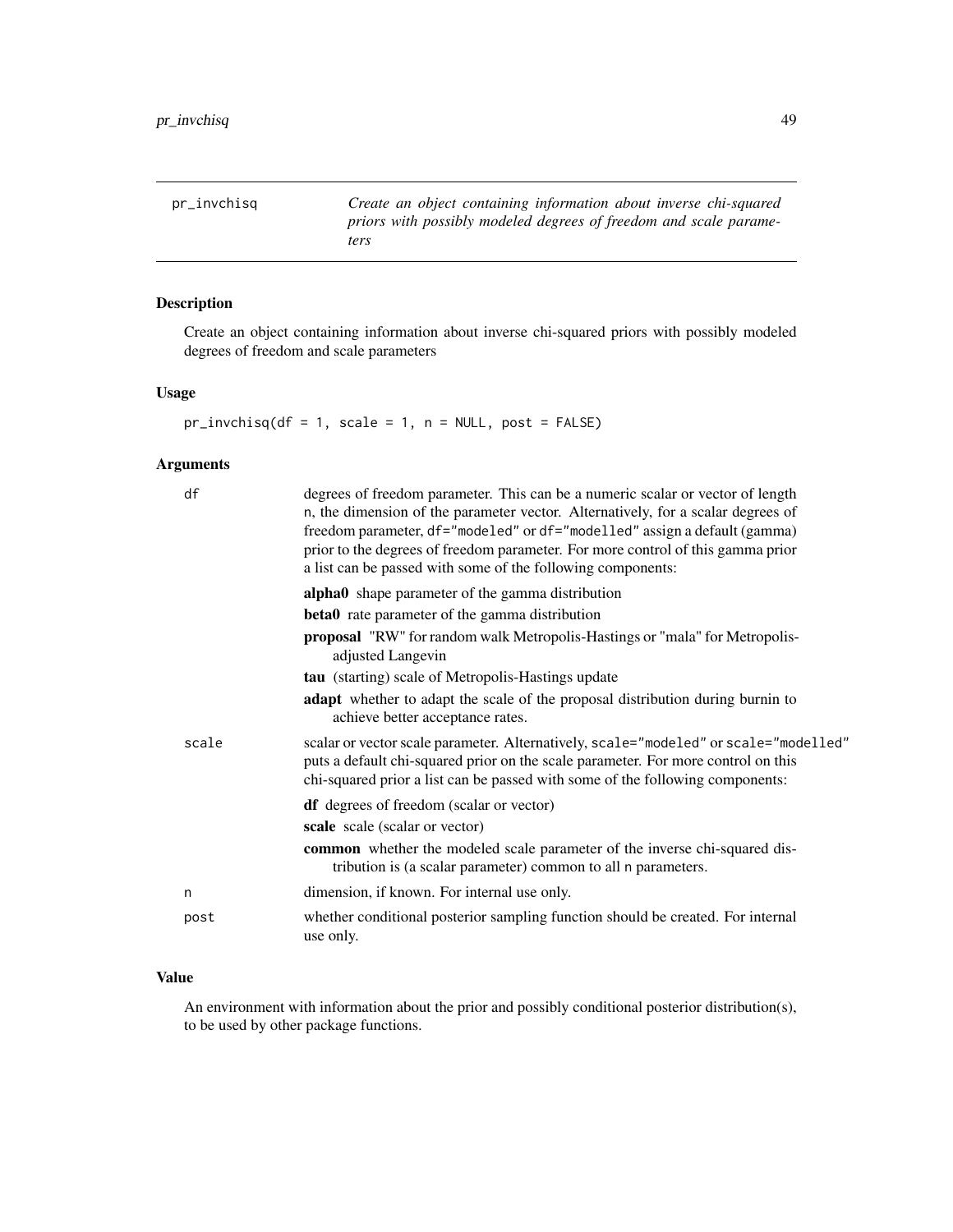<span id="page-49-1"></span><span id="page-49-0"></span>

Create an object containing information about an inverse Wishart prior, possibly with modeled scale matrix

# Usage

 $pr\_inwishart(df = NULL, scale = NULL, n = NULL)$ 

# Arguments

| df    | Degrees of freedom parameter. This should be a scalar numeric value. The<br>default value is the dimension (n) plus one.                                                                                                                                                                     |
|-------|----------------------------------------------------------------------------------------------------------------------------------------------------------------------------------------------------------------------------------------------------------------------------------------------|
| scale | Either a (known) scale matrix, or scale="modeled" or scale="modelled",<br>which puts default chi-squared priors on the diagonal elements of the inverse<br>Wishart scale matrix. For more control on these chi-squared priors a list can be<br>passed with some of the following components: |
|       | <b>df</b> degrees of freedom (scalar or vector) of the chi-squared distribution(s)                                                                                                                                                                                                           |
|       | scale scale parameter(s) of the chi-squared distribution(s)                                                                                                                                                                                                                                  |
|       | common whether the modeled scale parameter of the inverse chi-squared dis-<br>tribution is (a scalar parameter) common to all n diagonal elements.                                                                                                                                           |
| n     | dimension, if known. For internal use only.                                                                                                                                                                                                                                                  |

#### Value

An environment with information about the prior distribution used, to be used by other package functions.

# References

A. Huang and M.P. Wand (2013). Simple marginally noninformative prior distributions for covariance matrices. Bayesian Analysis 8, 439-452.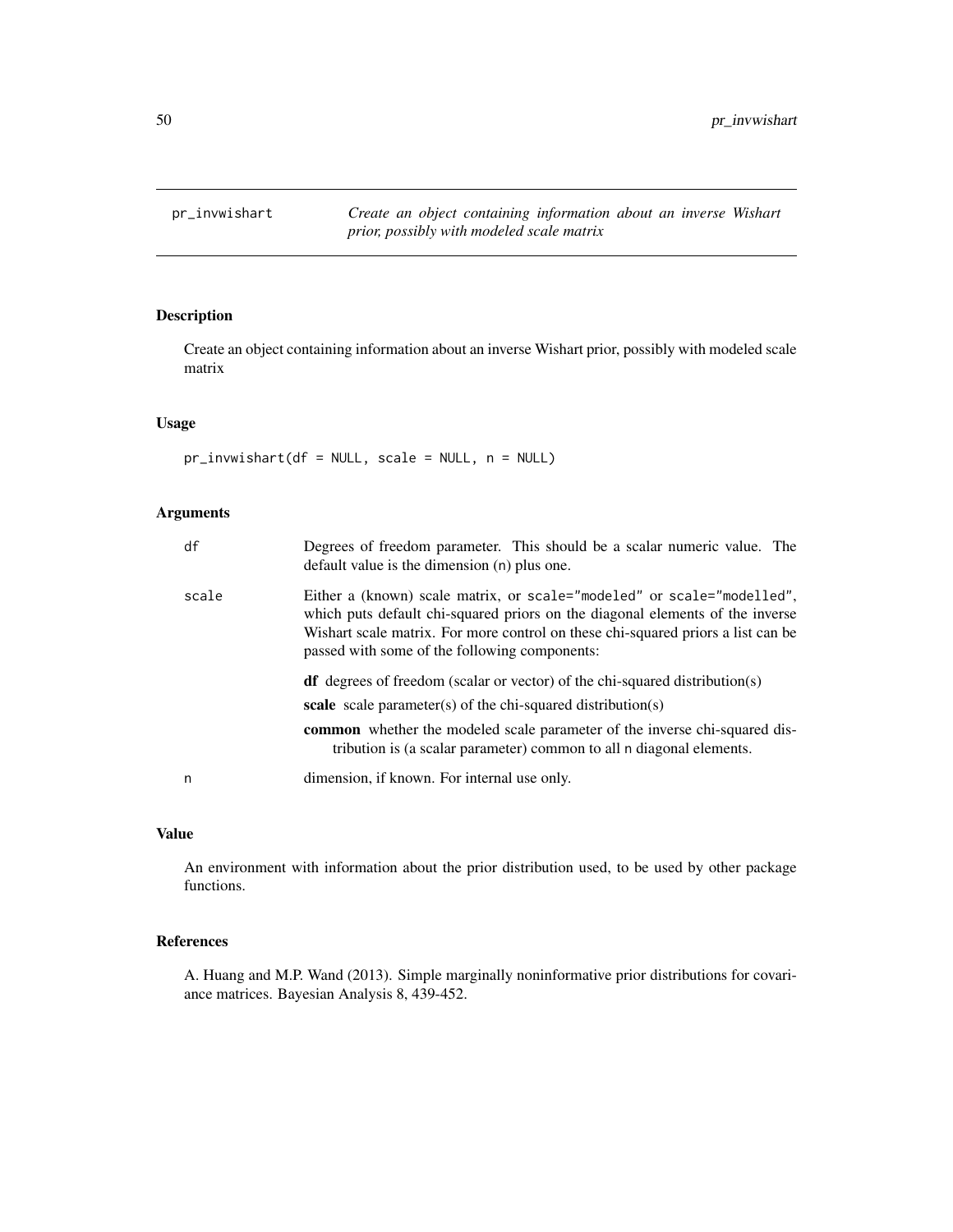<span id="page-50-0"></span>

Read draws written to file by [MCMCsim](#page-28-1) used with argument to.file.

#### Usage

```
read_draws(name, filename = paste0("MCdraws_", name, ".dat"))
```
# Arguments

| name     | name of the parameter to load the corresponding file with posterior draws for. |
|----------|--------------------------------------------------------------------------------|
| filename | name of the file in which the draws are stored.                                |

#### Value

An object of class dc containing MCMC draws for a (vector) parameter.

# Examples

```
## Not run:
# NB this example creates a file "MCdraws_e_.RData" in the working directory
n < -100dat <- data.frame(x=runif(n), f=as.factor(sample(1:5, n, replace=TRUE)))
gd \leq-generate\_data(\sim reg(\sim x + f, Q0=1, name='beta"), data=dat)dat$y <- gd$y
sampler <- create_sampler(y \sim reg(\sim x + f, name="beta"), data=dat)
# run the MCMC simulation and write draws of residuals to file:
sim <- MCMCsim(sampler, n.iter=500, to.file="e_")
summary(sim)
mcres <- read_draws("e_")
summary(mcres)
## End(Not run)
```
<span id="page-50-1"></span>reg *Create a model component object for a regression (fixed effects) component in the linear predictor*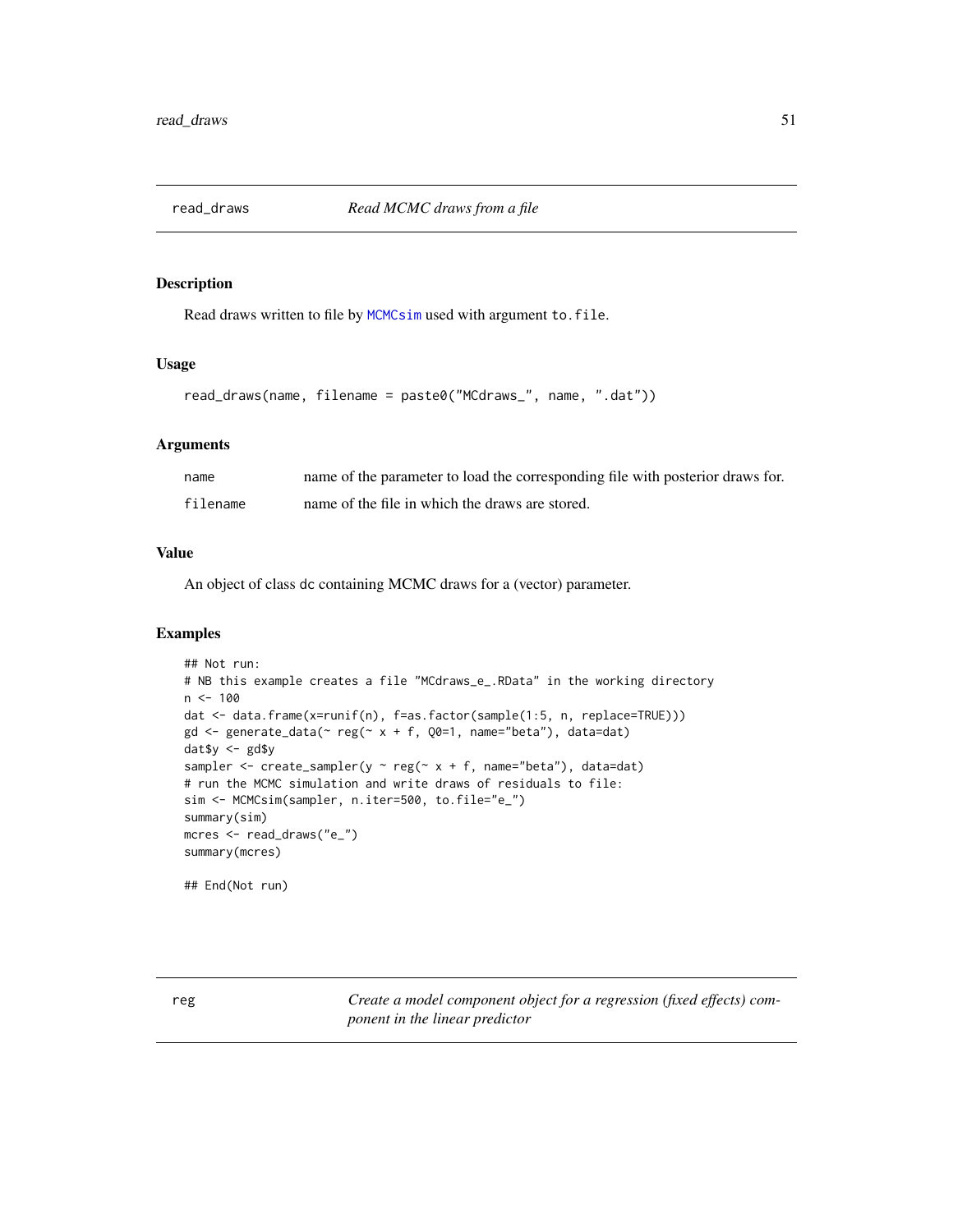<span id="page-51-0"></span>This function is intended to be used on the right hand side of the formula argument to [create\\_sampler](#page-8-1) or [generate\\_data](#page-18-1). It creates an additive regression term in the model's linear predictor. By default, the prior for the regression coefficients is improper uniform. If b0 or Q0 are specified the prior becomes normal with mean b0 (default 0) and variance (matrix) sigma\_^2 Q0^-1 where sigma\_^2 is the overall scale parameter of the model, if any.

# Usage

```
reg(
  formula = -1,
  remove.redundant = FALSE,
  sparse = NULL,
 X = NULL,QO = NULL,
 b0 = NULL,R = NULL,r = NULL,S = NULL,s = NULL,lower = NULL,
 upper = NULL,
 name = ",
 perm = NULL,
 debug = FALSE,
 e = parent.Fname())
```
# Arguments

| formula          | a formula specifying the predictors to be used in the model, in the same way as<br>the right hand side of the formula argument of R's 1m function. Variable names<br>are looked up in the data frame passed as data argument to create_sampler or<br>generate_data, or in environment(formula). |
|------------------|-------------------------------------------------------------------------------------------------------------------------------------------------------------------------------------------------------------------------------------------------------------------------------------------------|
| remove.redundant |                                                                                                                                                                                                                                                                                                 |
|                  | whether redundant columns should be removed from the design matrix. Default<br>is FALSE. But note that treatment contrasts are automatically applied to all factor<br>variables in formula.                                                                                                     |
| sparse           | whether the model matrix associated with formula should be sparse. The de-<br>fault is to base this on a simple heuristic.                                                                                                                                                                      |
| X                | a (possibly sparse) design matrix can be specified directly, as an alternative to<br>the creation of one based on formula. If X is specified formula is ignored.                                                                                                                                |
| 00               | prior precision matrix for the regression effects. The default is a zero matrix<br>corresponding to a noninformative improper prior. It can be specified as a scalar<br>value, as a numeric vector of appropriate length, or as a matrix object.                                                |
| b0               | prior mean for the regression effect. Defaults to a zero vector. It can be specified<br>as a scalar value or as a numeric vector of appropriate length.                                                                                                                                         |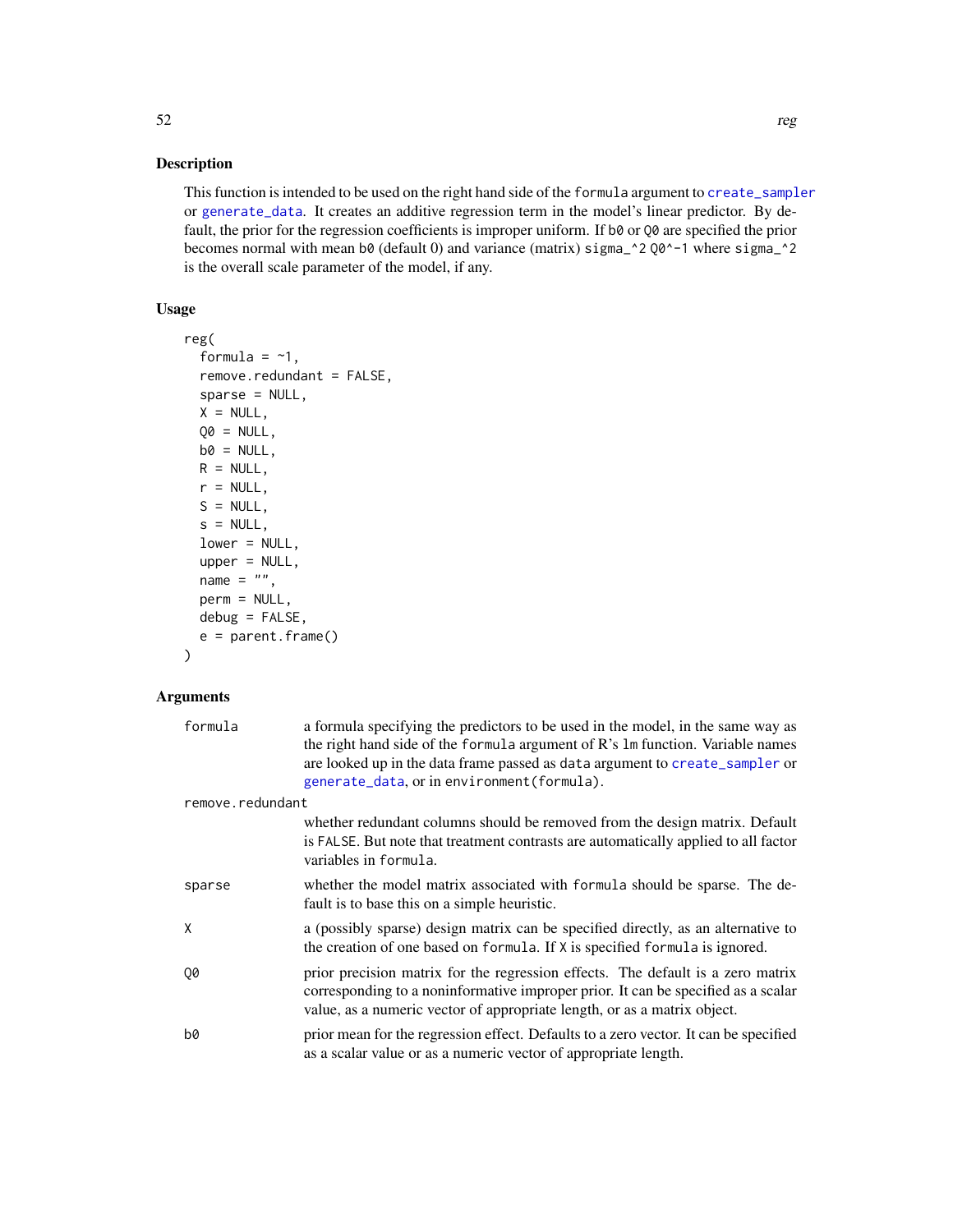<span id="page-52-0"></span>

| R     | optional constraint matrix for equality restrictions $R'x = r$ where x is the vector<br>of regression effects.                                                                                |
|-------|-----------------------------------------------------------------------------------------------------------------------------------------------------------------------------------------------|
| r     | right hand side for the equality constraints.                                                                                                                                                 |
| S     | optional constraint matrix for inequality constraints $S'x \geq s$ where x is the<br>vector of regression effects.                                                                            |
| S     | right hand side for the inequality constraints.                                                                                                                                               |
| lower | as an alternative to s, lower and upper may be specified for two-sided con-<br>straints lower $\leq$ S'x $\leq$ upper.                                                                        |
| upper | as an alternative to s, lower and upper may be specified for two-sided con-<br>straints lower $\leq$ S'x $\leq$ upper.                                                                        |
| name  | the name of the model component. This name is used in the output of the MCMC<br>simulation function MCMCsim. By default the name will be 'reg' with the number<br>of the model term attached. |
| perm  | whether permutation should be used in the Cholesky decomposition used for up-<br>dating the model component's coefficient. Default is based on a simple heuristic.                            |
| debug | if TRUE a breakpoint is set at the beginning of the posterior draw function asso-<br>ciated with this model component. Mainly intended for developers.                                        |
| e     | for internal use only.                                                                                                                                                                        |
|       |                                                                                                                                                                                               |

#### Value

an object with precomputed quantities and functions for sampling from prior or conditional posterior distributions for this model component. Only intended for internal use by other package functions.

```
data(iris)
# default: flat priors on regression coefficients
sampler <- create_sampler(Sepal.Length ~
    reg(~ Petal.Length + Species, name="beta"),
  data=iris
)
sim <- MCMCsim(sampler, burnin=100, n.iter=400)
summary(sim)
# (weakly) informative normal priors on regression coefficients
sampler <- create_sampler(Sepal.Length ~
    reg(~ Petal.Length + Species, Q0=1e-2, name="beta"),
  data=iris
\mathcal{L}sim <- MCMCsim(sampler, burnin=100, n.iter=400)
summary(sim)
# binary regression
sampler <- create_sampler(Species == "setosa" ~
   reg(~ Sepal.Length, Q=0.1, name="beta"),
  family="binomial", data=iris)
sim <- MCMCsim(sampler, burnin=100, n.iter=400)
summary(sim)
```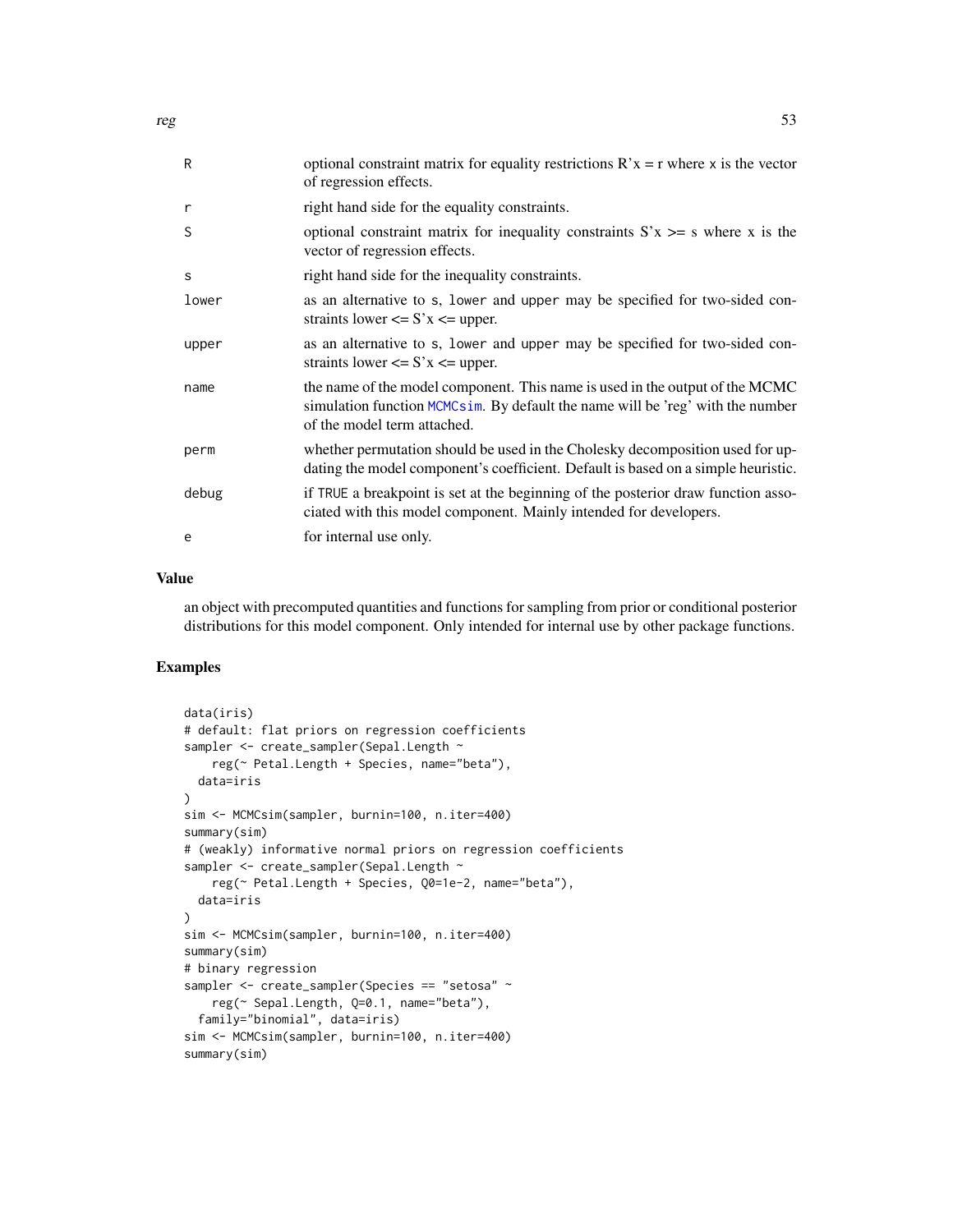```
pred <- predict(sim)
str(pred)
# example with equality constrained regression effects
n < -500df <- data.frame(x=runif(n))
df$y <- rnorm(n, 1 + 2*df$x)
R \leq - matrix(1, 2, 1)
r <- 3
sampler <- create_sampler(y ~ reg(~ 1 + x, R=R, r=r, name="beta"), data=df)
sim <- MCMCsim(sampler)
summary(sim)
plot(sim, "beta")
summary(transform_dc(sim$beta, fun=function(x) crossprod_mv(R, x) - r))
```
residuals-fitted-values

*Extract draws of fitted values or residuals from an mcdraws object*

# Description

For a model created with [create\\_sampler](#page-8-1) and estimated using [MCMCsim](#page-28-1), these functions return the posterior draws of fitted values or residuals. In the current implementation the fitted values correspond to the linear predictor and the residuals are computed as the data vector minus the fitted values, regardless of the model's distribution family. For large datasets the returned object can become very large. One may therefore select a subset of draws or chains or use mean.only=TRUE to return a vector of posterior means only.

#### Usage

```
## S3 method for class 'mcdraws'
fitted(
  object,
 mean.only = FALSE,
 units = NULL,
  chains = seq_len(nchains(object)),
  draws = seq_len(ndraws(object)),
 matrix = FALSE,type = c("link", "response"),
  ...
\mathcal{L}## S3 method for class 'mcdraws'
residuals(
 object,
 mean.only = FALSE,
 units = NULL,
```
<span id="page-53-0"></span>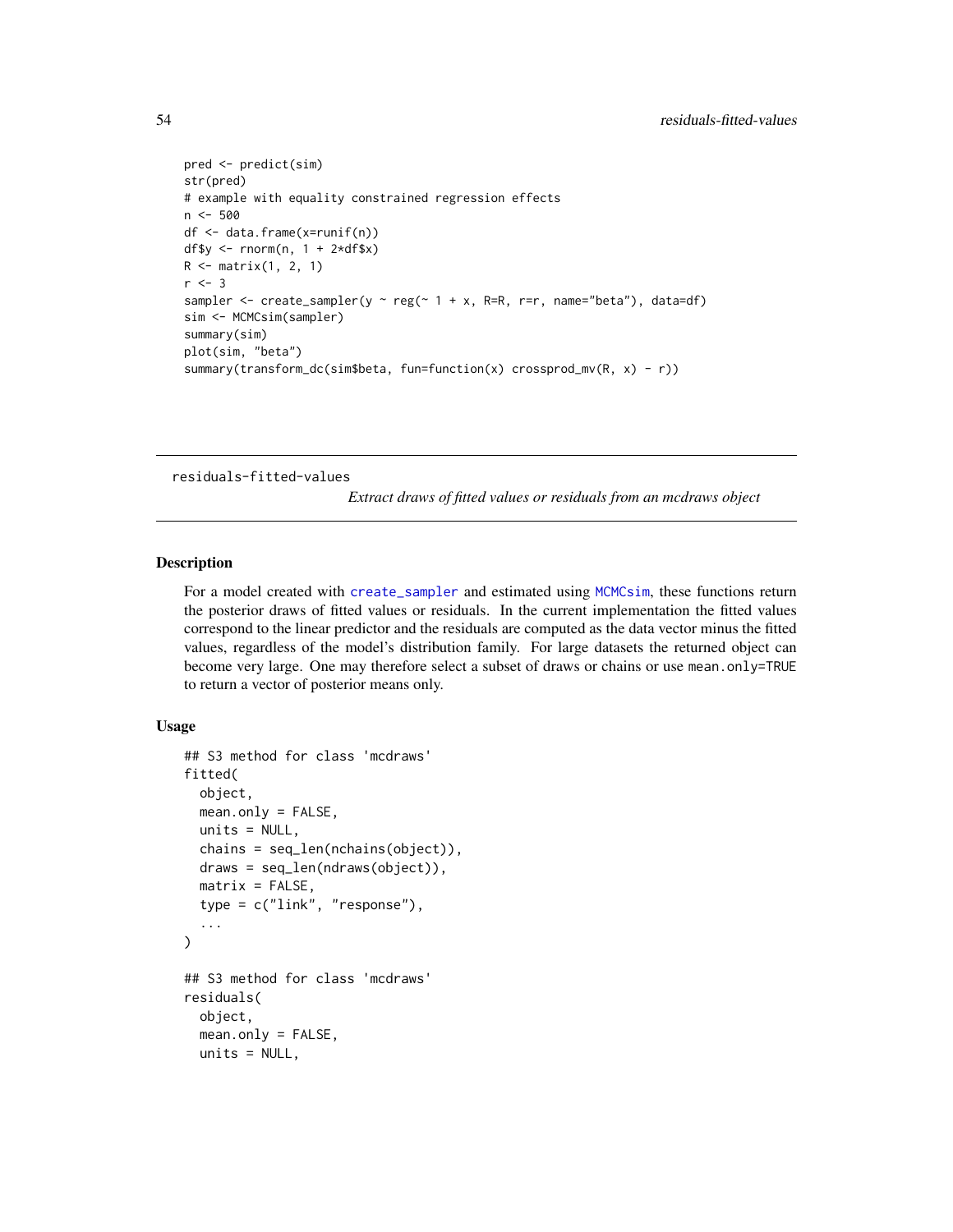```
chains = seq_len(nchains(object)),
 draws = seq_len(ndraws(object)),
 matrix = FALSE,...
)
```
# Arguments

| object    | an object of class medraws.                                                                                                                                                                                         |
|-----------|---------------------------------------------------------------------------------------------------------------------------------------------------------------------------------------------------------------------|
| mean.only | if TRUE only the vector of posterior means is returned. In that case the subsequent<br>arguments are ignored. Default is FALSE.                                                                                     |
| units     | the data units (by default all) for which fitted values or residuals should be com-<br>puted.                                                                                                                       |
| chains    | optionally, a selection of chains.                                                                                                                                                                                  |
| draws     | optionally, a selection of draws per chain.                                                                                                                                                                         |
| matrix    | whether a matrix should be returned instead of a dc object.                                                                                                                                                         |
| type      | the type of fitted values: "link" for fitted values on the linear predictor scale<br>(the default), and "response" for fitted values on the response scale. Returned<br>residuals are always on the response scale. |
| $\ddots$  | currently not used.                                                                                                                                                                                                 |

# Value

Either a draws component object or a matrix with draws of fitted values or residuals. The residuals are always on the response scale, whereas fitted values can be on the scale of the linear predictor or the response depending on type. If mean.only=TRUE, a vector of posterior means.

```
ex <- mcmcsae_example(n=50)
sampler <- create_sampler(ex$model, data=ex$dat)
sim <- MCMCsim(sampler, burnin=100, n.iter=300, thin=2, store.all=TRUE)
fitted(sim, mean.only=TRUE)
summary(fitted(sim))
residuals(sim, mean.only=TRUE)
summary(residuals(sim))
bayesplot::mcmc_intervals(as.matrix(subset(residuals(sim), vars=1:20)))
```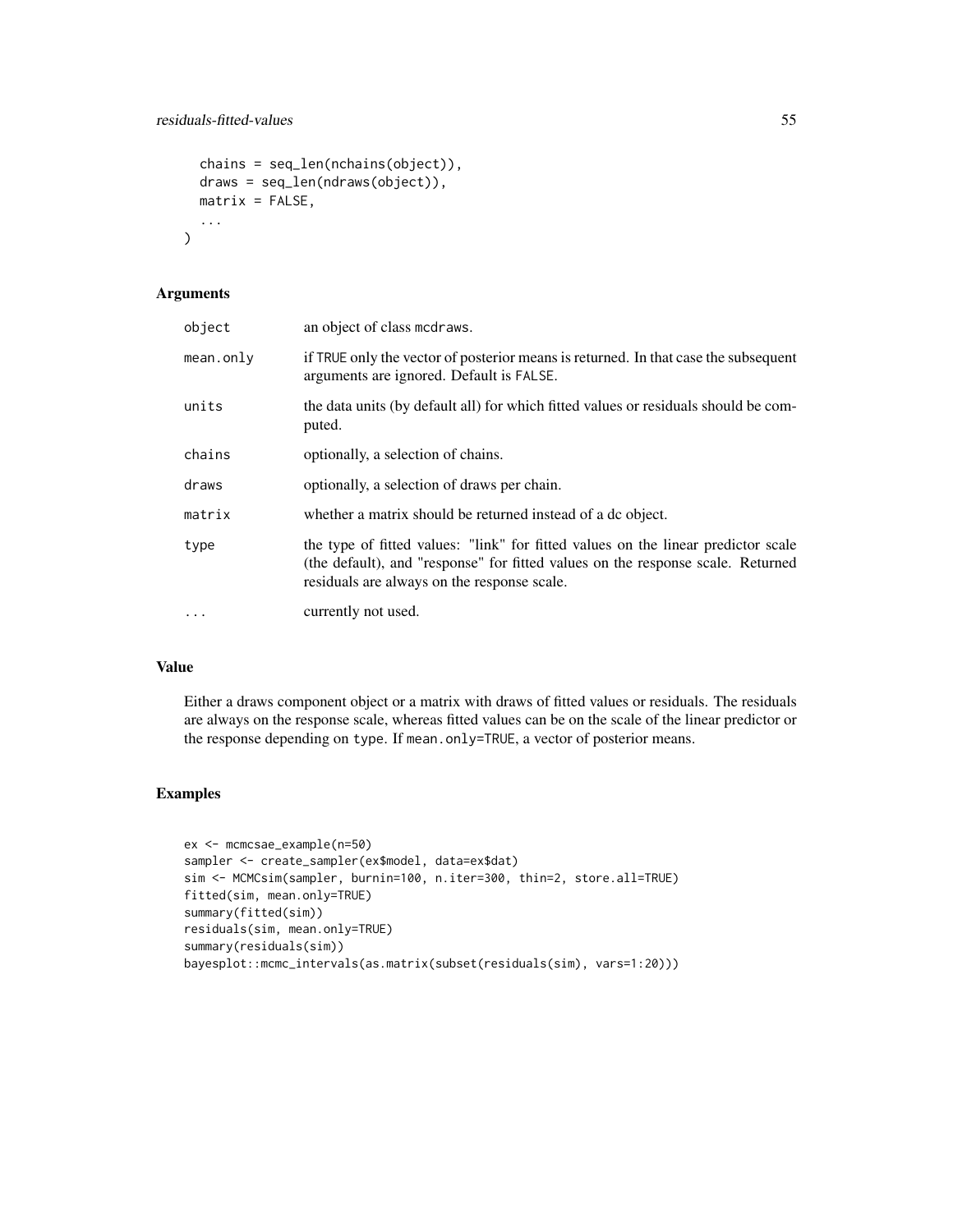<span id="page-55-1"></span><span id="page-55-0"></span>

The cluster is set up for a number of workers by loading the mcmcsae package and setting up independent RNG streams.

#### Usage

```
setup_cluster(n.cores = NULL, seed = NULL, export = NULL)
```
# Arguments

| n.cores | the number of cpu cores to use.                                    |
|---------|--------------------------------------------------------------------|
| seed    | optional random seed for reproducibility.                          |
| export  | a character vector with names of objects to export to the workers. |

# Value

an object representing the cluster.

set\_opts *Set global options relating to computational details*

# Description

Set global options relating to computational details

#### Usage

```
set_opts(
  auto.order.block = TRUE,
  chol.inplace = TRUE,
  chol.ordering = 0L,
 PG.approx = TRUE,
 PG.append x.m = -2L,
  CRT.approx.m = 20L
\mathcal{E}
```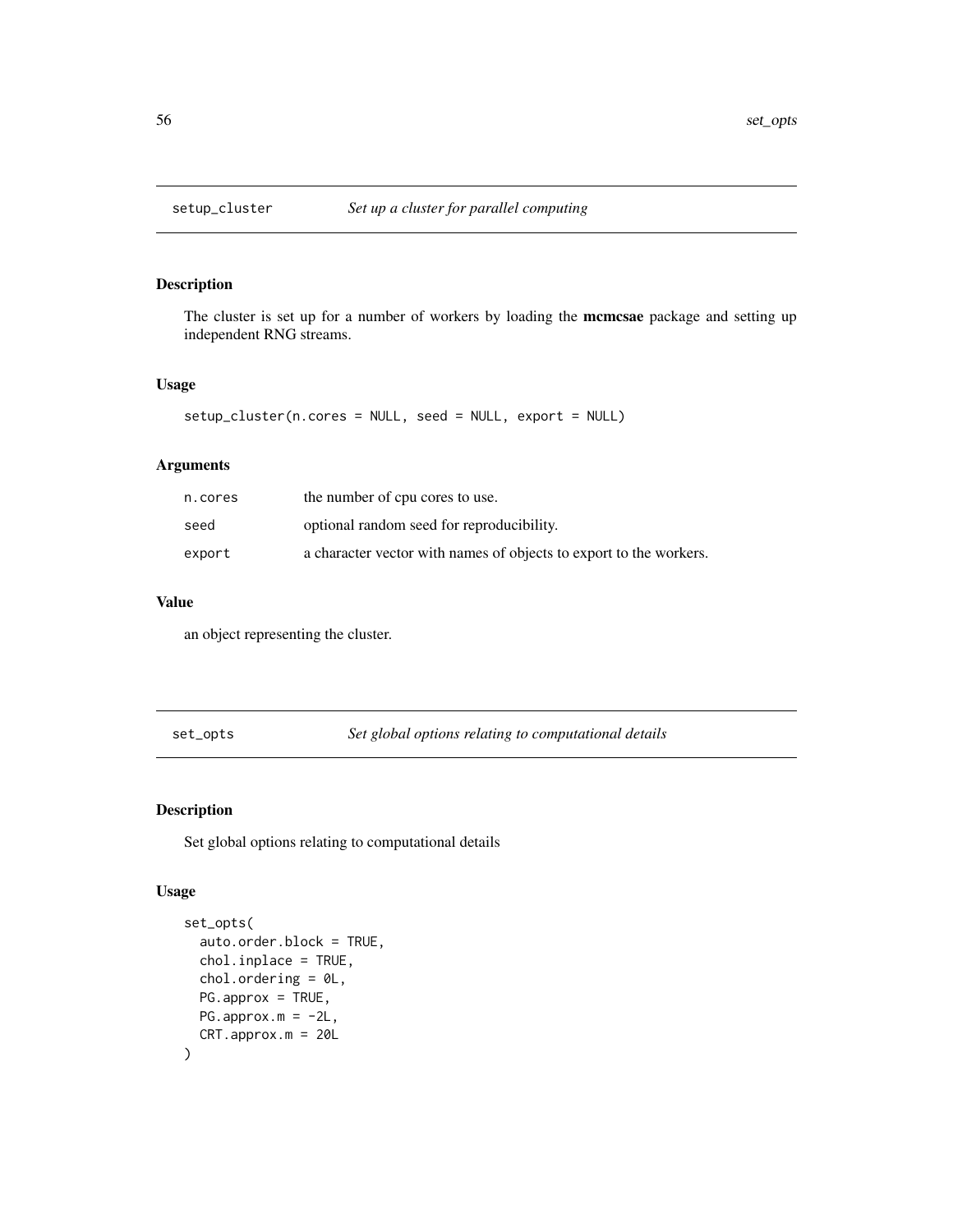# <span id="page-56-0"></span>stop\_cluster 57

# Arguments

auto.order.block

|               | whether Gibbs blocks should be ordered automatically in such a way that those<br>with the most sparse design matrices come first. This way of ordering can make<br>Cholesky updates more efficient.                                                                                                                                                                                                                                                                              |
|---------------|----------------------------------------------------------------------------------------------------------------------------------------------------------------------------------------------------------------------------------------------------------------------------------------------------------------------------------------------------------------------------------------------------------------------------------------------------------------------------------|
| chol.inplace  | whether sparse Cholesky updates should re-use the same memory location.                                                                                                                                                                                                                                                                                                                                                                                                          |
| chol.ordering | an integer passed to CHOLMOD routines determining which reordering schemes<br>are tried to limit sparse Cholesky fill-in.                                                                                                                                                                                                                                                                                                                                                        |
| PG.approx     | whether Polya-Gamma draws for logistic binomial models are approximated by<br>a hybrid gamma convolution approach. If not, BayesLogit:: rpg is used, which<br>is exact for some values of the shape parameter.                                                                                                                                                                                                                                                                   |
| PG.approx.m   | if PG. approx=TRUE, the number of explicit gamma draws in the sum-of-gammas<br>representation of the Polya-Gamma distribution. The remainder (infinite) con-<br>volution is approximated by a single moment-matching gamma draw. Special<br>values are: -2L for a default choice depending on the value of the shape pa-<br>rameter and balancing performance and accuracy, -1L for a moment-matching<br>normal approximation, and 0L for a moment-matching gamma approximation. |
| CRT.approx.m  | scalar integer specifying the degree of approximation to sampling from a Chi-<br>nese Restaurant Table distribution. The approximation is based on Le Cam's<br>theorem. Larger values yield a slower but more accurate sampler.                                                                                                                                                                                                                                                  |

# Value

This function sets or resets options in the option environment .opts.

#### References

D. Bates, M. Maechler, B. Bolker and S.C. Walker (2015). Fitting Linear Mixed-Effects Models Using lme4. Journal of Statistical Software 67(1), 1-48.

Y. Chen, T.A. Davis, W.W. Hager and S. Rajamanickam (2008). Algorithm 887: CHOLMOD, supernodal sparse Cholesky factorization and update/downdate. ACM Transactions on Mathematical Software 35(3), 1-14.

stop\_cluster *Stop a cluster*

#### Description

Stop a cluster set up by [setup\\_cluster](#page-55-1).

#### Usage

stop\_cluster(cl)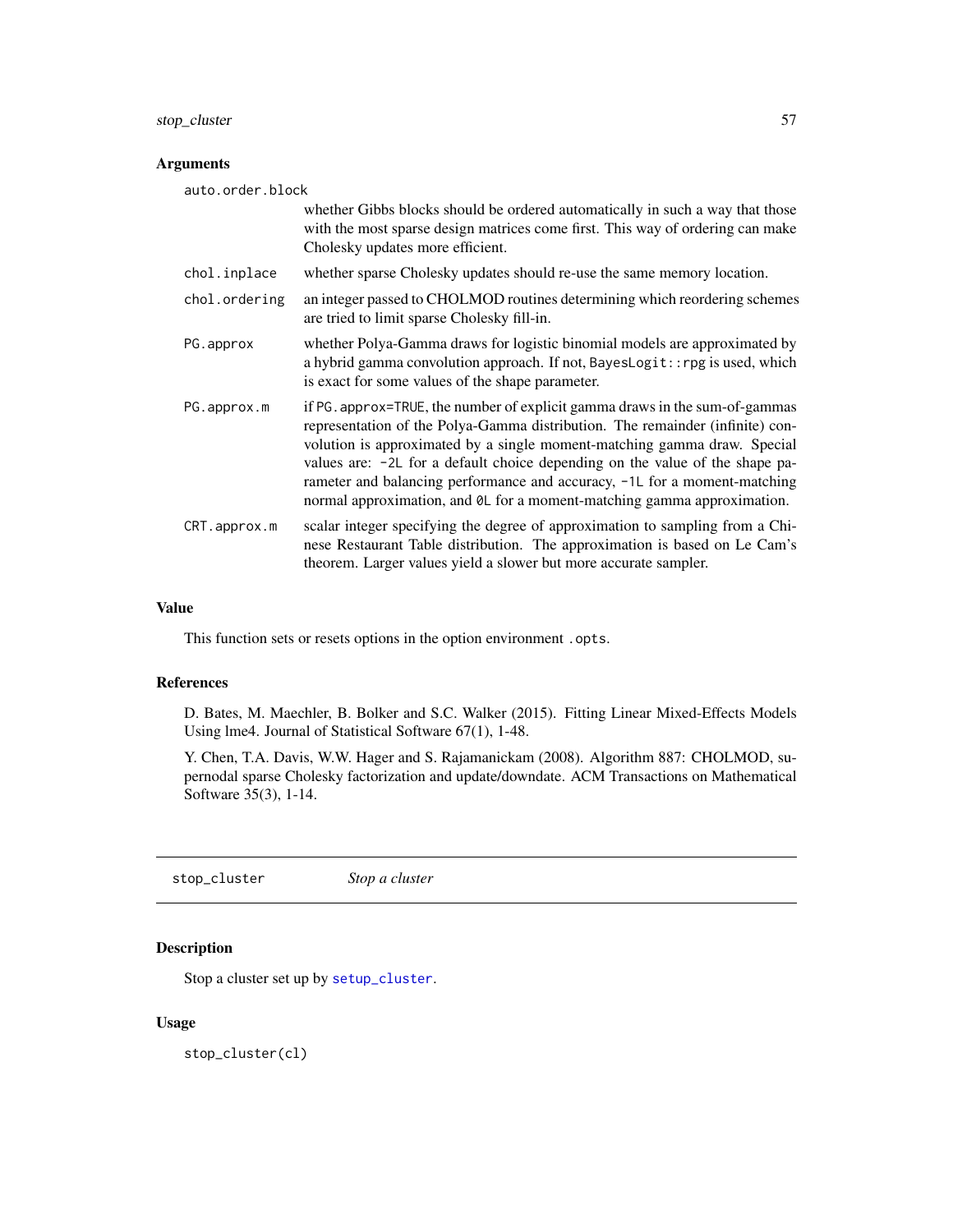#### Arguments

cl the cluster object.

# Value

NULL.

| subset.dc | Select a subset of chains, samples and parameters from a draws com- |
|-----------|---------------------------------------------------------------------|
|           | <i>ponent</i> ( <i>dc</i> ) <i>object</i>                           |

#### Description

Select a subset of chains, samples and parameters from a draws component (dc) object

#### Usage

```
## S3 method for class 'dc'
subset(
 x,
 chains = seq\_len(nchains(x)),
 draws = seq\_len(ndraws(x)),vars = seq_length(nvars(x)),...
\mathcal{L}
```
#### Arguments

| X      | a draws component (dc) object.                           |
|--------|----------------------------------------------------------|
| chains | an integer vector indicating which chains to select.     |
| draws  | an integer vector indicating which samples to select.    |
| vars   | an integer vector indicating which parameters to select. |
|        | not used.                                                |

### Value

The selected part of the draws component as an object of class dc.

```
n <- 300
dat <- data.frame(x=runif(n), f=as.factor(sample(1:7, n, replace=TRUE)))
gd <- generate_data(~ reg(~ x + f, Q0=1, name="beta"), data=dat)
dat$y <- gd$y
sampler <- create_sampler(y ~ reg(~ x + f, name="beta"), data=dat)
sim <- MCMCsim(sampler)
(summary(sim$beta))
```
<span id="page-57-0"></span>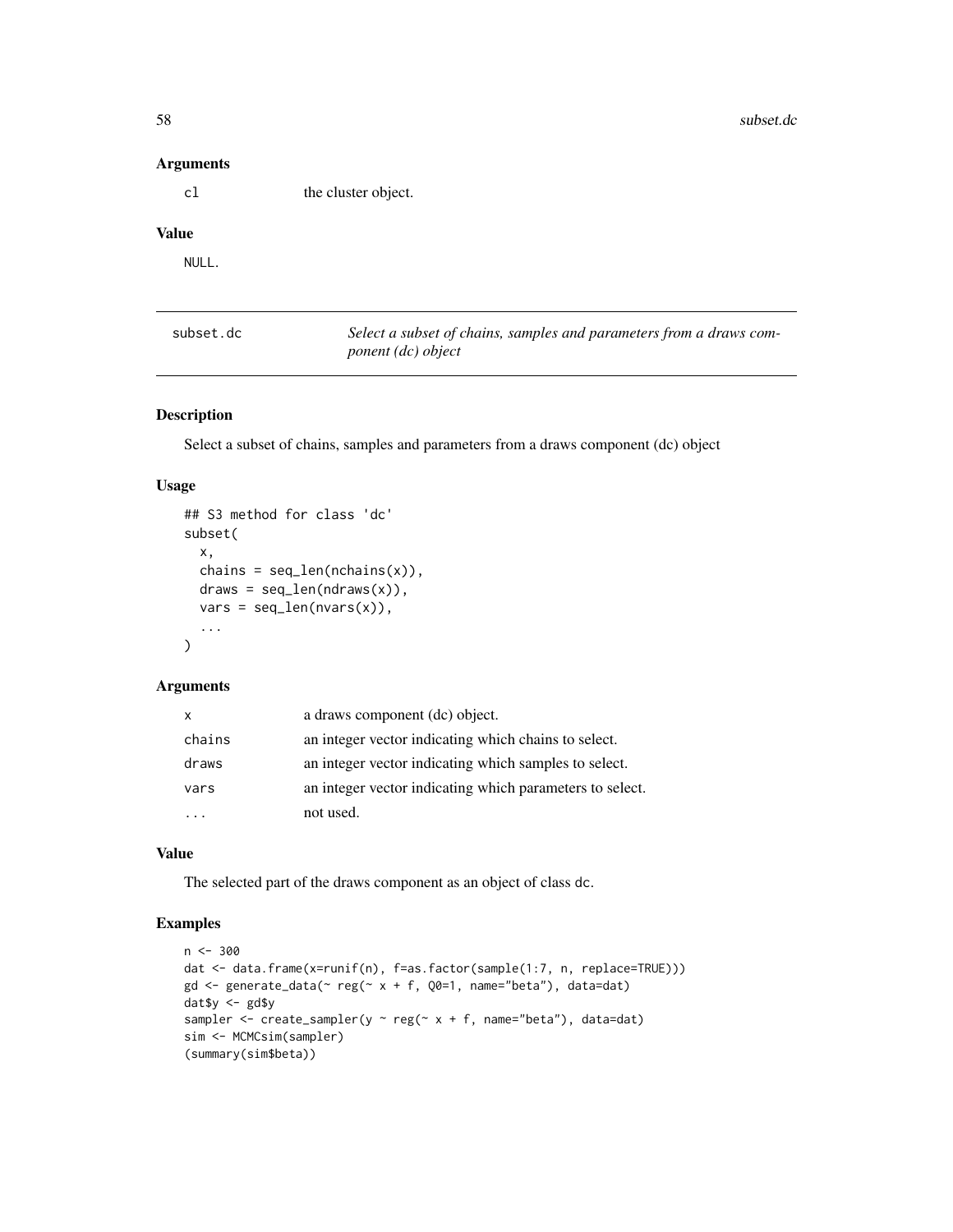```
(summary(subset(sim$beta, chains=1)))
(summary(subset(sim$beta, chains=1, draws=sample(1:ndraws(sim), 100))))
(summary(subset(sim$beta, vars=1:2)))
```
### summary.dc *Summarize a draws component (dc) object*

# Description

Summarize a draws component (dc) object

# Usage

```
## S3 method for class 'dc'
summary(
 object,
 probs = c(0.05, 0.5, 0.95),
 na.rm = FALSE,
 time = NULL,
 abbr = FALSE,batch.size = 100L,
  ...
\mathcal{L}
```
# Arguments

| object     | an object of class dc.                                                                                                                                                                                                               |
|------------|--------------------------------------------------------------------------------------------------------------------------------------------------------------------------------------------------------------------------------------|
| probs      | vector of probabilities at which to evaluate quantiles.                                                                                                                                                                              |
| na.rm      | whether to remove NA/NaN draws in computing the summaries.                                                                                                                                                                           |
| time       | MCMC computation time; if specified the effective sample size per unit of time<br>is returned in an extra column labeled 'efficiency'.                                                                                               |
| abbr       | if TRUE abbreviate the labels in the output.                                                                                                                                                                                         |
| batch.size | number of parameter columns to process simultaneously. A larger batch size<br>may speed things up a little, but if an out of memory error occurs it may be a<br>good idea to use a smaller number and try again. The default is 100. |
| $\ddots$ . | arguments passed to n_eff.                                                                                                                                                                                                           |

# Value

A matrix with summaries of class dc\_summary.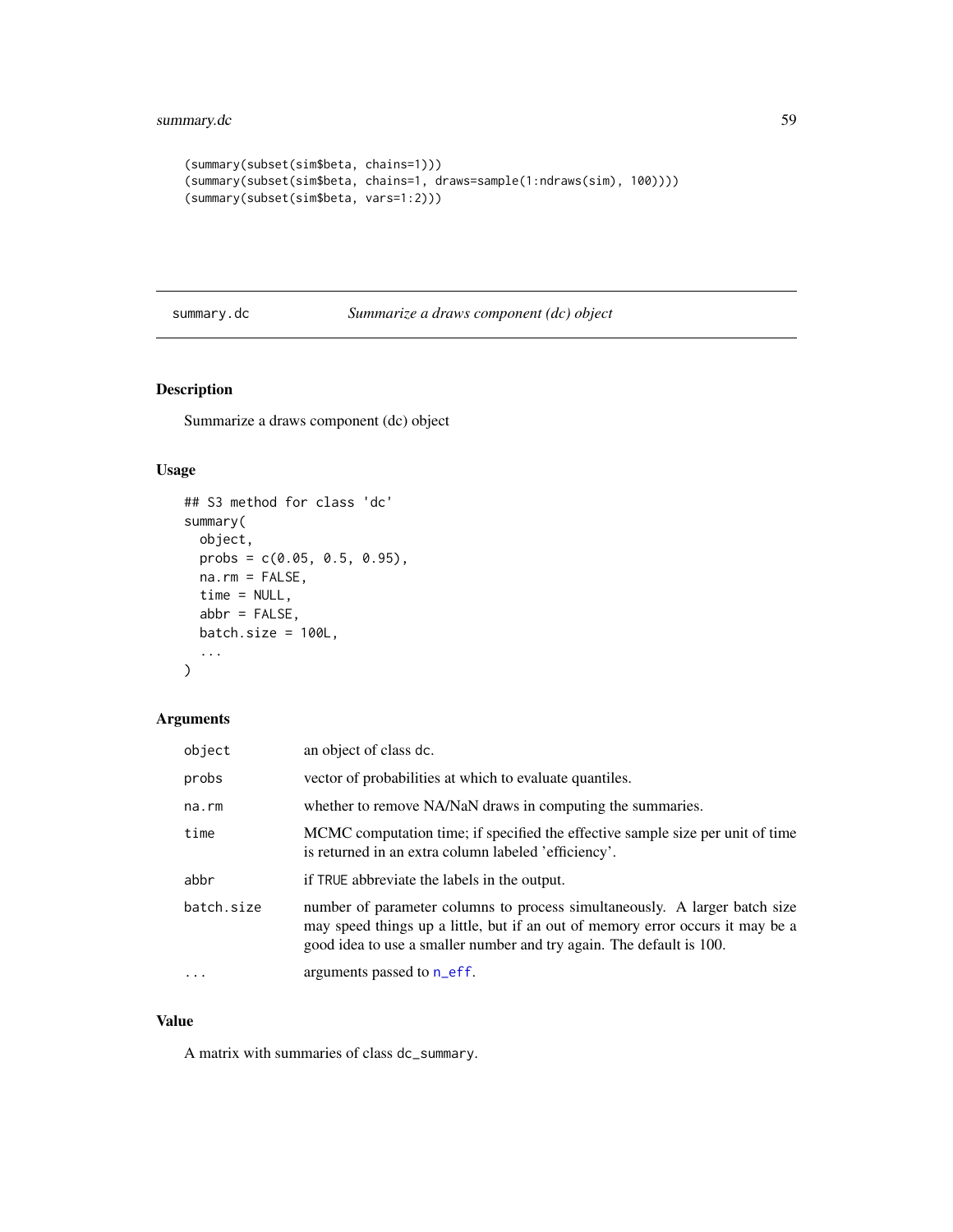# Examples

```
ex <- mcmcsae_example()
sampler <- create_sampler(ex$model, data=ex$dat)
sim <- MCMCsim(sampler, store.all=TRUE)
summary(sim$u)
```
<span id="page-59-1"></span>summary.mcdraws *Summarize an mcdraws object*

# Description

Summarize an mcdraws object

# Usage

```
## S3 method for class 'mcdraws'
summary(
 object,
 vnames = NULL,
 probs = c(0.05, 0.5, 0.95),
 na.rm = FALSE,
 efficiency = FALSE,
  abbr = FALSE,batch.size = 100L,
  ...
\mathcal{L}
```
# Arguments

| object     | an object of class mcdraws, typically generated by function MCMCsim.                                                                                                                                                                                            |
|------------|-----------------------------------------------------------------------------------------------------------------------------------------------------------------------------------------------------------------------------------------------------------------|
| vnames     | optional character vector to select a subset of parameters.                                                                                                                                                                                                     |
| probs      | vector of probabilities at which to evaluate quantiles.                                                                                                                                                                                                         |
| na.rm      | whether to remove NA/NaN draws in computing the summaries.                                                                                                                                                                                                      |
| efficiency | if TRUE the effective sample size per second of computation time is returned as<br>well.                                                                                                                                                                        |
| abbr       | if TRUE abbreviate the labels in the output.                                                                                                                                                                                                                    |
| batch.size | number of parameter columns to process simultaneously for vector parameters.<br>A larger batch size may speed things up a little, but if an out of memory error<br>occurs it may be a good idea to use a smaller number and try again. The default<br>is $100.$ |
| $\cdots$   | arguments passed to n_eff.                                                                                                                                                                                                                                      |

<span id="page-59-0"></span>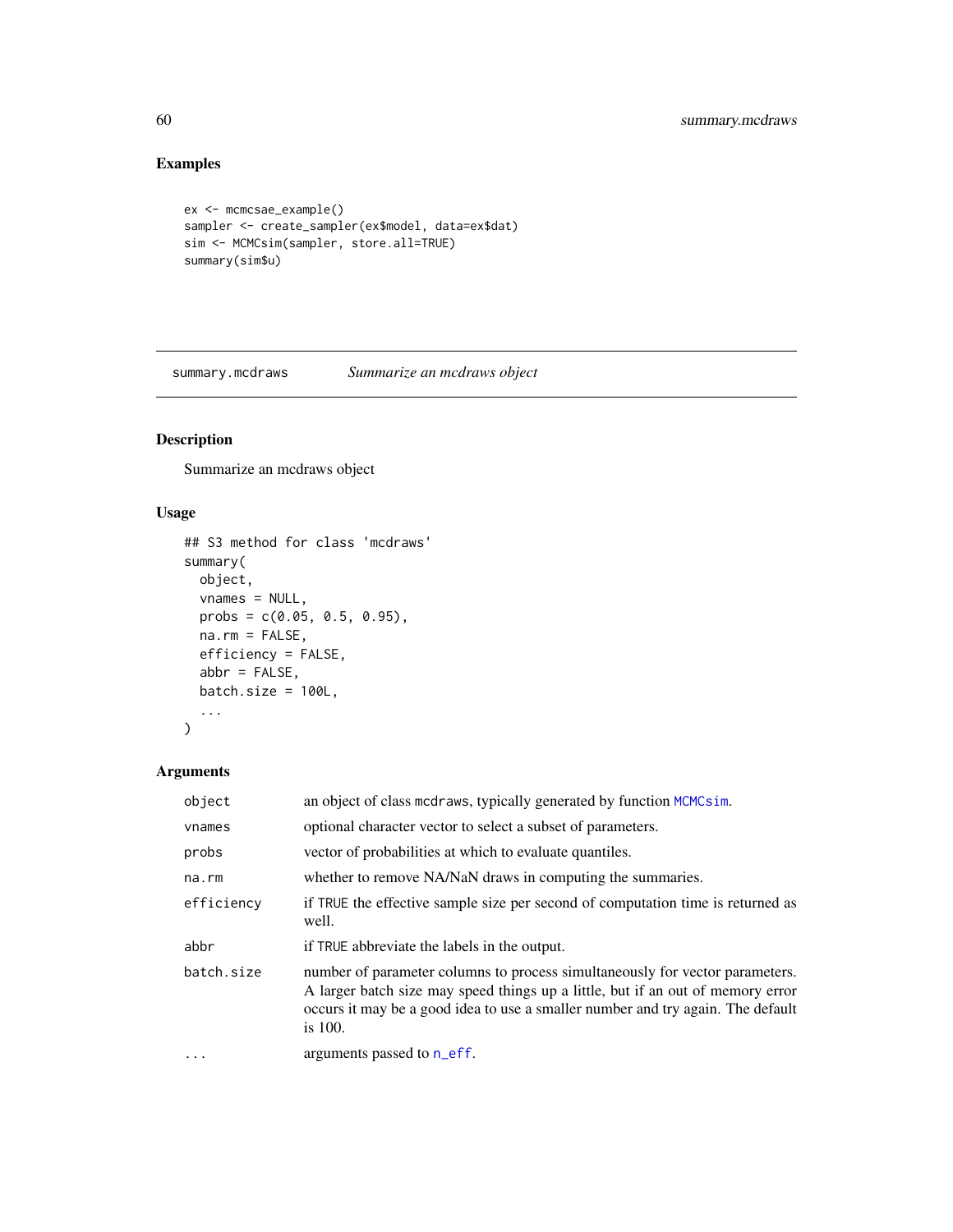# <span id="page-60-0"></span>transform\_dc 61

# Value

A list of class mcdraws\_summary summarizing object.

#### Examples

```
ex <- mcmcsae_example()
sampler <- create_sampler(ex$model, data=ex$dat)
sim <- MCMCsim(sampler, store.all=TRUE)
summary(sim)
par_names(sim)
summary(sim, c("beta", "v_sigma", "u_sigma"))
```

| transform dc | Transform one or more draws component objects into a new one by |  |  |
|--------------|-----------------------------------------------------------------|--|--|
|              | applying a function                                             |  |  |

# Description

Transform one or more draws component objects into a new one by applying a function

#### Usage

```
transform_dc(..., fun, to.matrix = FALSE, labels = NULL)
```
#### Arguments

| $\cdots$  | draws component object(s) of class dc.                                                                                                                                                                                                             |
|-----------|----------------------------------------------------------------------------------------------------------------------------------------------------------------------------------------------------------------------------------------------------|
| fun       | a function to apply. This function should take as many arguments as there are<br>input objects. The arguments can be arbitrarily named, but they are assumed to<br>be in the same order as the input objects. The function should return a vector. |
| to.matrix | if TRUE the output is in matrix format; otherwise it is a draws component object.                                                                                                                                                                  |
| labels    | optional labels for the output object.                                                                                                                                                                                                             |

#### Value

Either a matrix or a draws component object.

```
ex <- mcmcsae_example(n=50)
sampler <- create_sampler(ex$model, data=ex$dat)
sim <- MCMCsim(sampler, burnin=100, n.iter=300, thin=2, n.chain=4, store.all=TRUE)
summary(sim$v_sigma)
summary(transform_dc(sim$v_sigma, fun=function(x) x^2))
```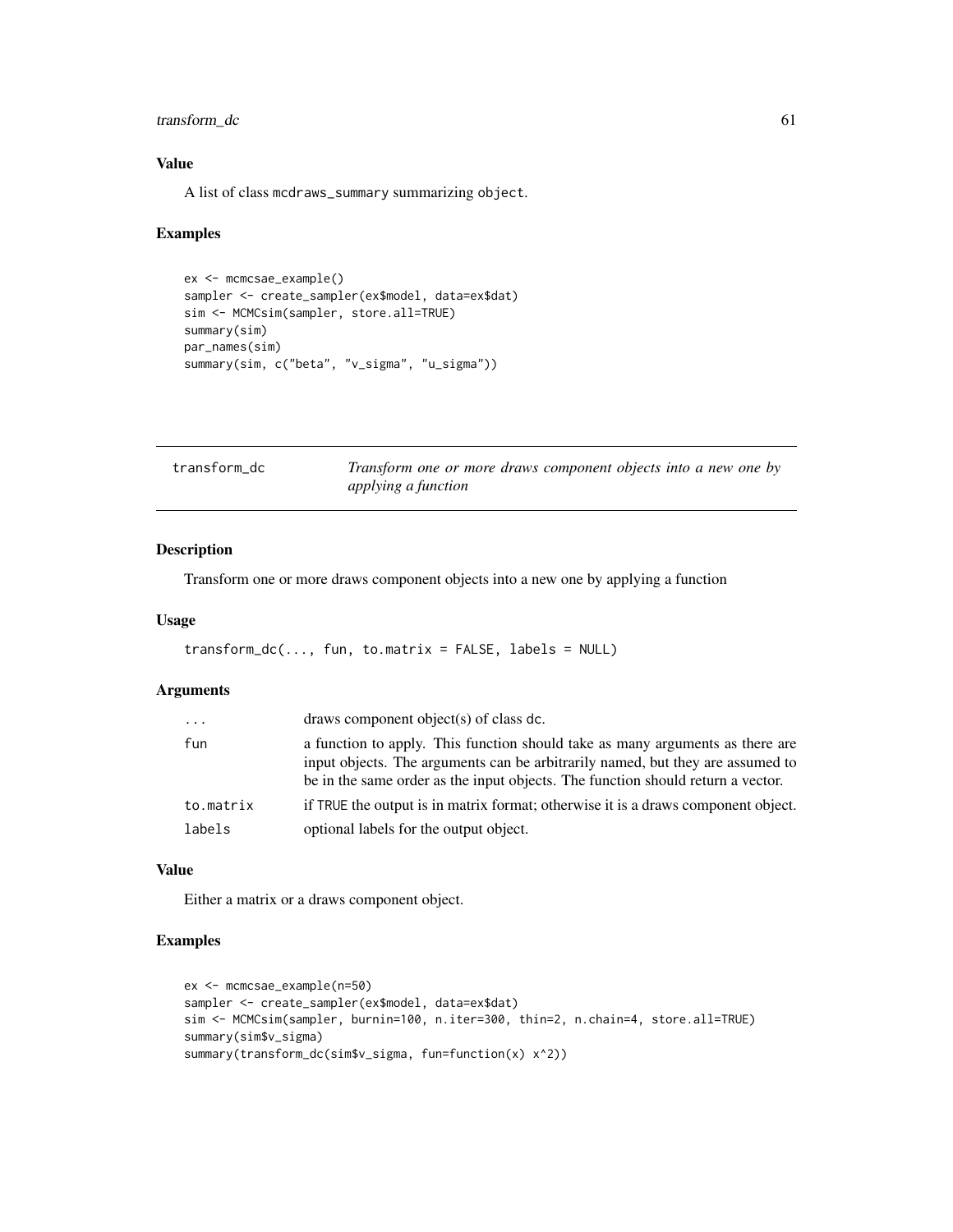<span id="page-61-0"></span>summary(transform\_dc(sim\$u, sim\$u\_sigma, fun=function(x1, x2) abs(x1)/x2))

<span id="page-61-1"></span>vfac *Create a model component object for a variance factor component in the variance function of a gaussian sampling distribution*

# Description

This function is intended to be used on the right hand side of the formula. V argument to [create\\_sampler](#page-8-1) or [generate\\_data](#page-18-1).

# Usage

```
vfac(
  factor = "local",
 prior = pr\_invchisq(df = 1, scale = 1),name = ",
 debug = FALSE,
  e = parent.frame()
)
```
# Arguments

| factor | The name of a factor variable. The name "local_" has a special meaning,<br>and assigns a different variance scale parameter to each data unit. In case of<br>inverse chi-squared priors this implies that the marginal sampling distribution is<br>a t distribution. In case of exponential priors the marginal sampling distribution<br>is a Laplace or double exponential distribution. |  |  |
|--------|-------------------------------------------------------------------------------------------------------------------------------------------------------------------------------------------------------------------------------------------------------------------------------------------------------------------------------------------------------------------------------------------|--|--|
| prior  | the prior assigned to the variance factors. Currently the prior can be inverse<br>chi-squared or exponential, specified by a call to pr_invchisq or pr_exp, re-<br>spectively. The default priors are inverse chi-squared with 1 degree of freedom.<br>See the help pages of the prior specification functions for details on how to set<br>non-default priors.                           |  |  |
| name   | The name of the variance model component. This name is used in the output<br>of the MCMC simulation function MCMCs im. By default the name will be 'vfac'<br>with the number of the variance model term attached.                                                                                                                                                                         |  |  |
| debug  | If TRUE a breakpoint is set at the beginning of the posterior draw function asso-<br>ciated with this model component. Mainly intended for developers.                                                                                                                                                                                                                                    |  |  |
| e      | For internal use only.                                                                                                                                                                                                                                                                                                                                                                    |  |  |

# Value

An object with precomputed quantities and functions for sampling from prior or conditional posterior distributions for this model component. Only intended for internal use by other package functions.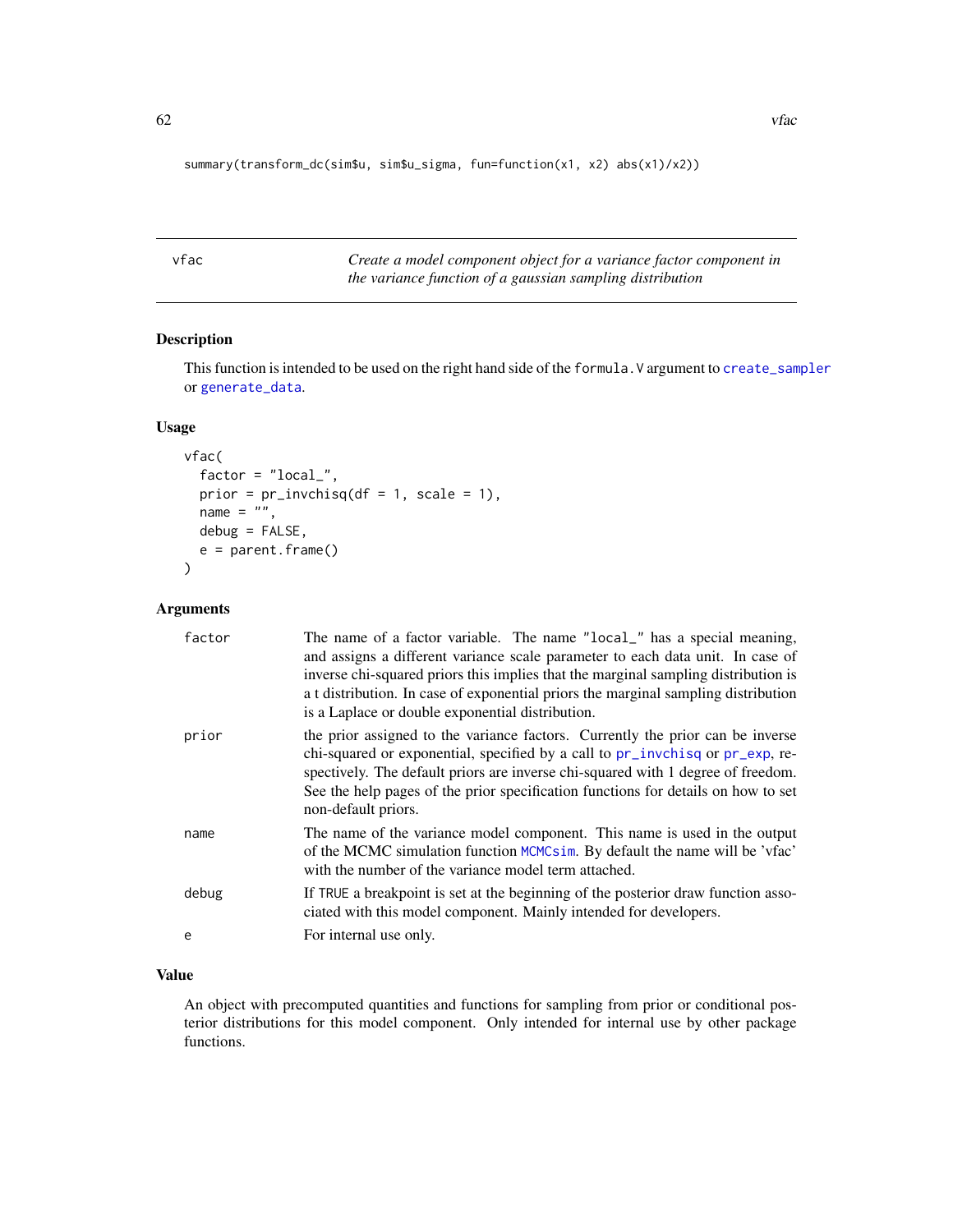<span id="page-62-1"></span><span id="page-62-0"></span>

This function is intended to be used on the right hand side of the formula. V argument to [create\\_sampler](#page-8-1) or [generate\\_data](#page-18-1).

# Usage

```
vreg(
  formula = NULL,
 remove.redundant = FALSE,
 sparse = NULL,
 X = NULL,QO = NULL,b0 = NULL,name = ",
 e = parent.frame()
)
```
# Arguments

| formula          | a formula for the regression effects explaining the log-variance. Variable names<br>are looked up in the data frame passed as data argument to create_sampler or<br>generate_data, or in environment (formula). |  |  |
|------------------|-----------------------------------------------------------------------------------------------------------------------------------------------------------------------------------------------------------------|--|--|
| remove.redundant |                                                                                                                                                                                                                 |  |  |
|                  | whether redundant columns should be removed from the design matrix. Default<br>is FALSE.                                                                                                                        |  |  |
| sparse           | whether the model matrix associated with formula should be sparse. The de-<br>fault is determined by a simple heuristic based on storage size.                                                                  |  |  |
| X                | a (possibly sparse) design matrix can be specified directly, as an alternative to<br>the creation of one based on formula. If X is specified formula is ignored.                                                |  |  |
| Q0               | prior precision matrix for the regression effects. The default is a zero matrix<br>corresponding to a noninformative improper prior.                                                                            |  |  |
| b0               | prior mean for the regression effect. Defaults to a zero vector.                                                                                                                                                |  |  |
| name             | the name of the model component. This name is used in the output of the MCMC<br>simulation function MCMCs im. By default the name will be 'vreg' with the num-<br>ber of the variance model term attached.      |  |  |
| e                | for internal use only.                                                                                                                                                                                          |  |  |

#### Value

An object with precomputed quantities and functions for sampling from prior or conditional posterior distributions for this model component. Only intended for internal use by other package functions.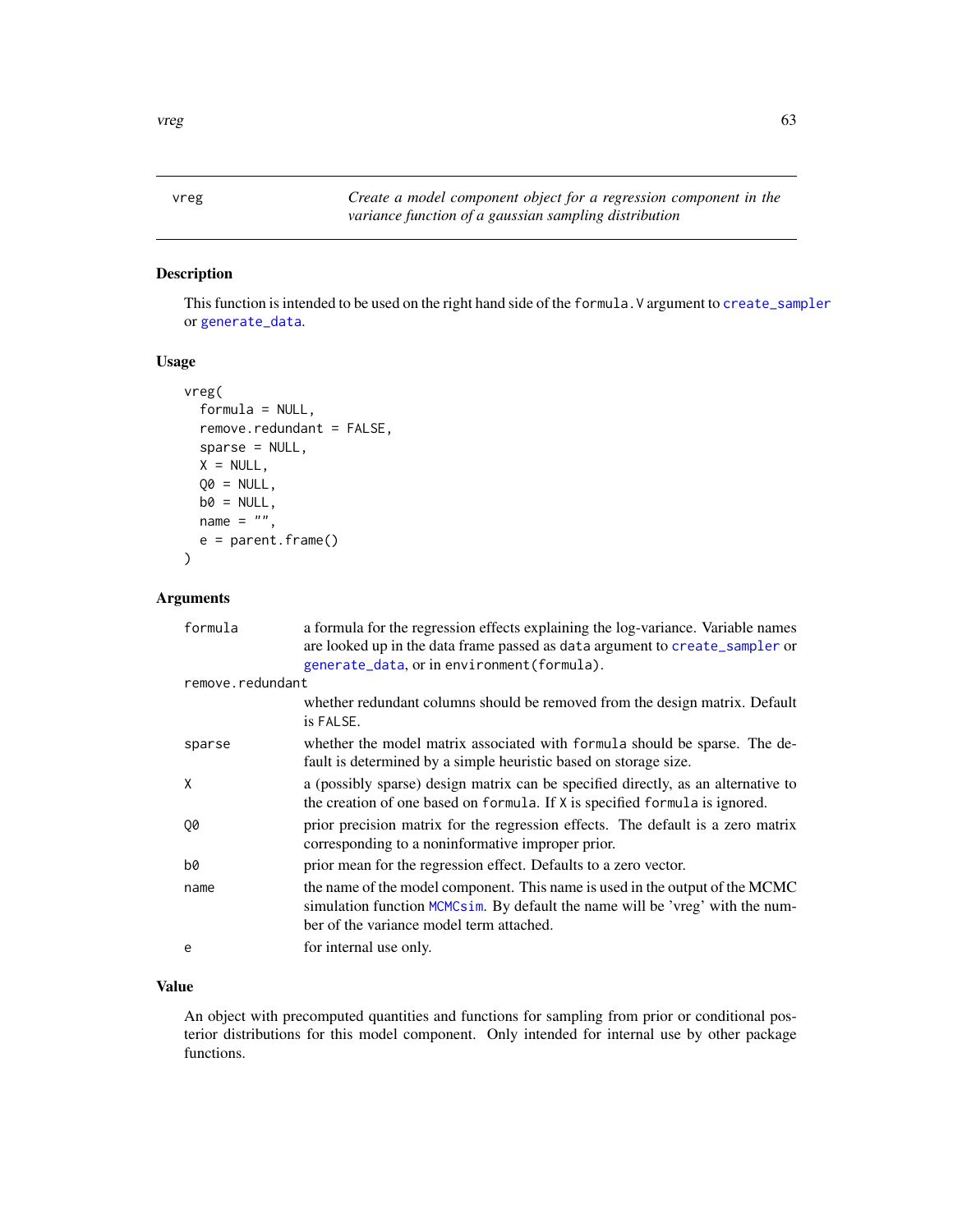#### References

E. Cepeda and D. Gamerman (2000). Bayesian modeling of variance heterogeneity in normal regression models. Brazilian Journal of Probability and Statistics, 207-221.

T.I. Lin and W.L. Wang (2011). Bayesian inference in joint modelling of location and scale parameters of the t distribution for longitudinal data. Journal of Statistical Planning and Inference 141(4), 1543-1553.

weights.mcdraws *Extract weights from an mcdraws object*

# Description

Extract weights from an mcdraws object

#### Usage

## S3 method for class 'mcdraws' weights(object, ...)

#### Arguments

| object   | an object of class medraws. |  |  |
|----------|-----------------------------|--|--|
| $\cdots$ | currently not used.         |  |  |

#### Value

A vector with (simulation means of) weights.

```
# first create a population data frame
N <- 1000 # population size
pop <- data.frame(x=rnorm(N), area=factor(sample(1:10, N, replace=TRUE)))
pop$y <- 1 + 2*pop$x + seq(-1, to=1, length.out=10)[pop$area] + 0.5*rnorm(N)
pop$sample <- FALSE
pop$sample[sample(seq_len(N), 100)] <- TRUE
# a simple linear regression model:
sampler <- create_sampler(
  y \sim \text{reg}(\sim x, \text{ name} = "beta"),linpred=list(beta=rowsum(model.matrix(~ x, pop), pop$area)), compute.weights=TRUE,
  data=pop[pop$sample, ]
)
sim <- MCMCsim(sampler)
(summary(sim))
str(weights(sim))
crossprod_mv(weights(sim), pop$y[pop$sample])
summary(sim$linpred_)
```
<span id="page-63-0"></span>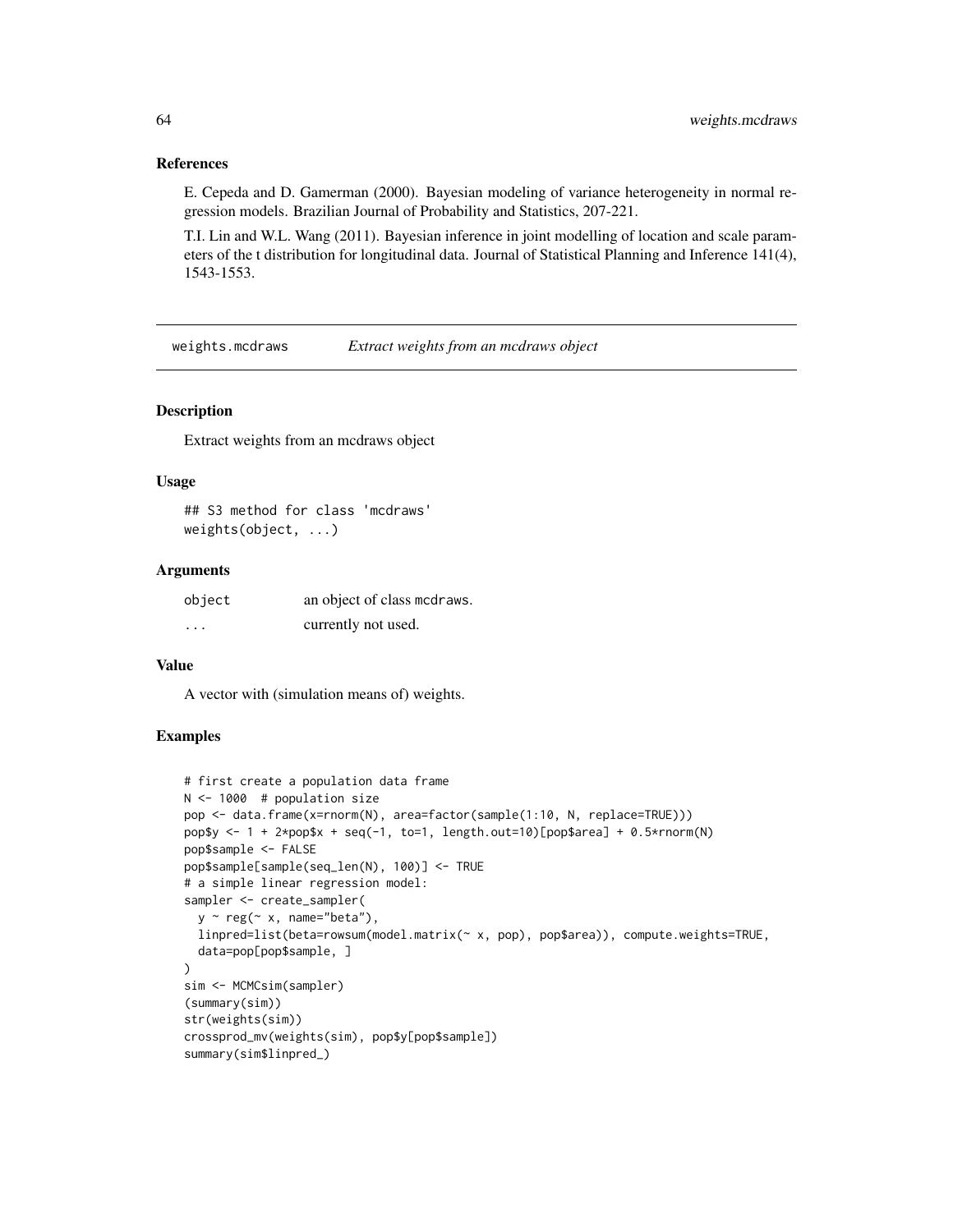# weights.mcdraws 65

```
# a multilevel model:
sampler <- create_sampler(
 y \sim \text{reg}(\sim x, \text{ name}=\text{"beta"} + \text{gen}(\text{factor} = \sim \text{area}, \text{ name}=\text{"v"}),linpred=list(beta=rowsum(model.matrix(~ x, pop), pop$area), v=diag(10)), compute.weights=TRUE,
 data=pop[pop$sample, ]
\mathcal{L}sim <- MCMCsim(sampler)
(summary(sim))
str(weights(sim))
crossprod_mv(weights(sim), pop$y[pop$sample])
summary(sim$linpred_)
```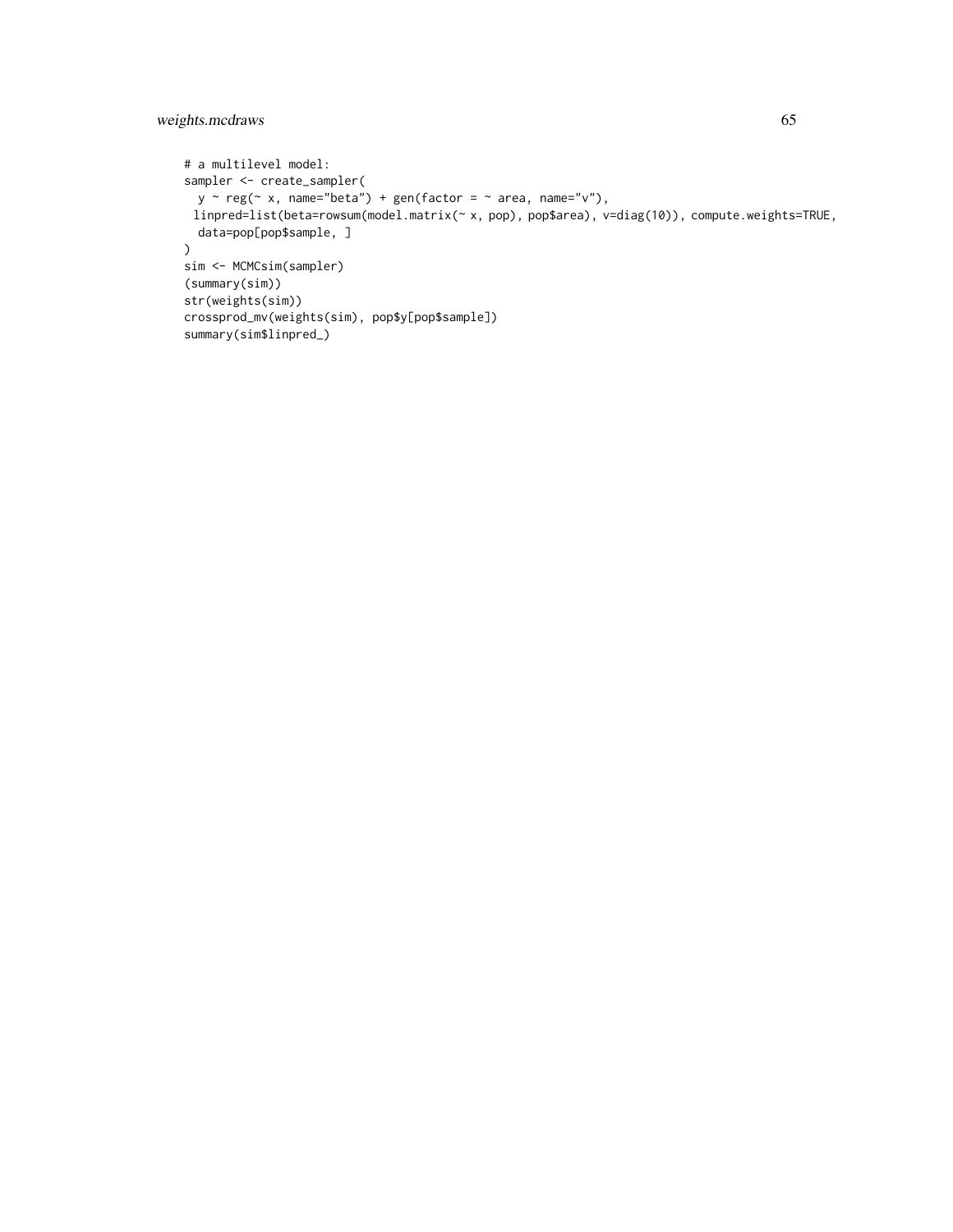# <span id="page-65-0"></span>**Index**

```
%m*v% (matrix-vector), 23
acceptance_rates, 3
aggrMatrix, 4
as.array.dc (MCMC-object-conversion), 26
as.matrix.dc (MCMC-object-conversion),
        26
combine_chains, 5
combine_iters, 5
compute_DIC
        (model-information-criteria),
        35
compute_GMRF_matrices, 7, 17
compute_WAIC
        (model-information-criteria),
        35
computeDesignMatrix, 6
correlation, 8, 16
create_sampler, 6, 9, 15–17, 22, 27, 29, 30,
        32, 33, 52, 54, 62, 63
create_TMVN_sampler, 13
crossprod_mv (matrix-vector), 23
density, 39, 40
draws_array, 26
f_binomial (mcmcsae-family), 27
f_gaussian (mcmcsae-family), 27
f_multinomial (mcmcsae-family), 27
f_negbinomial (mcmcsae-family), 27
f_poisson (mcmcsae-family), 27
fitted.mcdraws
        (residuals-fitted-values), 54
```

```
gen, 7, 9, 11, 15, 21
generate_data, 11, 15–17, 19, 22, 32, 33, 52,
         62, 63
get_draw, 21
get_means (posterior-moments), 42
get_sds (posterior-moments), 42
```
glreg, *[18](#page-17-0)*, [21](#page-20-0)

labels, [22](#page-21-0) labels<- *(*labels*)*, [22](#page-21-0) loo, *[35](#page-34-0)* loo.mcdraws *(*model-information-criteria*)*, [35](#page-34-0) matrix-vector, [23](#page-22-0) maximize\_llh, [24](#page-23-0) MCMC-diagnostics, [25](#page-24-0) MCMC-object-conversion, [26](#page-25-0) mcmc.list, *[26](#page-25-0)* mcmcsae *(*mcmcsae-package*)*, [3](#page-2-0) mcmcsae-family, [27](#page-26-0) mcmcsae-package, [3](#page-2-0) mcmcsae\_example, [28](#page-27-0) MCMCsim, *[4](#page-3-0)*, *[9](#page-8-0)*, *[11,](#page-10-0) [12](#page-11-0)*, *[18](#page-17-0)*, *[22](#page-21-0)*, [29,](#page-28-0) *[33](#page-32-0)*, *[35](#page-34-0)*, *[44](#page-43-0)*, *[46](#page-45-0)*, *[51](#page-50-0)*, *[53,](#page-52-0) [54](#page-53-0)*, *[60](#page-59-0)*, *[62,](#page-61-0) [63](#page-62-0)* mec, *[9](#page-8-0)*, [32](#page-31-0) model-information-criteria, [35](#page-34-0) model\_matrix, [36](#page-35-0) n\_eff, *[59,](#page-58-0) [60](#page-59-0)* n\_eff *(*MCMC-diagnostics*)*, [25](#page-24-0) nchains *(*nchains-ndraws-nvars*)*, [37](#page-36-0) nchains-ndraws-nvars, [37](#page-36-0)

ndraws *(*nchains-ndraws-nvars*)*, [37](#page-36-0) nvars *(*nchains-ndraws-nvars*)*, [37](#page-36-0)

# optim, *[24](#page-23-0)*

par\_names, [38](#page-37-0) plot.dc, [39](#page-38-0) plot.mcdraws, [40](#page-39-0) plot\_coef, [40](#page-39-0) poly2nb, *[8](#page-7-0)* posterior-moments, [42](#page-41-0) pr\_exp, *[10](#page-9-0)*, *[17](#page-16-0)*, [47,](#page-46-0) *[62](#page-61-0)* pr\_fixed, *[10](#page-9-0)*, [47](#page-46-0)